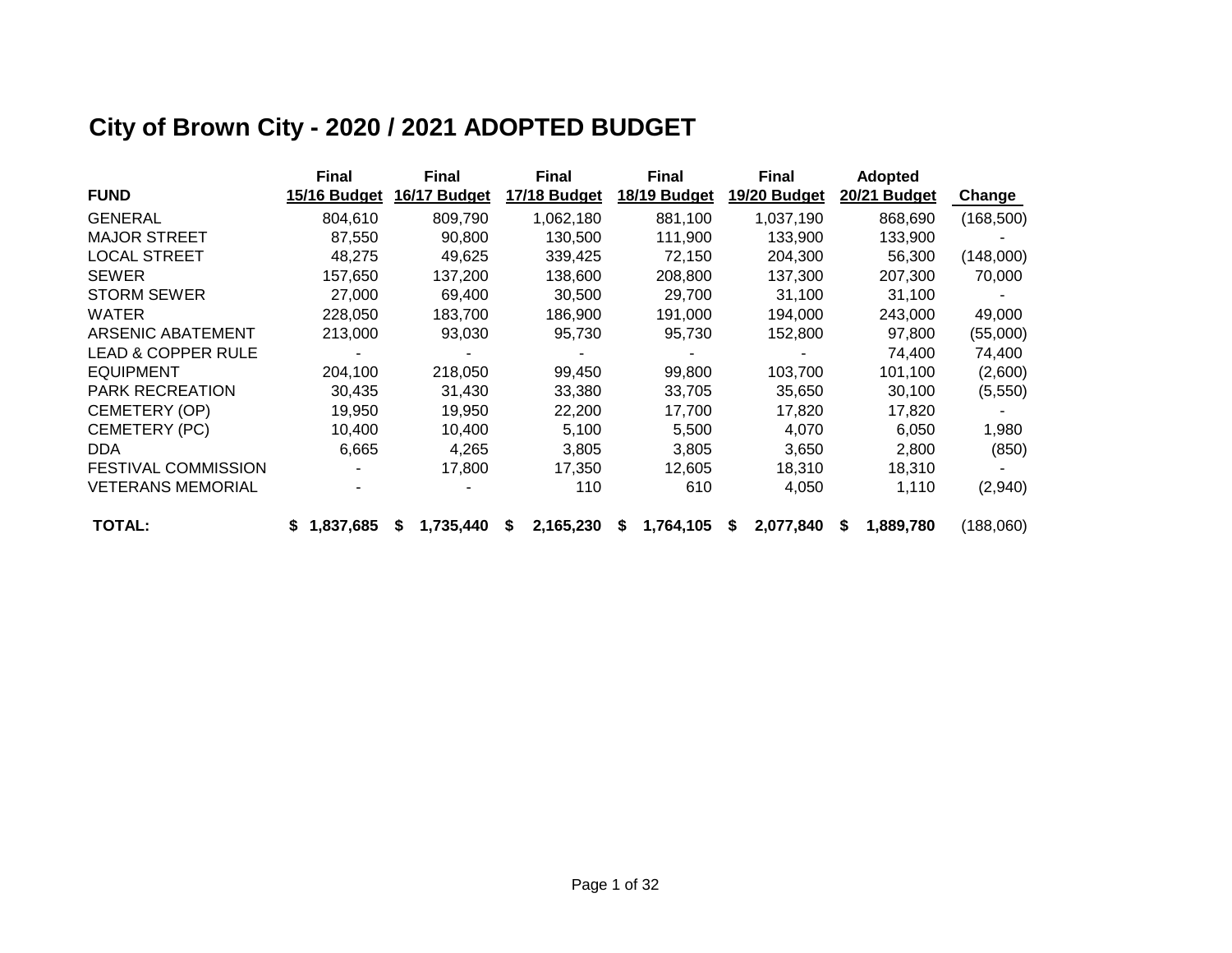### City of Brown City - **GENERAL OPERATING FUND- 2020/2021 BUDGET REVENUES**

|                                   | <b>Final</b> | <b>Final</b> | <b>Final</b> | <b>Final</b>              | <b>Final</b> | <b>Adopted</b> |                          |                  |
|-----------------------------------|--------------|--------------|--------------|---------------------------|--------------|----------------|--------------------------|------------------|
| <b>Account Title</b>              | 15/16 Budget | 16/17 Budget |              | 17/18 Budget 18/19 Budget | 19/20 Budget | 20/21 Budget   | <b>Change</b>            | <u>Account #</u> |
| General Fund Taxes (16.8733)      | 255,700      | 257,490      | 254,600      | 264,100                   | 292,000      | 294,500        | 2,500                    | 101000401        |
| Specific Tax                      | 650          | 680          | 680          | 700                       | 750          | 750            | $\blacksquare$           | 101000401.1      |
| Street Reserve (1.7202 fm GFT     | 32,300       | 31,920       | 32,100       | 33,060                    | 34,750       | 37,500         | 2,750                    | 101000401.2      |
| <b>Delinquent Taxes</b>           | 29,300       | 24,010       | 27,200       | 35,550                    | 43,750       | 35,550         | (8,200)                  | 101000401.3      |
| Service Fee                       | 7,400        | 7,400        | 7,400        | 7,400                     | 7,400        | 7,400          | $\overline{\phantom{a}}$ | 101000402        |
| County Road Tax                   | 37,730       | 37,200       | 37,700       | 38,150                    | 39,950       | 39,950         |                          | 101000403        |
| <b>Licenses &amp; Permits</b>     | 70           | 50           | 50           | 150                       | 50           | 50             |                          | 101000475        |
| Cable Franchise Fee               | 1,500        | 3,700        | 3,300        | 1,600                     | 1,600        | 1,600          | $\blacksquare$           | 101000477        |
| Michigan Library                  | 2,400        | 2,620        | 2,620        | 2,950                     | 3,250        | 3,250          | $\blacksquare$           | 101000501.1      |
| <b>Police Grant</b>               | 2,000        | 270          | 1,150        | 3,350                     | 1,200        |                | (1,200)                  | 101000505        |
| MSP / Training Grant              |              | 3,450        | 1,000        | 250                       | 500          |                | (500)                    | 101000543        |
| Liquor Tax                        | 1,380        | 1,410        | 1,360        | 1,450                     | 1,450        | 1,450          | $\overline{\phantom{a}}$ | 101000575        |
| Sales, Income, SBT Taxes          | 139,700      | 141,150      | 149,200      | 152,600                   | 157,850      | 157,850        |                          | 101000576        |
| <b>Tax Admin Fees</b>             | 7,300        | 7,300        | 7,300        | 6,000                     | 9,650        | 9,650          | $\blacksquare$           | 101000607        |
| State of MI Collection Fees       | 2,600        | 4,000        | 4,400        | 6,000                     |              |                | $\blacksquare$           | 101000607.1      |
| <b>Revenue from Cable Reserve</b> |              |              |              |                           |              |                | $\blacksquare$           | 101000610        |
| <b>Refuse Collection Fees</b>     | 55,200       | 55,200       | 55,200       | 55,200                    | 55,200       | 55,200         | $\blacksquare$           | 101000640        |
| <b>Refuse Collection Reserve</b>  | 1,300        | 1,300        | 1,300        | 1,300                     | 1,300        | 1,300          | $\blacksquare$           | 101000640.1      |
| Fines & Forfeits                  | 150          | 310          | 150          | 200                       | 50           | 50             |                          | 101000656        |
| <b>District/MAG Court Fees</b>    |              | 140          | 100          | 400                       | 50           | 50             |                          | 101000657        |
| <b>Utility Penalty Fees</b>       | 6,000        | 8,800        | 8,800        | 9,600                     | 9,500        | 9,000          | (500)                    | 101000658        |
| Interest                          | 2,090        | 2,300        | 5,200        | 6,950                     | 12,000       | 8,000          | (4,000)                  | 101000665        |
| <b>Departmental Rent</b>          | 12,350       | 12,350       | 12,350       | 12,350                    | 12,350       | 12,350         | $\blacksquare$           | 101000670        |
| <b>Library Rent</b>               | 4,150        | 4,150        | 4,210        | 4,150                     | 6,180        |                | (6, 180)                 | 101000671        |
| Library Wages (reimbursemen       | 30,700       | 30,700       | 30,700       | 30,700                    | 30,700       | 30,700         |                          | 101000671.1      |
| <b>Library Utilities</b>          | 1,200        | 1,200        | 1,200        | 1,200                     |              | 1,080          | 1,080                    | 101000671.2      |
| Cell Tower Franchise Fee (SBA     | 16,050       | 16,050       | 18,400       | 18,400                    | 18,400       | 18,400         | $\overline{\phantom{a}}$ | 101000672.1      |
| <b>Thumb Cellular Lease</b>       | 18,500       | 19,500       | 19,500       | 19,500                    | 19,700       | 19,700         |                          | 101000672.3      |
| Air Advantage Internet            | 7,200        | 7,200        | 7,200        | 7,200                     | 7,200        | 7,200          | $\blacksquare$           | 101000672.4      |
| <b>Comcast Lease</b>              | 12,000       | 18,000       | 18,000       | 18,000                    | 18,000       | 18,000         |                          | 101000672.5      |
| <b>AT&amp;T Lease</b>             |              |              |              |                           |              | 1,000          | 1,000                    | 101000672.6      |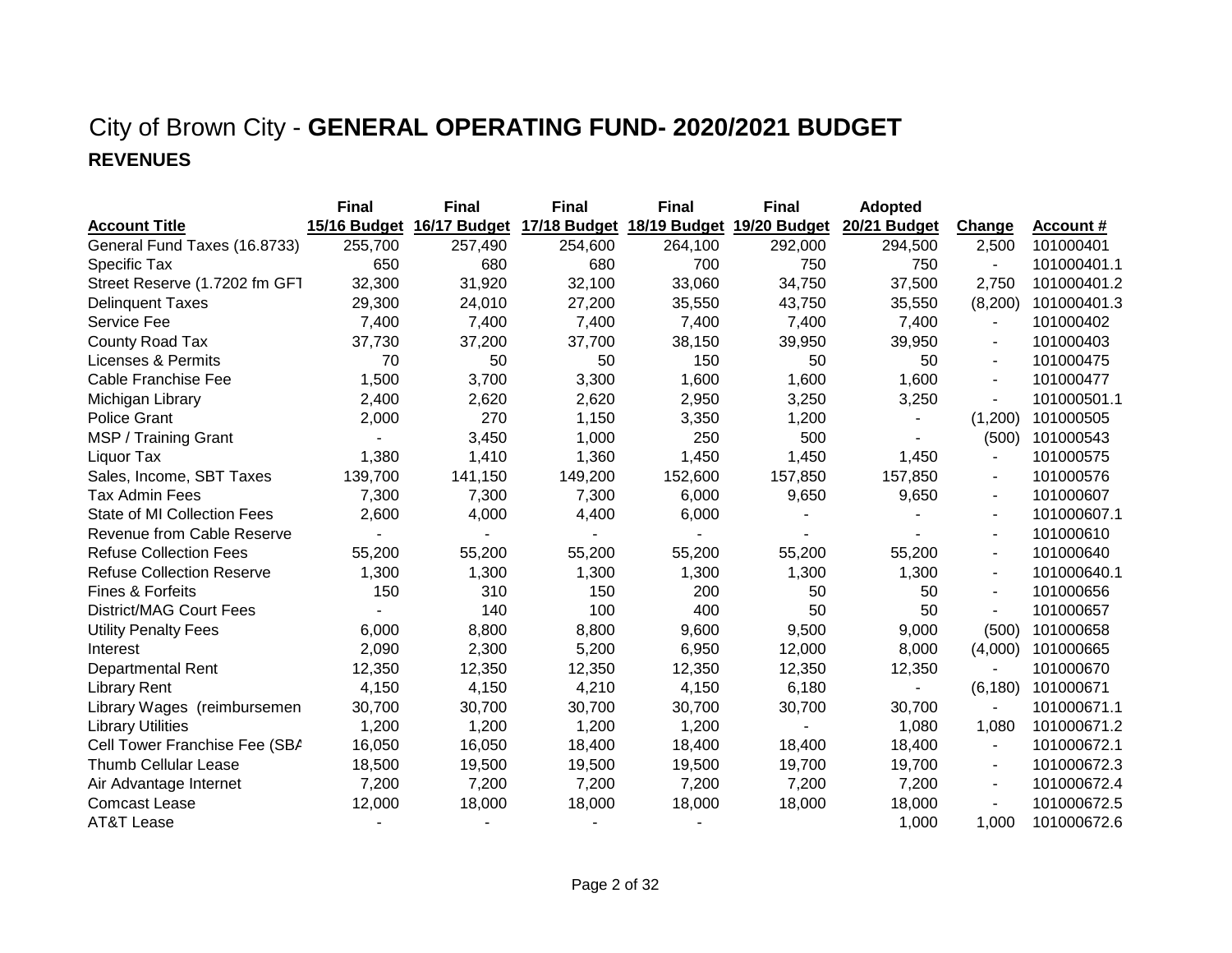| <b>Account Title</b>            | 15/16 Budget   | 16/17 Budget | 17/18 Budget | 18/19 Budget | 19/20 Budget | 20/21 Budget | Change         | <b>Account #</b> |
|---------------------------------|----------------|--------------|--------------|--------------|--------------|--------------|----------------|------------------|
| <b>Public Hearing Fees</b>      | 300            | 150          | 150          | 150          | 150          |              | (150)          | 101000677        |
| Refunds & Rebates               | 500            | 5,200        | 3,000        | 3,100        | 1,000        | 1,000        |                | 101000687        |
| Prop Owner Cost Sharing         |                |              |              | 12,800       | 4,250        | 2,250        | (2,000)        | 101000688        |
| <b>BCAFA Admin Fee</b>          | 2,500          | 2,500        | 2,500        | 2,500        | 2,500        | 2,500        | $\blacksquare$ | 101000689        |
| Miscellaneous                   | 2,500          | 2,920        | 2,500        | 4,800        | 6,200        | 2,200        | (4,000)        | 101000695        |
| Misc. Workmen's Comp            |                |              | 7,200        | 7,200        | 100          |              | (100)          | 101000695.2      |
| Misc Mowing                     | 600            | 260          | 250          | 100          | 100          |              | (100)          | 101000695.3      |
| Insurance Payment               |                |              | 12,300       |              | 8,200        |              | (8,200)        | 101000695.4      |
| Payroll Ins. Deductions         | 13,000         | 13,000       | 13,000       | 13,000       | 13,000       | 13,000       | $\blacksquare$ | 101000695.5      |
| Revenue Other Funds / Cable I   | 5,200          | 5,200        | 8,000        |              |              |              | $\blacksquare$ | 101000696.6      |
| Revenue Other Funds / Admin     | 37,070         | 41,100       | 54,300       | 33,300       | 47,300       | 36,600       | (10, 700)      | 101000697        |
| Revenue Other Funds / Benefit   | 30,500         | 30,500       | 30,500       | 30,500       | 30,500       | 30,500       | $\blacksquare$ | 101000698        |
| Revenue Other Funds / Retiren   | 4,280          | 4,280        | 4,280        | 4,280        | 4,280        | 4,280        | $\blacksquare$ | 101000698.1      |
| Revenue Other Funds / Ins       | 4,830          | 4,830        | 4,830        | 4,830        | 4,830        | 4,830        | $\blacksquare$ | 101000699.2      |
| Fund Equity / Sidewalk Reserve  | 7,000          |              | 7,000        |              |              |              | $\blacksquare$ | 101000699.5      |
| Fund Equity / Street Reserve    |                |              | 100,000      |              | 60,000       | ۰            | (60,000)       | 101000699.3      |
| Cont from County Street Millage | $\blacksquare$ |              | 100,000      | ۰            | 70,000       | ۰.           | (70,000)       | 101000676        |
| Sale Of Assets                  |                |              |              |              |              |              | $\blacksquare$ | 101000674        |
| <b>Fund Equity</b>              |                |              |              | 26,080       |              |              | $\blacksquare$ | 101000699.1      |
| <b>TOTAL REVENUES</b>           | 795,200        | 809,790      | 1,062,180    | 881,100      | 1,037,190    | 868,690      | (168, 500)     |                  |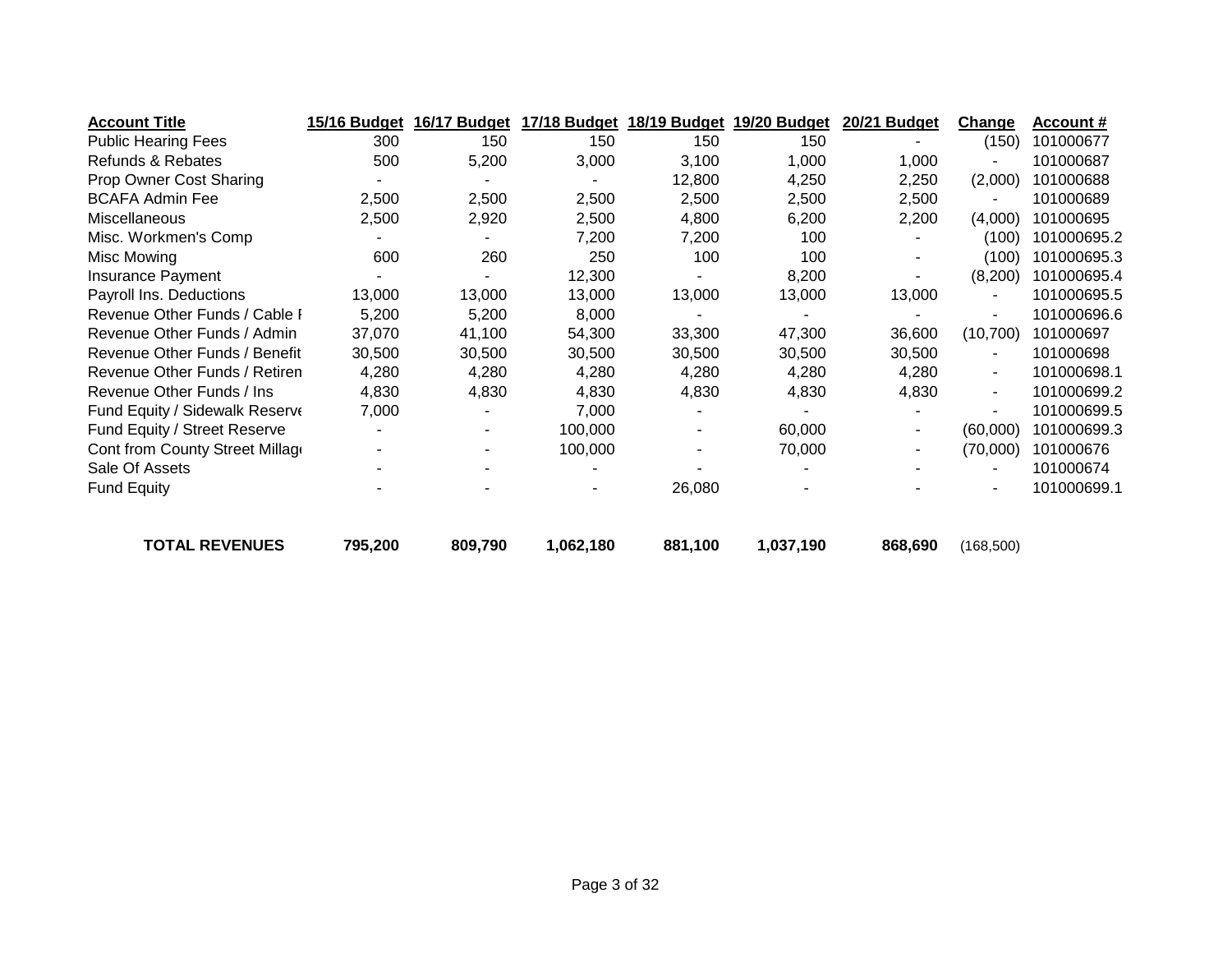### **EXPENSES**

| <b>Account Title</b> |  |
|----------------------|--|
|                      |  |

| <b>Governing Body</b>            | 15/16 Budget | 16/17 Budget   |        | 17/18 Budget 18/19 Budget | 19/20 Budget | 20/21 Budget | Change                   | <b>Account #</b> |
|----------------------------------|--------------|----------------|--------|---------------------------|--------------|--------------|--------------------------|------------------|
| <b>Council Wages</b>             | 5,600        | 5,600          | 5,600  | 5,600                     | 5,600        | 5,600        | $\overline{\phantom{a}}$ | 101101702        |
| <b>Council FICA</b>              | 430          | 430            | 430    | 430                       | 430          | 430          |                          | 101101709        |
| Conferences & etc.               | 100          |                | 2,450  | 1,800                     | 1,100        | 2,000        | 900                      | 101101911        |
| Travel                           | 60           | $\blacksquare$ |        | 200                       | 150          | 150          | $\blacksquare$           | 101101913        |
| Dues & Membership                | 1,350        | 1,350          | 1,350  | 1,400                     | 1,450        | 1,450        | $\blacksquare$           | 101101915        |
| <b>Professional Fees</b>         | 11,000       | 9,660          | 24,000 | 12,000                    | 12,000       | 12,000       | $\blacksquare$           | 101101948        |
| Miscellaneous                    | 100          |                |        |                           |              |              |                          | 101101956        |
| <b>Special Projects</b>          |              |                |        |                           |              |              |                          | 101101961        |
| <b>TOTAL GOVERNING BODY</b>      | 18,640       | 17,040         | 33,830 | 21,430                    | 20,730       | 21,630       | 900                      |                  |
| <b>Chief Executive</b>           |              |                |        |                           |              |              |                          |                  |
| Mayor Wages                      | 1,500        | 1,500          | 1,500  | 1,500                     | 1,500        | 1,500        | $\overline{\phantom{a}}$ | 101171702        |
| <b>FICA Expense</b>              | 100          | 100            | 100    | 100                       | 100          | 100          |                          | 101171709        |
| Conferences                      |              |                |        | 500                       | 1,100        | 2,000        | 900                      | 101171911        |
| Travel                           | 100          | 100            | 100    | 250                       | 100          | 100          | $\blacksquare$           | 101171913        |
| Miscellaneous                    | 100          | 100            | 100    | 100                       | 100          | 100          |                          | 101171956        |
| <b>TOTAL CHIEF EXECUTIVE</b>     | 1,800        | 1,800          | 1,800  | 2,450                     | 2,900        | 3,800        | 900                      |                  |
| <b>City Manager</b>              |              |                |        |                           |              |              |                          |                  |
| Salary                           | 52,000       | 52,000         | 57,200 | 57,200                    | 60,060       | 60,060       | $\overline{\phantom{a}}$ | 101172702        |
| <b>Special Remuneration</b>      | 500          |                | 950    |                           |              |              |                          | 101172702.1      |
| <b>FICA</b>                      | 4,000        | 4,000          | 4,400  | 4,400                     | 4,600        | 4,600        | $\blacksquare$           | 101172709        |
| Retirement                       | 3,200        | 3,200          | 3,600  | 3,200                     | 4,800        | 4,800        | $\blacksquare$           | 101172717        |
| <b>Health Insurance Premiums</b> | 16,500       | 16,500         | 16,500 | 17,600                    | 18,000       | 18,000       | $\blacksquare$           | 101172718        |
| Education                        | 3,500        | 1,000          | 850    | 1,750                     | 1,350        | 1,750        | 400                      | 101172911        |
| <b>Travel Allowance</b>          | 3,600        | 3,600          | 3,600  | 3,600                     | 3,600        | 3,600        | $\blacksquare$           | 101172913        |
| Dues and Memberships             | 580          | 600            | 660    | 600                       | 700          | 700          | $\blacksquare$           | 101172915        |
| Miscellaneous                    | 100          | 100            | 100    | 100                       | 100          | 100          |                          | 101172956        |
| <b>TOTAL CITY MANAGER</b>        | 83,980       | 81,000         | 87,860 | 88,450                    | 93,210       | 93,610       | 400                      |                  |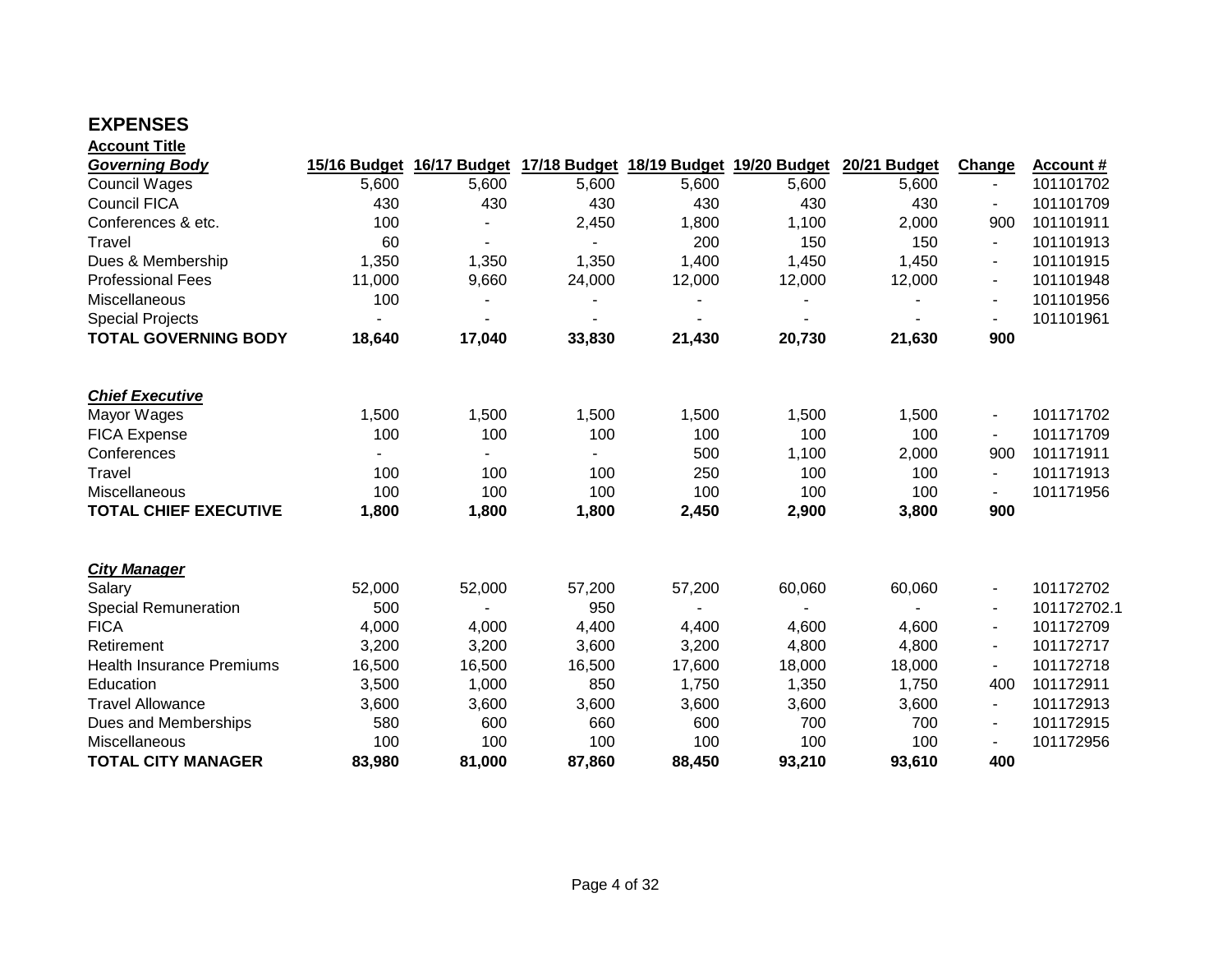| <b>Elections</b>                | 15/16 Budget   | 16/17 Budget   |       | 17/18 Budget 18/19 Budget 19/20 Budget |                | 20/21 Budget | Change                   | <b>Account #</b> |
|---------------------------------|----------------|----------------|-------|----------------------------------------|----------------|--------------|--------------------------|------------------|
| Wages                           | 350            | 1,400          | 400   | 1,750                                  | 1,400          | 1,750        | 350                      | 101191702        |
| <b>Board Compensation</b>       | 800            | 3,000          |       | 2,200                                  | 3,000          | 3,000        |                          | 101191703        |
| <b>FICA</b>                     | 30             | 110            | 40    | 140                                    | 110            | 150          | 40                       | 101191709        |
| Supplies                        | 1,200          | 500            | 500   | 2,950                                  | 400            | 3,000        | 2,600                    | 101191727        |
| Maint Contract - Vote Machine   | 300            | 300            | 300   | 300                                    | 300            | 300          | $\blacksquare$           | 101191775        |
| Publishing                      | 400            | 1,650          | 400   | 1,700                                  | 400            | 1,700        | 1,300                    | 101191900        |
| Transportation                  | 500            | 320            | 320   | 700                                    | 500            | 700          | 200                      | 101191913        |
| Miscellaneous                   | 100            | 250            | 100   | 500                                    | 100            | 100          | $\overline{a}$           | 101191956        |
| <b>Capital Outlay</b>           | $\blacksquare$ | $\blacksquare$ |       |                                        | $\blacksquare$ |              |                          | 101191970        |
| <b>TOTAL ELECTIONS</b>          | 3,680          | 7,530          | 2,060 | 10,240                                 | 6,210          | 10,700       | 4,490                    |                  |
| <b>Assessor</b>                 |                |                |       |                                        |                |              |                          |                  |
| Wages                           |                |                |       |                                        |                |              | $\overline{\phantom{a}}$ | 101209702        |
| <b>Contract Services</b>        | 9,000          | 9,000          | 9,000 | 9,000                                  | 9,000          | 9,000        | $\overline{\phantom{a}}$ | 101209703        |
| <b>FICA</b>                     |                |                |       |                                        |                |              | $\blacksquare$           | 101209709        |
| <b>Supplies</b>                 | 40             | 40             | 40    | 150                                    | 150            | 150          | $\blacksquare$           | 101209727        |
| Postage                         | 200            | 200            | 200   | 200                                    | 200            | 200          | $\blacksquare$           | 101209728        |
| <b>Professional Fees</b>        | 400            | 600            | 600   | 650                                    | 650            | 650          | $\blacksquare$           | 101209801        |
| Printing                        | 40             | 40             | 140   | 150                                    | 150            | 150          |                          | 101209900        |
| Transportation                  |                |                |       |                                        |                |              | $\overline{\phantom{a}}$ | 101209913        |
| Miscellaneous                   | 40             | 180            |       | 40                                     | 40             | 40           |                          | 101209956        |
| Education                       |                | 40             |       |                                        |                |              | $\blacksquare$           | 101209960        |
| <b>TOTAL ASSESSOR</b>           | 9,720          | 10,100         | 9,980 | 10,190                                 | 10,190         | 10,190       | $\blacksquare$           |                  |
| <b>Clerk</b>                    |                |                |       |                                        |                |              |                          |                  |
| Wages                           | 2,500          | 2,500          | 2,500 | 2,100                                  | 2,100          | 2,100        | $\blacksquare$           | 101215702.1      |
| <b>FICA</b>                     | 200            | 200            | 200   | 200                                    | 200            | 200          | $\overline{\phantom{a}}$ | 101215709.1      |
| <b>Professional Fees</b>        | 7,500          | 5,600          | 5,600 | 6,000                                  | 6,000          | 6,000        | $\blacksquare$           | 101215801        |
| Publishing                      | 1,500          | 900            | 900   | 1,500                                  | 1,500          | 1,500        | $\blacksquare$           | 101215900        |
| Travel                          |                |                |       |                                        |                |              |                          | 101215913        |
| Dues & Membership               | 200            | 360            | 200   | 250                                    | 250            | 250          |                          | 101215915        |
| <b>Education &amp; Training</b> |                |                |       |                                        |                |              |                          | 101215960        |
| <b>TOTAL CLERK</b>              | 11,900         | 9,560          | 9,400 | 10,050                                 | 10,050         | 10,050       | $\blacksquare$           |                  |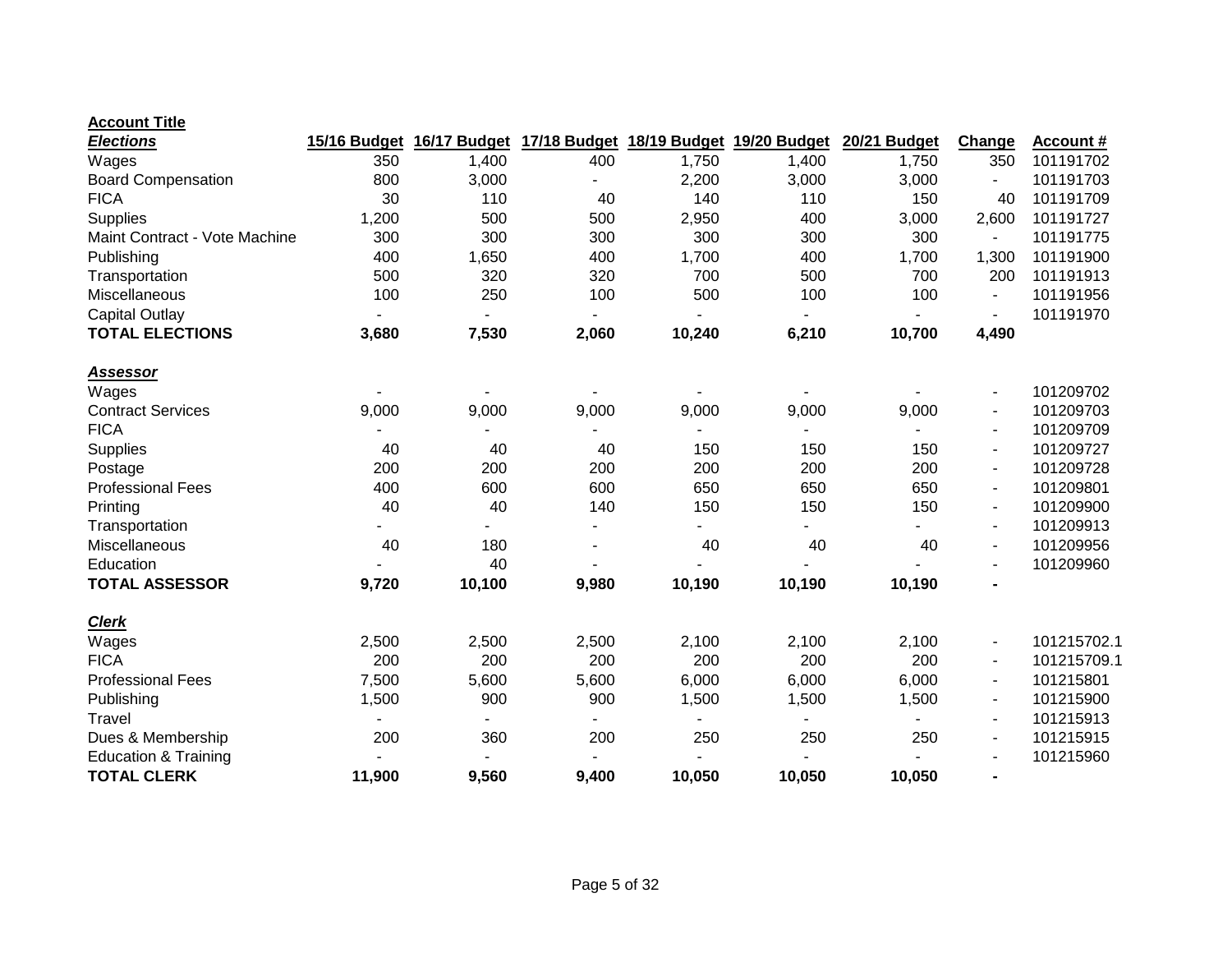| <b>Administration Department</b> | 15/16 Budget | 16/17 Budget |                          |         | 17/18 Budget 18/19 Budget 19/20 Budget | 20/21 Budget | Change                   | <b>Account #</b> |
|----------------------------------|--------------|--------------|--------------------------|---------|----------------------------------------|--------------|--------------------------|------------------|
| Wages                            | 64,500       | 54,500       | 63,300                   | 63,300  | 65,900                                 | 69,500       | 3,600                    | 101215702        |
| <b>Special Remuneration</b>      | 2,000        | 2,600        | 1,800                    |         |                                        |              | $\overline{\phantom{0}}$ | 101215702.1      |
| <b>FICA</b>                      | 4,800        | 4,800        | 5,200                    | 5,200   | 5,200                                  | 5,400        | 200                      | 101215709        |
| Retirement                       | 2,200        | 2,200        | 2,500                    | 2,500   | 3,350                                  | 3,350        | $\blacksquare$           | 101215717        |
| <b>Health Insurance Premiums</b> | 9,800        | 10,500       | 14,800                   | 14,800  | 14,800                                 | 14,800       |                          | 101215718        |
| <b>Office Supplies</b>           | 5,500        | 6,000        | 5,500                    | 6,800   | 7,500                                  | 6,800        | (700)                    | 101215727        |
| Repairs & Maintenance            | 500          | 500          | 500                      | 500     | 250                                    | 500          | 250                      | 101215934        |
| Communications                   | 5,200        | 4,200        | 4,200                    | 4,200   | 4,200                                  | 4,200        | $\overline{\phantom{a}}$ | 101215850        |
| <b>Internet Connectivity</b>     |              |              | $\overline{\phantom{0}}$ | ۰       |                                        |              | $\overline{\phantom{a}}$ | 101215850.1      |
| Postage                          | 2,500        | 2,500        | 2,500                    | 2,650   | 2,650                                  | 2,650        | $\blacksquare$           | 101215851        |
| Miscellaneous                    | 50           | 350          | 450                      | 50      | 100                                    | 50           | (50)                     | 101215956        |
| Office Equipment & Furniture     |              |              |                          |         |                                        |              | $\blacksquare$           | 101215980        |
| <b>Capital Outlay</b>            |              | 5,400        | 100                      | 3,000   | 750                                    | 1,000        | 250                      | 101215984        |
| Software                         |              |              | 12,300                   |         |                                        |              |                          | 101215984        |
| <b>TOTAL ADMIN DEPARTMENT</b>    | 97,050       | 93,550       | 113,150                  | 103,000 | 104,700                                | 108,250      | 3,550                    |                  |
| <b>Sidewalk</b>                  |              |              |                          |         |                                        |              |                          |                  |
| Wages                            | 600          | 800          | 1,200                    | 1,200   | 800                                    | 800          |                          | 101232702        |
| <b>Contractual Services</b>      |              | 2,000        | 5,000                    | 2,000   | 2,700                                  | 1,000        | (1,700)                  | 101232703        |
| <b>FICA</b>                      | 80           | 80           | 100                      | 100     | 100                                    | 100          | $\overline{\phantom{a}}$ | 101232709        |
| <b>Maint Supplies</b>            |              | 100          | 100                      | 100     | 100                                    | 100          | $\blacksquare$           | 101232775        |
| <b>Professional Fees</b>         |              |              |                          |         |                                        |              | $\blacksquare$           | 101232801        |
| Repairs & Maint                  | 7,000        | 200          | 1,150                    | 1,150   | 1,150                                  | 1,150        | $\blacksquare$           | 101232934        |
| <b>Equipment Rental</b>          | 1,000        | 1,000        | 4,000                    | 4,000   | 3,000                                  | 3,000        |                          | 101232943        |
| Miscellaneous                    |              |              |                          |         |                                        |              |                          | 101232956        |
| <b>TOTAL SIDEWALK</b>            | 8,680        | 4,180        | 11,550                   | 8,550   | 7,850                                  | 6,150        | (1,700)                  |                  |
| <b>Board of Review</b>           |              |              |                          |         |                                        |              |                          |                  |
| Wages                            | 450          | 450          | 450                      | 450     | 450                                    | 450          | $\blacksquare$           | 101247702        |
| <b>FICA</b>                      | 50           | 50           | 50                       | 50      | 50                                     | 50           | $\blacksquare$           | 101247709        |
| Publishing                       | 150          | 150          | 150                      | 150     | 150                                    | 150          | $\blacksquare$           | 101247900        |
| Miscellaneous                    | 50           | 50           | 50                       | 50      | 50                                     | 50           |                          | 101247956        |
| <b>TOTAL BOARD OF REVIEW</b>     | 700          | 700          | 700                      | 700     | 700                                    | 700          | $\blacksquare$           |                  |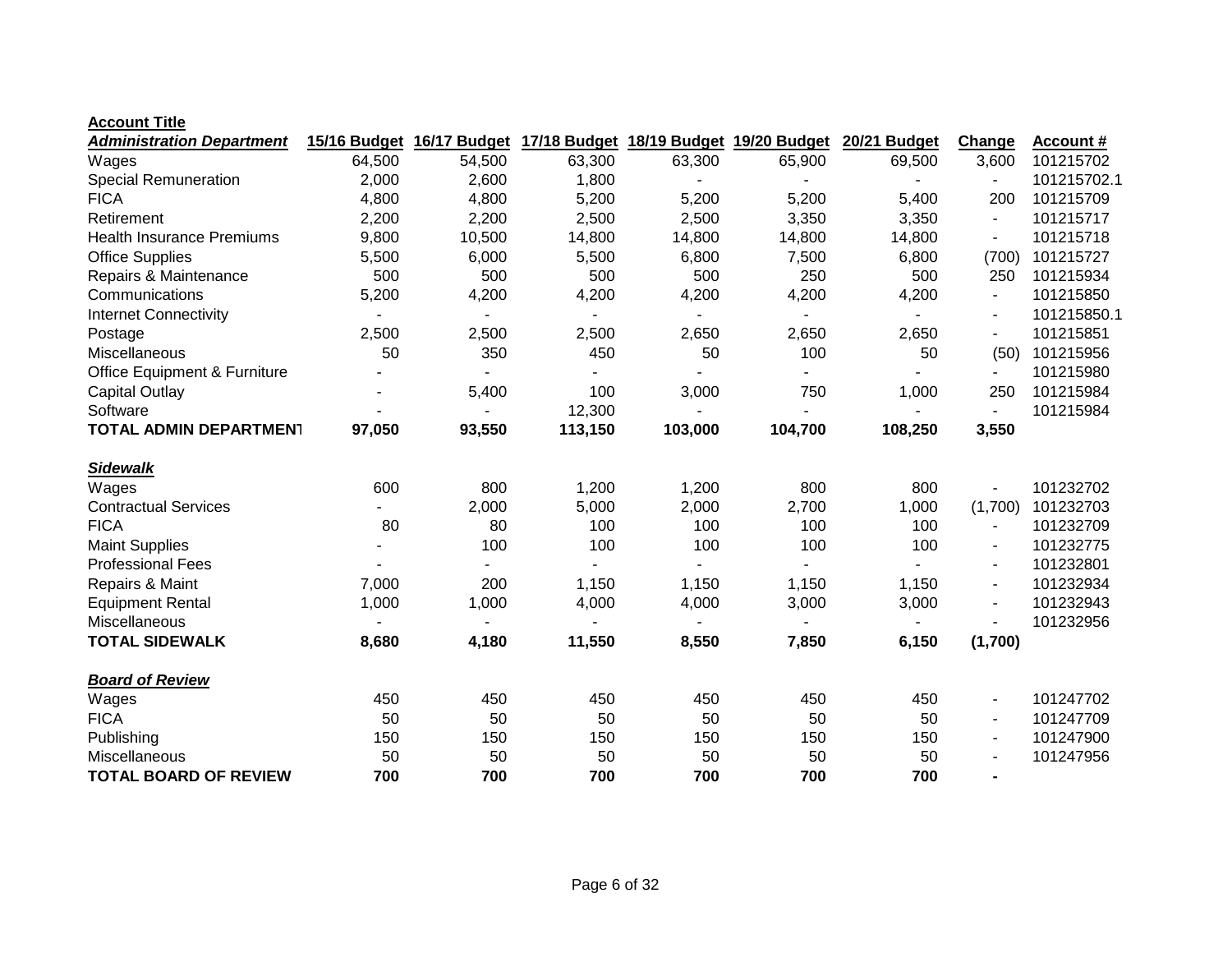| <u>Treasurer</u>                   | 15/16 Budget | 16/17 Budget |        | 17/18 Budget 18/19 Budget | 19/20 Budget | 20/21 Budget | Change                   | <b>Account #</b> |
|------------------------------------|--------------|--------------|--------|---------------------------|--------------|--------------|--------------------------|------------------|
| Wages                              | 9,000        | 9,000        | 9,000  | 9,000                     | 9,000        | 9,000        | $\blacksquare$           | 101253702        |
| <b>FICA</b>                        | 700          | 700          | 700    | 700                       | 700          | 700          | $\blacksquare$           | 101253709        |
| <b>Supplies</b>                    | 60           | 400          | 200    | 250                       | 200          | 200          | $\blacksquare$           | 101253727        |
| <b>Professional Fees</b>           | 350          | 600          | 600    | 600                       | 650          | 650          | $\blacksquare$           | 101253801        |
| Mail / Postage                     | 600          | 600          | 600    | 750                       | 750          | 750          | ÷,                       | 101253851        |
| Publishing                         | 3,100        | 2,000        | 1,500  | 1,500                     | 1,500        | 1,500        | $\overline{a}$           | 101253900        |
| Transportation                     | 120          | 120          | 120    | 120                       | 100          | 100          |                          | 101253913        |
| Miscellaneous                      | 100          | 100          | 100    | 100                       | 100          | 100          | $\blacksquare$           | 101253956        |
| <b>Annexation Millage</b>          | 1,350        | 1,380        | 1,450  | 1,650                     | 1,700        | 1,700        | $\blacksquare$           | 101253956.2      |
| <b>Refund &amp; Rebates</b>        | 500          | 500          | 100    | 100                       | 50           | 50           | $\blacksquare$           | 101253687        |
| <b>Capital Outlay</b>              |              |              |        | 1,100                     |              |              |                          | 101253970        |
| <b>TOTAL TREASURER</b>             | 15,880       | 15,400       | 14,370 | 15,870                    | 14,750       | 14,750       | $\blacksquare$           |                  |
| <b>Building and Grounds</b>        |              |              |        |                           |              |              |                          |                  |
| Wages                              | 8,500        | 10,000       | 14,000 | 14,500                    | 18,500       | 14,500       | (4,000)                  | 101265702        |
| <b>Contractural Services</b>       | 1,100        | 1,850        | 2,200  | 2,250                     | 2,250        | 1,100        | (1, 150)                 | 101265703        |
| <b>FICA</b>                        | 650          | 800          | 1,100  | 1,150                     | 1,500        | 1,150        | (350)                    | 101265709        |
| Retirement                         | 800          | 800          | 880    | 880                       | 880          | 880          |                          | 101265717        |
| <b>Health Insurance Premiums</b>   | 1,400        | 1,400        | 1,800  | 1,900                     | 1,900        | 1,900        | -                        | 101265718        |
| <b>Supplies</b>                    | 2,100        | 1,800        | 1,600  | 1,600                     | 1,600        | 1,600        | $\overline{a}$           | 101265740        |
| <b>Maint Supplies</b>              | 2,300        | 2,300        | 2,000  | 2,000                     | 2,000        | 2,000        | $\blacksquare$           | 101265775        |
| Mowing                             | 50           | 100          | 100    | 100                       | 50           | 50           |                          | 101265775.1      |
| <b>Professional Fees</b>           | 500          | 600          | 700    | 700                       | 1,250        | 700          | (550)                    | 101265801        |
| Communication                      | 2,200        | 2,400        | 2,400  | 2,400                     | 2,400        | 2,400        | $\overline{\phantom{a}}$ | 101265850        |
| <b>Utilities</b>                   | 10,000       | 9,000        | 9,000  | 9,000                     | 9,000        | 9,000        | $\blacksquare$           | 101265920        |
| Repairs & Maintenance              | 3,500        | 2,800        | 2,800  | 5,600                     | 2,500        | 2,500        | $\overline{a}$           | 101265934        |
| Repairs & Maint - City Hall        |              | 850          |        | 12,100                    | 250          | 250          | $\blacksquare$           | 101265934.1      |
| <b>Land Rental</b>                 | 1,700        | 1,880        | 2,000  | 2,100                     | 2,200        | 2,200        | $\blacksquare$           | 101265941        |
| <b>Equipment Rental</b>            | 3,200        | 4,800        | 7,000  | 7,000                     | 8,000        | 7,000        | (1,000)                  | 101265943        |
| Miscellaneous                      | 50           | 50           | 100    | 350                       | 100          | 100          |                          | 101265956        |
| <b>Capital Outlay</b>              |              | 2,500        | 200    | 200                       | 100          | 200          | 100                      | 101265970        |
| <b>TOTAL BUILDING &amp; GROUNI</b> | 38,050       | 43,930       | 47,880 | 63,830                    | 54,480       | 47,530       | (6,950)                  |                  |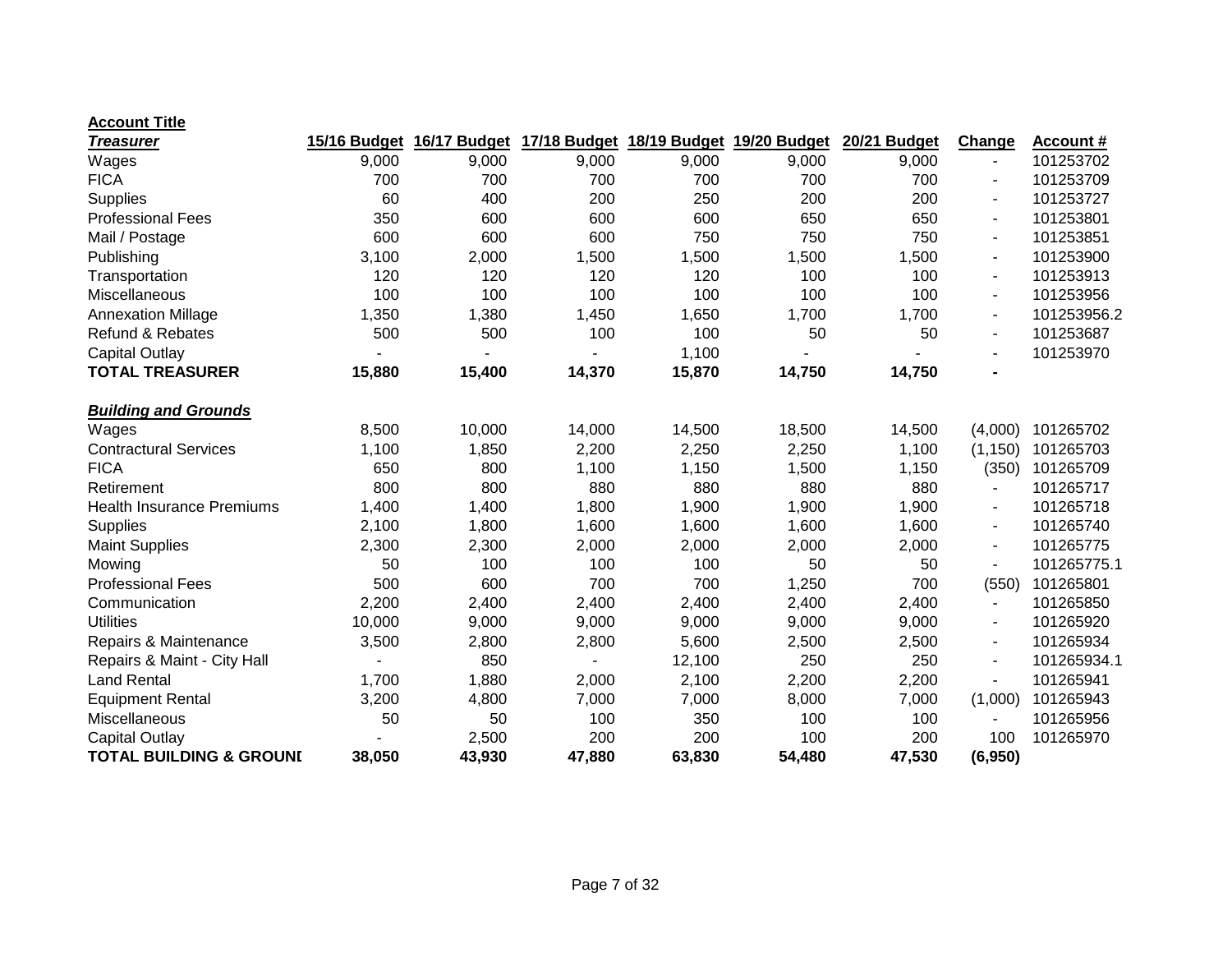| <b>Parking Lots</b>          | 15/16 Budget | 16/17 Budget |         | 17/18 Budget 18/19 Budget 19/20 Budget |         | 20/21 Budget | Change                   | <b>Account #</b> |
|------------------------------|--------------|--------------|---------|----------------------------------------|---------|--------------|--------------------------|------------------|
| Wages                        | 500          | 500          | 600     | 500                                    | 500     | 500          |                          | 101270702        |
| <b>FICA</b>                  | 50           | 50           | 50      | 50                                     | 50      | 50           |                          | 101270709        |
| <b>Supplies</b>              |              |              |         |                                        |         |              |                          | 101270740        |
| Repairs & Maintenance        | 200          | 200          | 200     | 200                                    | 200     | 200          |                          | 101270934        |
| <b>Equipment Rental</b>      | 700          | 700          | 700     | 700                                    | 700     | 700          | $\blacksquare$           | 101270943        |
| <b>TOTAL PARKING LOTS</b>    | 1,450        | 1,450        | 1,550   | 1,450                                  | 1,450   | 1,450        | $\blacksquare$           |                  |
| <b>Public Safety Control</b> |              |              |         |                                        |         |              |                          |                  |
| Wages                        | 88,000       | 88,000       | 96,800  | 98,800                                 | 110,000 | 112,500      | 2,500                    | 101300702        |
| <b>Special Remuneration</b>  | 1,550        | 500          | 500     |                                        |         |              |                          | 101300702.1      |
| <b>Crossing Guard Wages</b>  | 1,400        | 1,400        | 1,550   | 1,550                                  | 1,600   | 1,600        |                          | 101300702.3      |
| <b>Liquor Enforcement</b>    | 1,380        | 1,410        | 1,410   | 1,450                                  | 1,450   | 1,450        |                          | 101300704        |
| <b>FICA</b>                  | 6,800        | 6,800        | 7,400   | 7,600                                  | 8,400   | 8,600        | 200                      | 101300709        |
| Retirement                   | 5,300        | 5,300        | 5,850   | 5,850                                  | 7,400   | 7,400        | $\overline{\phantom{a}}$ | 101300717        |
| <b>Benefits</b>              | 28,000       | 28,000       | 28,000  | 28,000                                 | 32,000  | 32,000       |                          | 101300718        |
| Workman's Comp               |              |              |         |                                        |         |              |                          | 101300720        |
| <b>Supplies</b>              | 800          | 1,200        | 1,000   | 1,300                                  | 1,200   | 800          | (400)                    | 101300727        |
| Gas & Oil                    | 6,000        | 4,500        | 4,500   | 5,000                                  | 5,000   | 4,500        | (500)                    | 101300759        |
| Uniforms                     | 130          | 1,100        | 300     | 500                                    | 500     | 500          |                          | 101300767        |
| Maintenance Fee (LEIN)       | 3,600        | 3,600        | 3,600   | 3,600                                  | 3,800   | 3,800        | $\blacksquare$           | 101300776        |
| <b>Professional Fees</b>     | 250          | 250          | 250     | 250                                    | 250     | 250          | $\blacksquare$           | 101300801        |
| Communications               | 2,800        | 2,800        | 3,300   | 3,100                                  | 3,100   | 3,100        | $\blacksquare$           | 101300850        |
| Police Internet              | 1,330        | 500          | 500     | 500                                    | 500     | 500          |                          | 101300850.1      |
| Insurance                    | 10,700       | 11,050       | 12,050  | 12,150                                 | 11,550  | 12,000       | 450                      | 101300840        |
| Repairs & Maintenance        | 5,000        | 2,000        | 2,200   | 6,000                                  | 15,600  | 6,000        | (9,600)                  | 101300934        |
| Miscellaneous                |              |              | 30      | 50                                     | 50      |              | (50)                     | 101300956        |
| <b>Employee Physicals</b>    |              | 80           |         | 80                                     |         |              |                          | 101300957        |
| Immunizations                |              |              |         |                                        |         |              |                          | 101300957.1      |
| Education                    | 100          | 800          | 400     | 500                                    | 600     | 500          | (100)                    | 101300960        |
| Capital Outlay               | 27,000       | 2,770        | 2,400   | 1,200                                  | 3,500   | 1,700        | (1,800)                  | 101300970        |
| Police Car Reserve           |              |              |         |                                        |         |              |                          | 101300970.1      |
| <b>TOTAL PUBLIC SAFETY</b>   | 190,140      | 162,060      | 172,040 | 177,480                                | 206,500 | 197,200      | (9, 300)                 |                  |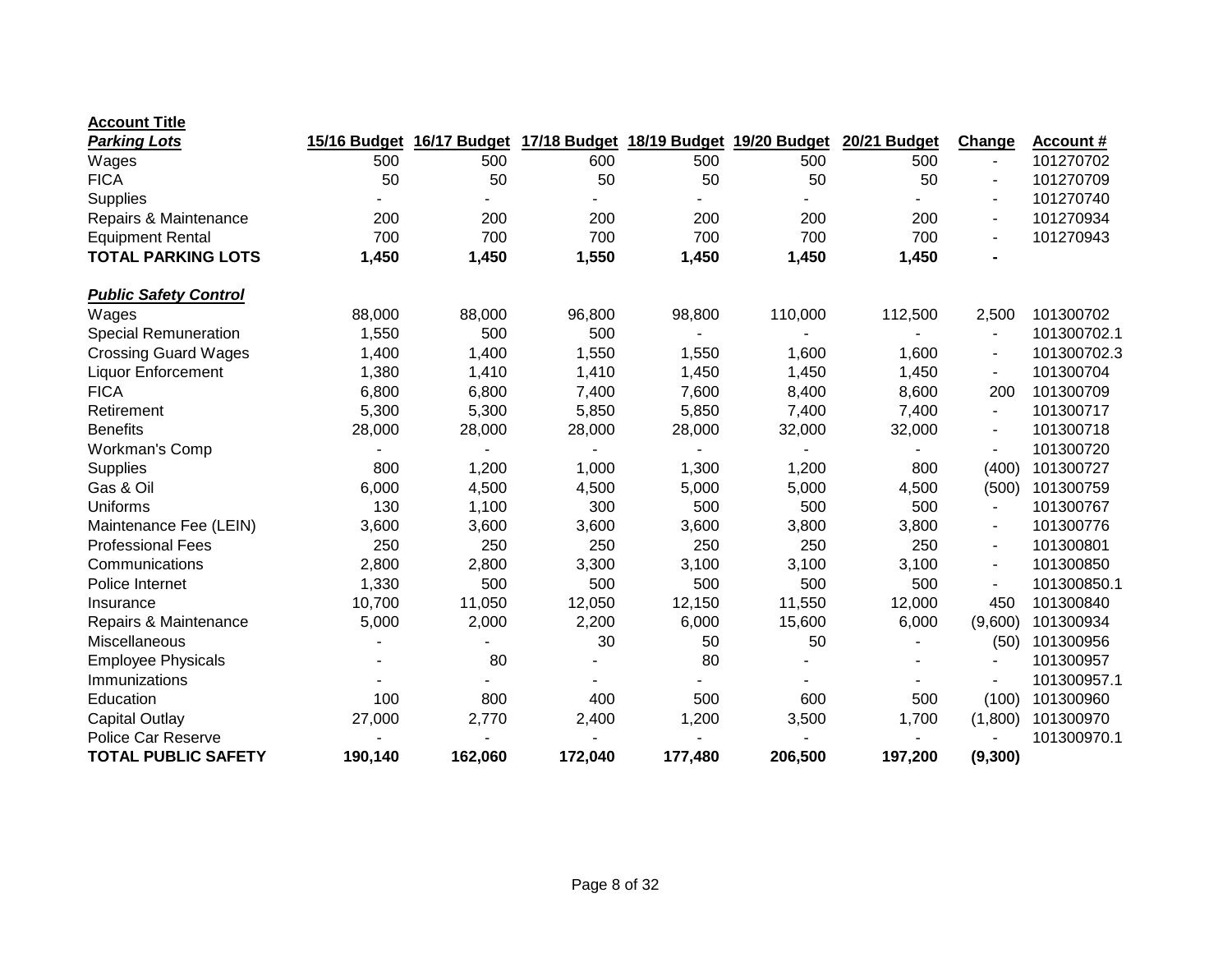| <b>Fire Dept / Operating</b>            | 15/16 Budget | 16/17 Budget |        | 17/18 Budget 18/19 Budget 19/20 Budget |        | 20/21 Budget | Change                   | <b>Account #</b> |
|-----------------------------------------|--------------|--------------|--------|----------------------------------------|--------|--------------|--------------------------|------------------|
| <b>Operating Fee</b>                    | 18,350       | 20,350       | 18,500 | 17,150                                 | 16,140 | 17,150       | 1,010                    | 101335701.1      |
| <b>TOTAL FIRE DEPT / OPERATI</b>        | 18,350       | 20,350       | 18,500 | 17,150                                 | 16,140 | 17,150       | 1,010                    |                  |
| <b>Public Works</b>                     |              |              |        |                                        |        |              |                          |                  |
| Wages                                   | 12,000       | 11,000       | 18,000 | 16,000                                 | 16,000 | 16,000       | $\blacksquare$           | 101441702        |
| <b>Special Remuneration</b>             | 650          | 1,200        | 900    |                                        |        |              | $\blacksquare$           | 101441702.1      |
| <b>FICA</b>                             | 950          | 950          | 1,400  | 1,250                                  | 1,250  | 1,250        |                          | 101441709        |
| Retirement                              | 6,000        | 6,500        | 9,000  | 9,000                                  | 9,800  | 9,800        | $\blacksquare$           | 101441717        |
| <b>Health Insurance Premiums</b>        | 24,400       | 29,500       | 39,000 | 36,000                                 | 39,000 | 39,000       |                          | 101441718        |
| <b>Supplies</b>                         | 500          | 500          | 500    | 500                                    | 500    | 500          | $\blacksquare$           | 101441740        |
| <b>Uniforms</b>                         | 850          | 850          | 1,300  | 900                                    | 3,000  | 3,000        |                          | 101441767        |
| Miscellaneous                           | 250          | 300          | 300    | 300                                    | 300    | 300          | $\blacksquare$           | 101441956        |
| Physicals                               | 200          | 700          | 750    | 650                                    | 700    | 700          |                          | 101441957        |
| <b>TOTAL PUBLIC WORKS</b>               | 45,800       | 51,500       | 71,150 | 64,600                                 | 70,550 | 70,550       | $\blacksquare$           |                  |
| <b>Drains - Public Benefit</b>          |              |              |        |                                        |        |              |                          |                  |
| Drain At Large                          |              | 2,300        | 2,950  | 6,450                                  | 2,000  | 2,500        | 500                      | 101445967        |
| Drain At Large - Maintenance            |              | 400          |        |                                        |        |              |                          | 101445967.1      |
| <b>TOTAL DRAINS - PUBLIC BEI</b>        |              | 2,700        | 2,950  | 6,450                                  | 2,000  | 2,500        | 500                      |                  |
| <b>Street Lighting</b>                  |              |              |        |                                        |        |              |                          |                  |
| <b>Street Lighting</b>                  | 34,000       | 33,000       | 36,000 | 36,000                                 | 38,000 | 38,000       | $\blacksquare$           | 101450920        |
| <b>TOTAL STREET LIGHTING</b>            | 34,000       | 33,000       | 36,000 | 36,000                                 | 38,000 | 38,000       | $\blacksquare$           |                  |
| <b>Refuse Collection &amp; Disposal</b> |              |              |        |                                        |        |              |                          |                  |
| <b>Supplies</b>                         | 300          | 300          | 200    | 250                                    | 500    | 500          | $\blacksquare$           | 101528740        |
| <b>Refuse Collection</b>                | 55,200       | 55,200       | 55,200 | 55,200                                 | 55,200 | 55,200       | $\overline{\phantom{a}}$ | 101528818        |
| Postage                                 | 600          | 600          | 600    | 600                                    | 600    | 600          | $\overline{\phantom{a}}$ | 101528851        |
| <b>TOTAL REFUSE COLL &amp; DISI</b>     | 56,100       | 56,100       | 56,000 | 56,050                                 | 56,300 | 56,300       | $\blacksquare$           |                  |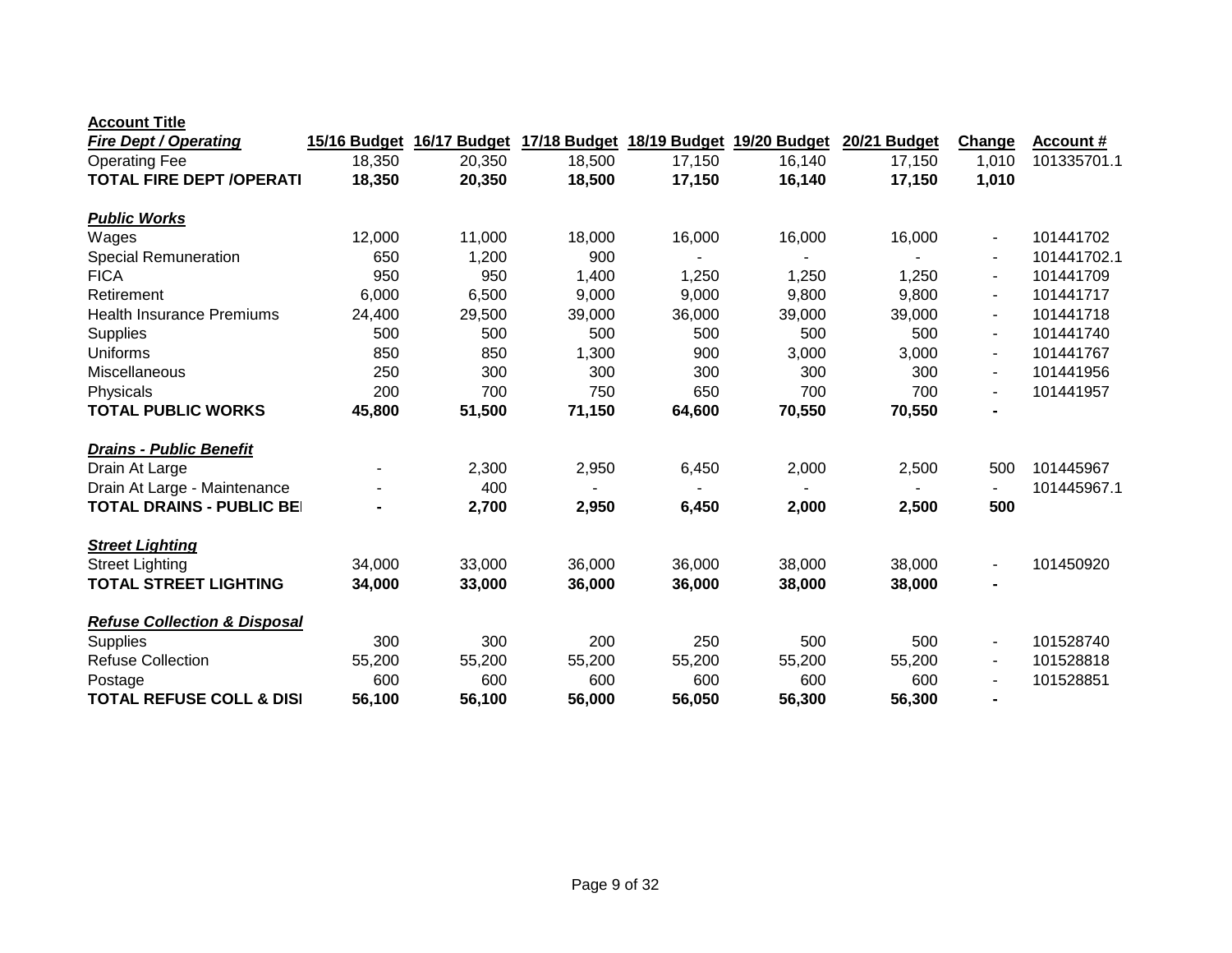|--|

| <b>Sanitation / City Clean-up</b>  | 15/16 Budget   | 16/17 Budget |         |        | 17/18 Budget 18/19 Budget 19/20 Budget | 20/21 Budget | Change                   | Account #   |
|------------------------------------|----------------|--------------|---------|--------|----------------------------------------|--------------|--------------------------|-------------|
| Wages                              | 7,800          | 7,000        | 7,000   | 6,800  | 7,400                                  | 7,400        | $\blacksquare$           | 101529702   |
| City Clean-up                      |                |              |         |        |                                        |              | $\overline{\phantom{a}}$ | 101529702   |
| <b>FICA Expense</b>                | 600            | 600          | 600     | 550    | 550                                    | 550          | $\overline{\phantom{a}}$ | 101529709   |
| <b>Equipment Rental</b>            | 14,000         | 13,000       | 13,200  | 13,000 | 13,000                                 | 13,000       | $\blacksquare$           | 101529943   |
| <b>TOTAL CITY CLEAN-UP</b>         | 22,400         | 20,600       | 20,800  | 20,350 | 20,950                                 | 20,950       |                          |             |
| <b>Economic Development</b>        |                |              |         |        |                                        |              |                          |             |
| <b>CDBG Admin Fees</b>             |                |              |         |        |                                        |              |                          | 101728722   |
| <b>CDBG Professional Fees</b>      |                |              |         |        |                                        |              |                          | 101728801   |
| <b>BC Festival Insurance</b>       | 970            | 850          |         | 850    | 850                                    | 850          |                          | 101747910   |
| <b>TOTAL ECON DEVELOPMEN</b>       | 970            | 850          |         | 850    | 850                                    | 850          |                          |             |
| <b>Library</b>                     |                |              |         |        |                                        |              |                          |             |
| Library Wages                      | 30,700         | 30,700       | 30,700  | 30,700 | 30,700                                 | 28,350       | (2,350)                  | 101790702   |
| <b>Library FICA</b>                | 2,300          | 2,300        | 2,300   | 2,300  | 2,300                                  | 2,350        | 50                       | 101790709   |
| <b>TOTAL LIBRARY</b>               | 33,000         | 33,000       | 33,000  | 33,000 | 33,000                                 | 30,700       | (2,300)                  |             |
| <b>Contribution</b>                |                |              |         |        |                                        |              |                          |             |
| <b>Brown City Library</b>          | 2,400          | 2,620        | 2,620   | 2,950  | 3,250                                  | 3,250        |                          | 101945969.3 |
| <b>Street Reserve</b>              | 32,500         | 31,920       | 32,100  | 33,060 | 34,750                                 | 37,500       | 2,750                    | 101945969.4 |
| Street Reserve/Fund Equity Xfe     |                |              | 200,000 |        |                                        |              |                          | 101945969.5 |
| Other Funds - Equipment            | 8,000          | 8,000        | 8,000   | 8,000  | 8,000                                  | 8,000        | $\blacksquare$           | 101945995   |
| <b>Othr Funds - Street Reserve</b> |                |              |         |        |                                        |              |                          | 101945969.5 |
| Other Funds - Major Streets        | $\blacksquare$ |              |         |        |                                        |              | $\blacksquare$           | 101945969.1 |
| <b>Other Funds - Local Streets</b> |                |              |         |        | 130,000                                |              | (130,000)                | 101945969.1 |
| <b>Police Reward</b>               | 500            | 500          | 500     | 500    | 500                                    | 500          |                          | 101945969.8 |
| Capital Outlay                     |                |              |         |        |                                        |              |                          | 101945970   |
| <b>TOTAL CONTRIBUTION</b>          | 43,400         | 43,040       | 243,220 | 44,510 | 176,500                                | 49,250       | (127, 250)               |             |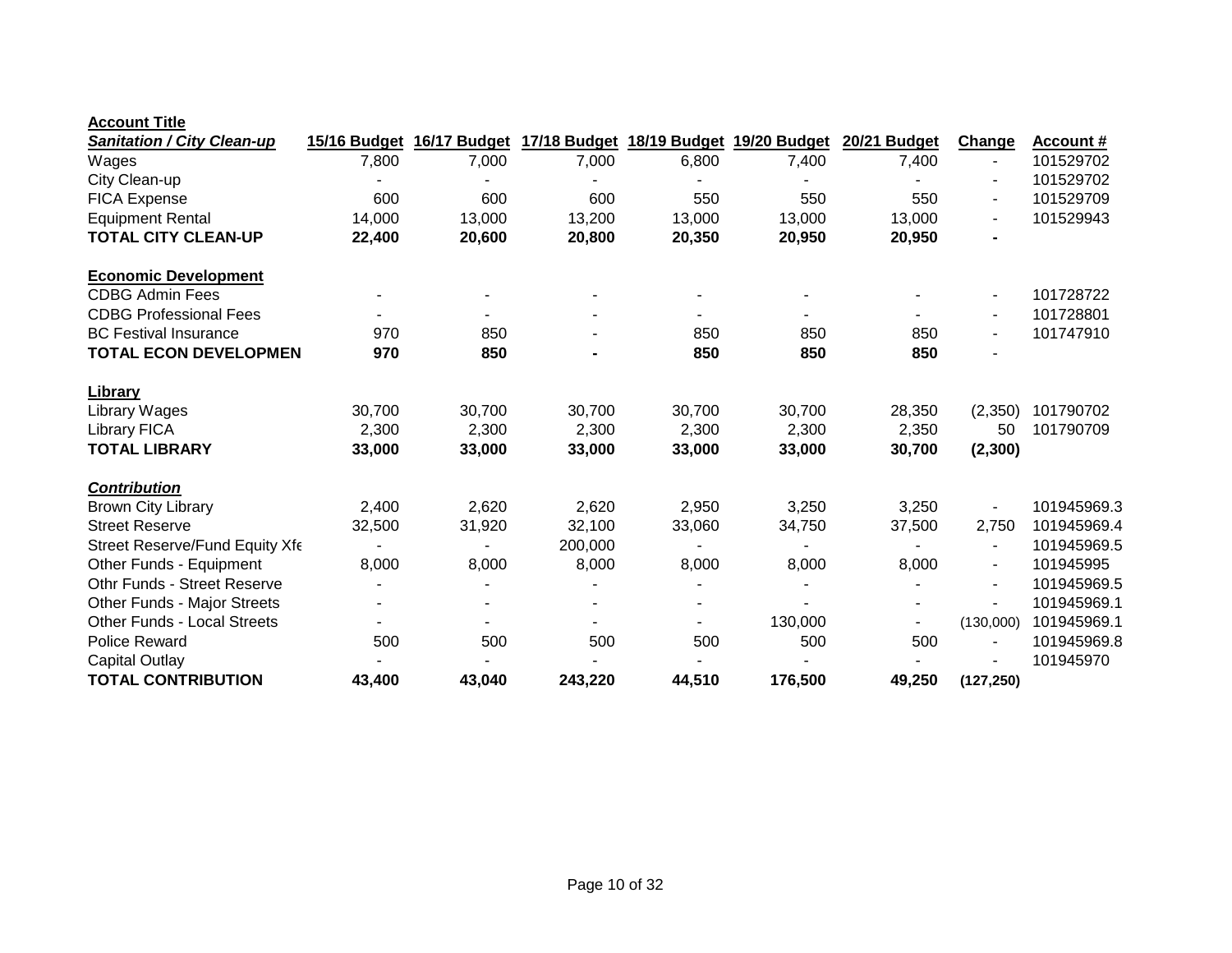| Insur, Bonds, FICA & Fringes 15/16 Budget |         | 16/17 Budget |           |         | 17/18 Budget 18/19 Budget 19/20 Budget | 20/21 Budget | Change         | <b>Account #</b> |
|-------------------------------------------|---------|--------------|-----------|---------|----------------------------------------|--------------|----------------|------------------|
| Misc FICA                                 | 150     | 150          | 150       | 150     | 150                                    | 150          | $\blacksquare$ | 101954709        |
| Employee Ins Deduct (AFLAC)               | 450     | 250          | 400       | 800     | 800                                    | 800          | $\blacksquare$ | 101954724        |
| <b>Unemployment Benefits</b>              | 100     | 100          | 100       | 100     | 100                                    | 100          | $\blacksquare$ | 101954725        |
| Ins/Health-Life & Disability              | 1,000   | 300          | 300       | 300     | 300                                    | 300          | $\blacksquare$ | 101954840        |
| Insurance & Bonds                         | 25,000  | 32,000       | 28,000    | 32,000  | 32,000                                 | 32,000       | $\blacksquare$ | 101954840.1      |
| Retiree Health Insurance                  | 6,900   | 6,900        | 6,900     | 6,900   | 6,900                                  | 6,900        | $\blacksquare$ | 101954910.2      |
| Health Insurance - MI Tax                 | 9,000   | 2,000        |           |         |                                        |              |                | 101954910.3      |
| <b>TOTAL INS/BONDS/FICA/FRII</b>          | 42,600  | 41,700       | 35,850    | 40,250  | 40,250                                 | 40,250       | $\blacksquare$ |                  |
| <b>Community Promotion</b>                |         |              |           |         |                                        |              |                |                  |
| Wages                                     | 2,200   | 2,200        | 1,800     | 3,000   | 3,000                                  | 3,000        | $\blacksquare$ | 101958702        |
| FICA Expense                              | 180     | 180          | 150       | 250     | 250                                    | 250          | $\blacksquare$ | 101958709        |
| <b>XMAS Decoration</b>                    | 250     | 250          | 100       | 22,600  | 900                                    | 900          |                | 101958739        |
| Supplies                                  | 500     | 500          | 100       | 13,100  | 1,200                                  | 1,200        |                | 101958740        |
| <b>Community Promotion</b>                | 4,200   | 4,300        | 4,300     | 7,100   | 5,000                                  | 2,500        | (2,500)        | 101958880        |
| <b>Festival Commission</b>                |         |              |           |         |                                        |              |                | 101958880.2      |
| <b>Equipment Rental</b>                   | 800     | 1,400        | 1,400     | 1,400   | 1,400                                  | 1,400        |                | 101958943        |
| Cable                                     | 2,000   | 310          | 8,000     | 100     | 200                                    |              | (200)          | 101958948        |
| <b>TOTAL COMMUNITY PROMO</b>              | 10,130  | 9,140        | 15,850    | 47,550  | 11,950                                 | 9,250        | (2,700)        |                  |
| <b>General Fund Contingency</b>           |         |              |           |         |                                        |              |                |                  |
| <b>General Fund Contingency</b>           | 6,780   | 49,510       | 22,690    | 650     | 36,980                                 | 6,930        | (30,050)       | 101959956        |
| <b>TOTAL GEN FUND CONTIN</b>              | 6,780   | 49,510       | 22,690    | 650     | 36,980                                 | 6,930        | (30,050)       |                  |
| <b>TOTAL EXPENSES</b>                     | 795,200 | 809,790      | 1,062,180 | 881,100 | 1,037,190                              | 868,690      | (168, 500)     |                  |
| Revenues - Expenses                       |         |              |           |         |                                        |              |                |                  |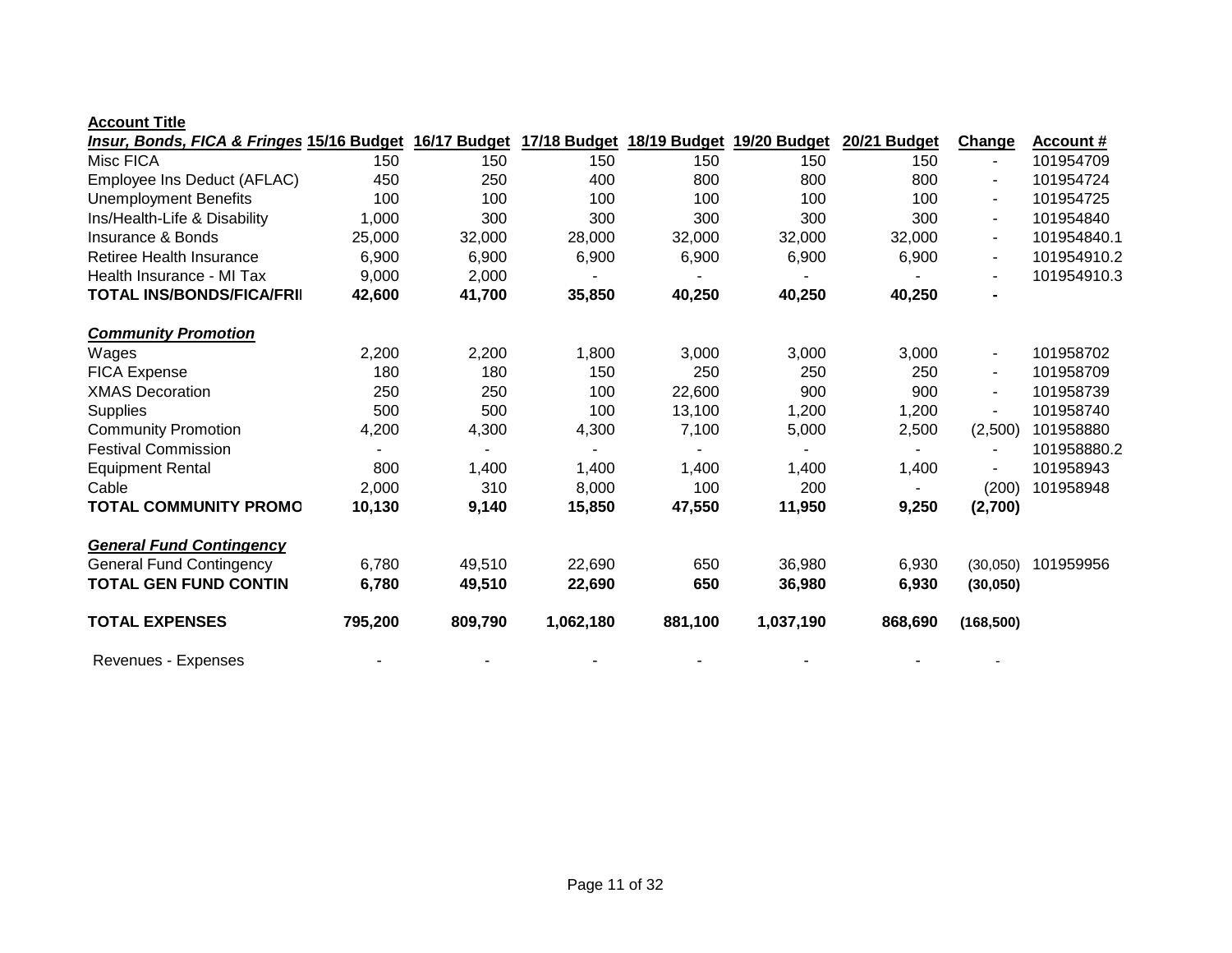## City of Brown City - **MAJOR STREET FUND - 2020/2021 BUDGET**

| <b>REVENUES</b>             | <b>Final</b> | <b>Final</b> | <b>Final</b> | <b>Final</b> | <b>Final</b> | <b>Adopted</b> |                |                 |
|-----------------------------|--------------|--------------|--------------|--------------|--------------|----------------|----------------|-----------------|
| <b>Account Title</b>        | 15/16 Budget | 16/17 Budget | 17/18 Budget | 18/19 Budget | 19/20 Budget | 20/21 Budget   |                | Change Account# |
| Act 51 Revenue              | 75,500       | 75,500       | 83,200       | 99,500       | 121,100      | 121,100        |                | 202000547       |
| Act 51 Revenue/Local Prog   | 5.100        | 5.100        | 9.900        |              |              |                | ٠              | 202000547       |
| M-90 Maint Contract         | 6.300        | 9.400        | 6,500        | 11.400       | 8.500        | 8,500          | ۰.             | 202000548       |
| State Revenue PA110         |              |              |              |              |              |                | ٠              | 202000549       |
| Interest                    | 500          | 650          | 900          | 850          | 4,200        | 4,200          | ۰.             | 202000665       |
| Miscellaneous               | 150          | 150          |              | 150          | 100          | 100            | ۰.             | 202000695       |
| Cont fm County Road Millage |              |              |              |              |              |                | ٠              | 202000695       |
| Cont fm Gen Street Reserve  |              |              |              |              |              |                | ٠              | 202000676       |
| <b>Fund Equity</b>          |              |              | 30,000       |              |              |                | ۰              | 202000699       |
| <b>TOTAL REVENUES</b>       | 87,550       | 90.800       | 130.500      | 111.900      | 133.900      | 133.900        | $\blacksquare$ |                 |

#### **EXPENSES**

#### **Route Maintenance**

| <b>Account Title</b>            | 15/16 Budget | 16/17 Budget | 17/18 Budget | 18/19 Budget | 19/20 Budget | 20/21 Budget | Change                   | Account # |
|---------------------------------|--------------|--------------|--------------|--------------|--------------|--------------|--------------------------|-----------|
| Wages                           | 3,000        | 3,000        | 2,500        | 4,000        | 4,000        | 4,000        | $\blacksquare$           | 202463702 |
| Wages / Construction            |              |              |              |              |              |              | ۰                        | 202463702 |
| <b>Contractual Services</b>     | 2,000        | 2,000        | 2,000        | 2,000        | 2,000        | 2,000        | $\blacksquare$           | 202463703 |
| <b>FICA Expense</b>             | 250          | 250          | 200          | 300          | 300          | 300          | $\blacksquare$           | 202463709 |
| <b>Maint Supplies</b>           | ,500         | 1,500        | 3,200        | 3,200        | 3,200        | 3,200        | $\blacksquare$           | 202463775 |
| Maint Supplies / Const          |              |              |              |              | 25,000       |              | (25,000)                 | 202463775 |
| <b>Professional Fees</b>        | 1,800        | 1,800        |              | 21,000       | 32,500       | 1,800        | (30, 700)                | 202463801 |
| Repairs & Maint                 | 2,300        | 2,200        | 1,500        |              |              |              | ٠                        | 202463934 |
| <b>Major Street Resurfacing</b> |              |              |              |              |              |              | $\blacksquare$           | 202463931 |
| Manhole Maint / Const           |              |              |              |              |              |              | ۰.                       | 202463932 |
| Rentals                         |              |              |              | 400          | 400          | 400          | $\blacksquare$           | 202463941 |
| <b>Equipment Rental</b>         | 4,000        | 600          | 500          | 1,800        | 2,100        | 1,800        | (300)                    | 202463943 |
| Equipment Rental / Const        |              |              |              |              |              |              | $\overline{\phantom{0}}$ | 202463943 |
| Miscellaneous                   | 50           | 50           | 50           | 50           | 50           | 50           | ۰                        | 202463956 |
| TOTAL ROUTE MAINT               | 14,900       | 11,400       | 9,950        | 32,750       | 69,550       | 13,550       | (56,000)                 |           |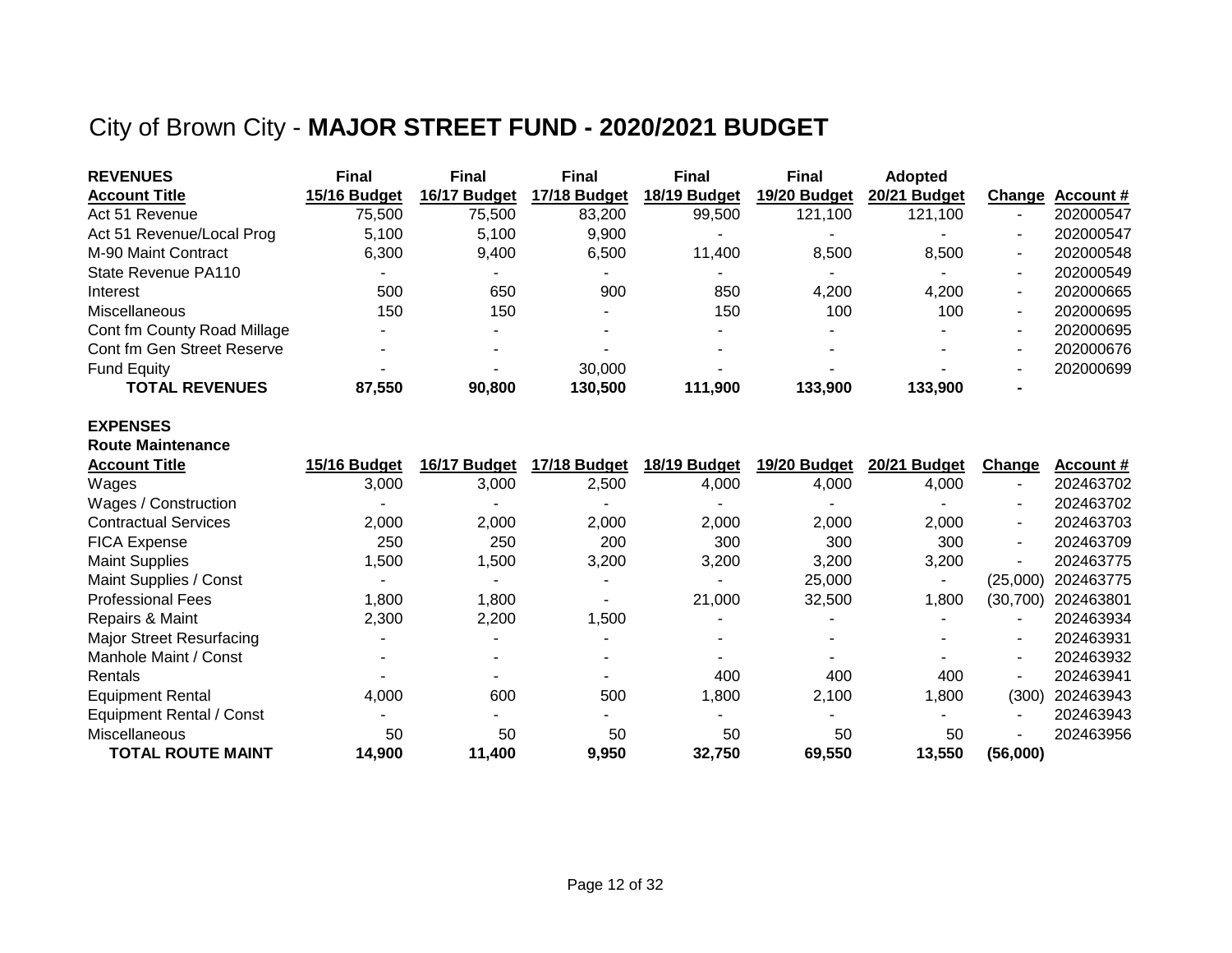| <b>Account Title</b>                    | 15/16 Budget | 16/17 Budget | <b>17/18 Budget</b> | 18/19 Budget | 19/20 Budget | 20/21 Budget | Change                   | Account # |
|-----------------------------------------|--------------|--------------|---------------------|--------------|--------------|--------------|--------------------------|-----------|
| <b>Tree Trimming</b>                    |              |              |                     |              |              |              |                          |           |
| <b>Tree Trimming</b>                    | 1,100        | 400          | 900                 | 900          | 900          | 3,000        | 2,100                    | 202464930 |
| <b>TOTAL TREE TRIMMING</b>              | 1,100        | 400          | 900                 | 900          | 900          | 3,000        | 2,100                    |           |
|                                         |              |              |                     |              |              |              |                          |           |
| <b>Insur, Bonds, FICA &amp; Fringes</b> |              |              |                     |              |              |              |                          |           |
| <b>FICA Expense</b>                     | 500          | 500          | 500                 | 500          | 500          | 500          | $\blacksquare$           | 202482709 |
| <b>Workman's Comp</b>                   | 940          | 940          | 940                 | 940          | 940          | 940          | $\blacksquare$           | 202482720 |
| <b>Employee's Benefits</b>              | 5,950        | 5,950        | 5,950               | 5,950        | 5,950        | 5,950        | $\blacksquare$           | 202482721 |
| Retirement                              | 980          | 980          | 980                 | 980          | 980          | 980          | $\blacksquare$           | 202482721 |
| <b>Professional Fees</b>                | 500          | 500          | 650                 | 650          | 650          | 650          | $\blacksquare$           | 202482801 |
| Insurance                               | 1,450        | 1,450        | 1,600               | 1,600        | 1,600        | 1,600        | $\blacksquare$           | 202482840 |
| <b>TOTAL IBF&amp;F EXPENSES</b>         | 10,320       | 10,320       | 10,620              | 10,620       | 10,620       | 10,620       | $\blacksquare$           |           |
| <b>Traffic Services</b>                 |              |              |                     |              |              |              |                          |           |
| <b>Maint Supplies</b>                   | 500          | 500          | 800                 | 800          | 800          | 800          | $\blacksquare$           | 202474934 |
| <b>TOTAL TRAFFIC SERVICES</b>           | 500          | 500          | 800                 | 800          | 800          | 800          | $\blacksquare$           |           |
| <b>Winter Maint</b>                     |              |              |                     |              |              |              |                          |           |
| Wages                                   | 4,000        | 4,000        | 4,000               | 4,000        | 4,000        | 4,000        | $\blacksquare$           | 202478702 |
| <b>FICA</b>                             | 320          | 320          | 320                 | 320          | 320          | 320          | $\blacksquare$           | 202478709 |
| <b>Contractual Services</b>             |              |              |                     |              |              |              | $\blacksquare$           | 202478703 |
| <b>Maint Supplies</b>                   | 2,000        | 2,000        | 2,000               | 3,800        | 3,800        | 3,800        | $\overline{\phantom{a}}$ | 202478775 |
| <b>Equipment Rental</b>                 | 5,600        | 5,600        | 5,600               | 5,600        | 5,600        | 6,200        | 600                      | 202478943 |
| <b>TOTAL WINTER MAINT</b>               | 11,920       | 11,920       | 11,920              | 13,720       | 13,720       | 14,320       | 600                      |           |
| <b>Admin Expenses</b>                   |              |              |                     |              |              |              |                          |           |
| <b>Administration Fees</b>              | 5,500        | 9,500        | 7,500               | 2,400        | 7,500        | 4,400        | (3, 100)                 | 202482722 |
| Miscellaneous                           | 200          | 200          | 200                 | 200          | 200          | 200          |                          | 202482956 |
| <b>TOTAL ADMIN EXPENSES</b>             | 5,700        | 9,700        | 7,700               | 2,600        | 7,700        | 4,600        | (3, 100)                 |           |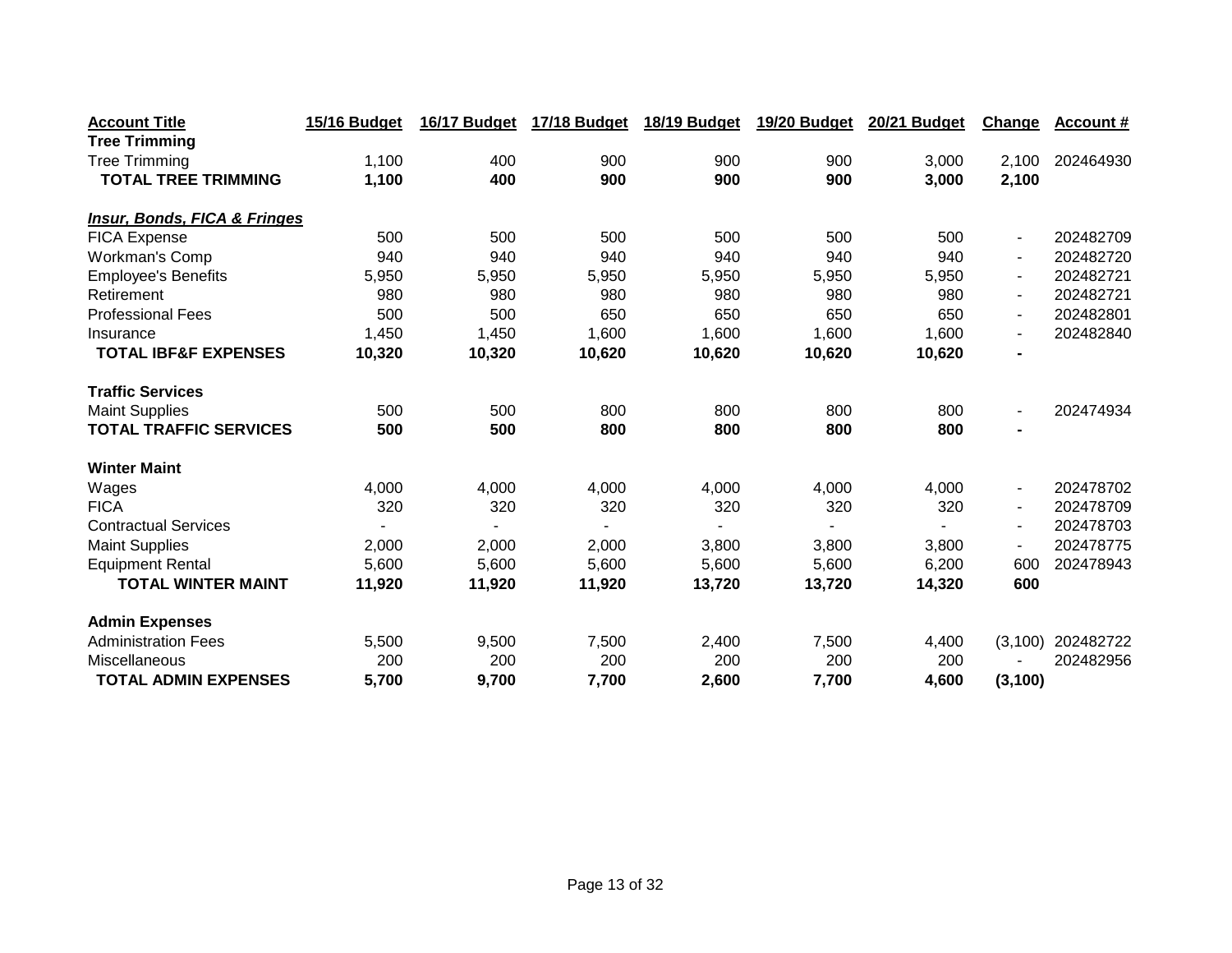| <b>Account Title</b>                 | 15/16 Budget | 16/17 Budget | 17/18 Budget | 18/19 Budget | 19/20 Budget | 20/21 Budget | <b>Change</b>  | Account # |
|--------------------------------------|--------------|--------------|--------------|--------------|--------------|--------------|----------------|-----------|
| <b>M-90 Maintenance</b>              |              |              |              |              |              |              |                |           |
| Wages / M-90                         | 6,000        | 6,000        | 6,000        | 6,000        | 6,000        | 6,000        | $\blacksquare$ | 202486702 |
| <b>FICA Expense</b>                  | 500          | 500          | 500          | 500          | 500          | 500          | $\blacksquare$ | 202486709 |
| <b>Contractual Services</b>          | 500          | 500          | 500          | 500          | 500          | 500          | $\blacksquare$ | 202486703 |
| <b>Maint Supplies</b>                | 2,500        | 2,500        | 3,800        | 3,800        | 6,500        | 3,800        | (2,700)        | 202486775 |
| Repairs & Maintenance                | 500          | 500          | 500          | 500          | 500          | 500          | $\blacksquare$ | 202486934 |
| <b>Equipment Rental</b>              | 8,200        | 8,200        | 8,200        | 8,200        | 8,200        | 8,200        | ۰              | 202486943 |
| <b>TOTAL M-90 MAINT</b>              | 18,200       | 18,200       | 19,500       | 19,500       | 22,200       | 19,500       | (2,700)        |           |
| <b>CONTRIBUTION</b>                  |              |              |              |              |              |              |                |           |
| To Local St / Act 51                 | 5,100        | 5,100        | 5,100        | 5,100        | 5,100        | 5,100        | $\blacksquare$ | 202945966 |
| <b>Contribution to Local Streets</b> |              |              | 60,000       |              |              |              | $\blacksquare$ | 202945969 |
| Contingency                          | 19.810       | 23,260       | 4.010        | 25,910       | 3,310        | 62.410       | 59,100         | 202945999 |
| <b>TOTAL CONTRIBUTION</b>            | 24,910       | 28,360       | 69,110       | 31,010       | 8,410        | 67,510       | 59,100         |           |
| <b>TOTAL EXPENSES:</b>               | 87,550       | 90,800       | 130,500      | 111,900      | 133,900      | 133,900      | $\blacksquare$ |           |
| Revenues - Expenses:                 |              |              |              |              |              |              |                |           |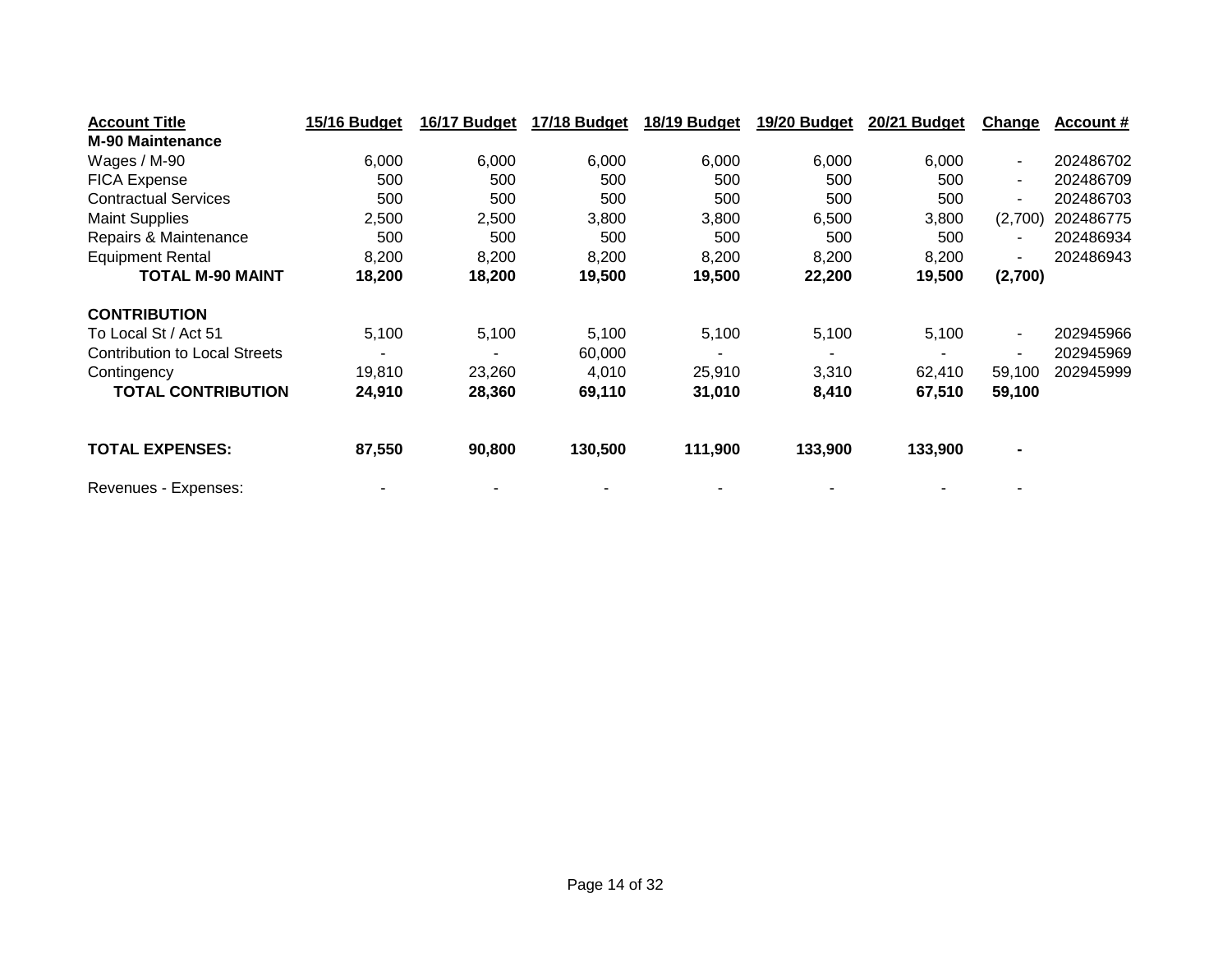## City of Brown City - **LOCAL STREET FUND - 2020 / 2021 BUDGET**

| <b>REVENUES</b>             | <b>Final</b> | <b>Final</b> | <b>Final</b> | Final                    | <b>Final</b> | <b>Adopted</b>           |                          |             |
|-----------------------------|--------------|--------------|--------------|--------------------------|--------------|--------------------------|--------------------------|-------------|
| <b>Account Title</b>        | 15/16 Budget | 16/17 Budget | 17/18 Budget | 18/19 Budget             | 19/20/Budget | 20/21 Budget             | Change                   | Account #   |
| Act 51 Revenue              | 32,200       | 38,900       | 38,800       | 43,400                   | 44.200       | 44,200                   |                          | 203000547   |
| State Grants - Other        | 4.350        |              |              | 18,000                   |              |                          |                          | 203000569   |
| Metro Act Right-Of-Way      | 150          | 5,200        | 5.100        | 5,150                    | 5.150        | 5.150                    | $\overline{\phantom{a}}$ | 203000608   |
| Interest & Dividends        | 5,100        | 350          | 450          | 450                      | 1.800        | 1.800                    | $\overline{\phantom{0}}$ | 203000664   |
| Cont fm Other Funds         |              | 5.100        | 35,000       | 5.100                    | 5.100        | 5.100                    | $\overline{\phantom{a}}$ | 203000676   |
| Cont fm Street Reserve      |              | -            | 100.000      | $\overline{\phantom{0}}$ | 60,000       | $\overline{\phantom{0}}$ | (60.000)                 | 203000676.1 |
| Cont fm County Road Millage | 200          | ۰            | 100.000      | -                        | 70,000       | $\overline{\phantom{0}}$ | (70,000)                 | 203000676.2 |
| <b>Miscellaneous</b>        |              | 75           | 75           | 50                       | 50           | 50                       |                          | 203000695   |
| <b>Fund Equity</b>          |              |              | 60.000       | $\blacksquare$           | 18.000       |                          | (18,000)                 | 203000699   |
| <b>TOTAL REVENUES</b>       | 42,000       | 49,625       | 339,425      | 72,150                   | 204,300      | 56,300                   | (148,000)                |             |

#### **EXPENSES**

| <b>Route Maintenance</b>        |                |              |              |                |                    |              |                          |             |
|---------------------------------|----------------|--------------|--------------|----------------|--------------------|--------------|--------------------------|-------------|
| <b>Account Title</b>            | 15/16 Budget   | 16/17 Budget | 17/18 Budget | 18/19 Budget   | <b>Final Amend</b> | 20/21 Budget | Change                   | Account #   |
| Wages                           | 4,000          | 4,000        | 4,000        | 4,000          | 4,000              | 4,000        | $\blacksquare$           | 203463702   |
| Wages / Construction            | 100            | 100          | 100          | 100            | 100                | 100          | $\overline{\phantom{a}}$ | 203463702.1 |
| <b>Contractual Services</b>     |                | 600          | 600          | 600            | 600                | 600          | $\overline{\phantom{a}}$ | 203463703   |
| <b>FICA Expense</b>             | 400            | 400          | 400          | 400            | 400                | 400          | $\blacksquare$           | 203463709   |
| <b>Maint Supplies</b>           | 3,800          | 3,800        | 4,400        | 4,400          | 4,400              | 4,400        | $\blacksquare$           | 203463775   |
| Maint Supplies / Const          |                |              |              | 5,500          | 1,000              | 1,000        |                          | 203463775.1 |
| <b>Professional Fees</b>        | 1,000          | 800          | 16,300       | 800            | 5,600              | 5,000        | (600)                    | 203463801   |
| Repairs & Maint / Contract      | $\blacksquare$ | 200          | 270,000      | 14,000         | 143,000            | 8,000        | (135,000)                | 203463934   |
| <b>RTE Maint / Pro Services</b> |                |              |              |                |                    |              | $\overline{\phantom{a}}$ | 203463931   |
| <b>Equipment Rental</b>         | 3,000          | 4,500        | 4,500        | 4,500          | 4,500              | 4,500        | $\blacksquare$           | 203463943   |
| Equipment Rental / Const        | -              |              |              | $\blacksquare$ |                    | -            | $\blacksquare$           | 203463943.1 |
| <b>Miscellaneous</b>            | $\blacksquare$ |              | 50           | 50             | 50                 | 50           | $\blacksquare$           | 203463956   |
| <b>TOTAL ROUTE MAINT</b>        | 12,300         | 14,400       | 300,350      | 34,350         | 163,650            | 28,050       | (135,600)                |             |
| <b>Tree Trimming</b>            |                |              |              |                |                    |              |                          |             |
| <b>Tree Trimming</b>            | 1,200          | 650          | 1,800        | 1,800          | 4,200              | 1,800        | (2,400)                  | 203464934   |
| <b>TOTAL TREE TRIMMING</b>      | 1,200          | 650          | 1,800        | 1,800          | 4,200              | 1,800        | (2,400)                  |             |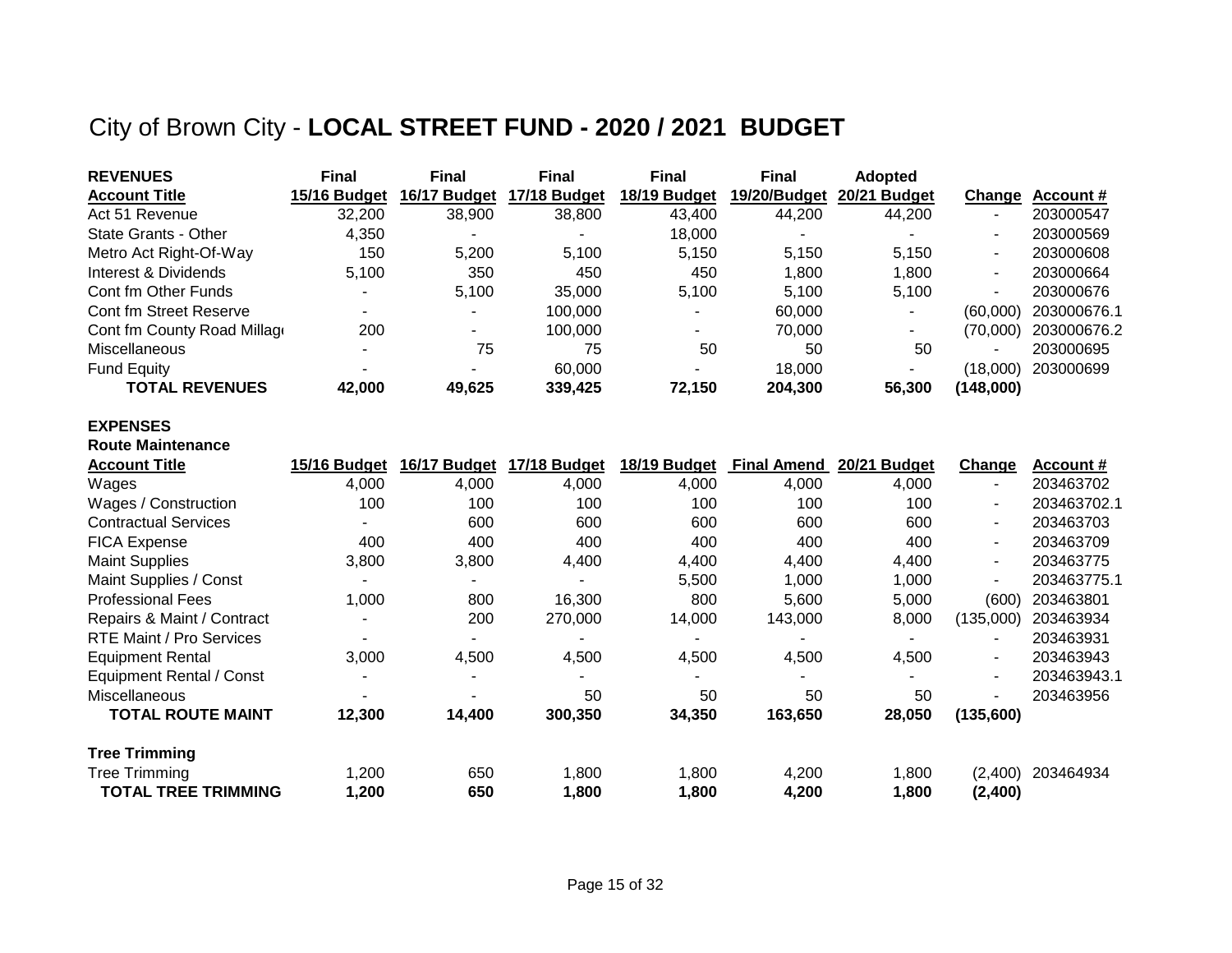| Insur, Bonds, FICA & Fring 15/16 Budget |        | 16/17 Budget | 17/18 Budget | 18/19 Budget | <b>Final Amend</b> | 20/21 Budget | Change         | <b>Account #</b> |
|-----------------------------------------|--------|--------------|--------------|--------------|--------------------|--------------|----------------|------------------|
| <b>FICA Expense</b>                     | 50     | 50           | 50           | 50           | 50                 | 50           |                | 203482709        |
| Retirement                              | 500    | 500          | 500          | 500          | 500                | 500          |                | 203482717        |
| <b>Health Insurance Premiums</b>        | 1,650  | 1,650        | 1,650        | 1,650        | 1,650              | 1,650        | $\blacksquare$ | 203482718        |
| <b>Worker's Comp</b>                    | 650    | 650          | 650          | 650          | 650                | 650          | $\blacksquare$ | 203482720        |
| <b>Professional Fees</b>                | 500    | 500          | 700          | 700          | 700                | 700          | $\blacksquare$ | 203482801        |
| Insurance                               | 2,600  | 2,700        | 2,900        | 2,950        | 2,950              | 2,950        |                | 203482840        |
| <b>TOTAL IBF&amp;F EXPENSES</b>         | 5,950  | 6,050        | 6,450        | 6,500        | 6,500              | 6,500        |                |                  |
| <b>Traffic Services</b>                 |        |              |              |              |                    |              |                |                  |
| <b>Maint Supplies</b>                   | 150    | 800          | 850          | 850          | 800                | 850          | 50             | 203474775        |
| <b>TOTAL TRAFFIC SERVICE</b>            | 150    | 800          | 850          | 850          | 800                | 850          | 50             |                  |
| <b>Winter Maint</b>                     |        |              |              |              |                    |              |                |                  |
| Wages                                   | 2,800  | 2,800        | 2,800        | 2,800        | 2,800              | 2,800        | $\blacksquare$ | 203478702        |
| <b>Contractual Services</b>             | 180    | 180          | 180          | 180          | 180                | 180          | $\blacksquare$ | 203478703        |
| <b>FICA</b>                             | 300    | 300          | 300          | 300          | 300                | 300          | $\blacksquare$ | 203478709        |
| <b>Maint Supplies</b>                   | 3,300  | 3,300        | 3,300        | 5,200        | 5,200              | 5,200        | $\blacksquare$ | 203478775        |
| <b>Equipment Rental</b>                 | 2,500  | 2,500        | 3,200        | 3,800        | 3,800              | 3,800        |                | 203478943        |
| <b>TOTAL WINTER MAIN1</b>               | 9,080  | 9,080        | 9,780        | 12,280       | 12,280             | 12,280       |                |                  |
| <b>Admin Expenses</b>                   |        |              |              |              |                    |              |                |                  |
| <b>Administration Fees</b>              | 2,800  | 2,800        | 18,000       | 2,100        | 11,000             | 3,400        | (7,600)        | 203482722        |
| Miscellaneous                           |        |              |              |              |                    |              |                | 203482956        |
| <b>TOTAL ADMIN EXPENSE!</b>             | 2,800  | 2,800        | 18,000       | 2,100        | 11,000             | 3,400        | (7,600)        |                  |
| <b>Contribution</b>                     |        |              |              |              |                    |              |                |                  |
| <b>HWY Loan Fund</b>                    |        |              |              |              |                    |              |                | 203945969        |
| Contingency                             | 10,520 | 15,845       | 2,195        | 14,270       | 5,870              | 3,420        | (2, 450)       | 203945999        |
| <b>TOTAL CONTRIBUTION</b>               | 10,520 | 15,845       | 2,195        | 14,270       | 5,870              | 3,420        | (2, 450)       |                  |
| <b>TOTAL EXPENSES:</b>                  | 42,000 | 49,625       | 339,425      | 72,150       | 204,300            | 56,300       | (148,000)      |                  |
| Revenues - Expenses:                    |        |              |              |              |                    |              |                |                  |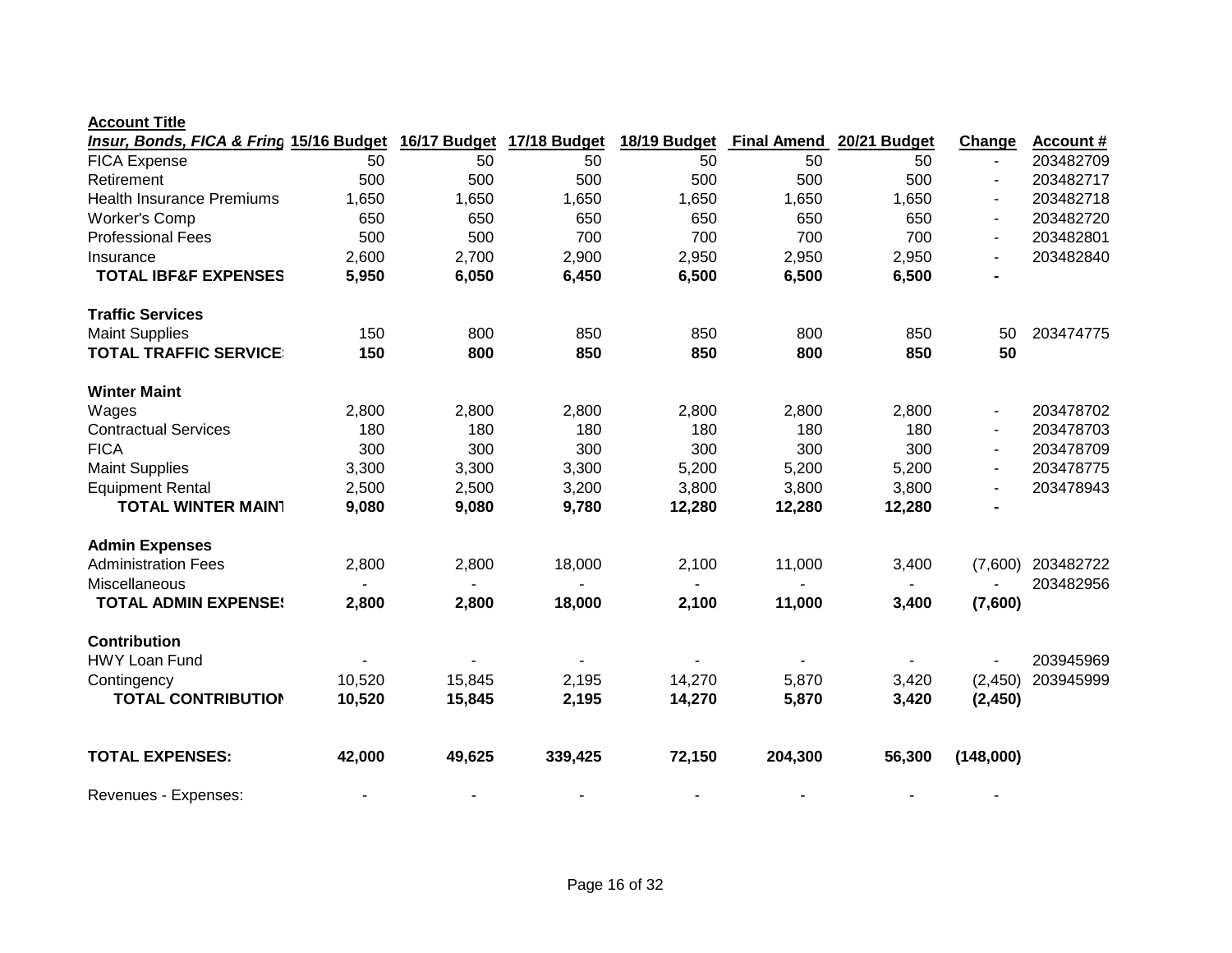## City of Brown City - **SEWER FUND - 2020 / 2021 BUDGET**

| <b>REVENUES:</b>                     | <b>Final</b> | <b>Final</b> | <b>Final</b> | <b>Final</b> | <b>Final</b> | <b>Adopted</b> |                |                  |
|--------------------------------------|--------------|--------------|--------------|--------------|--------------|----------------|----------------|------------------|
| <b>Account Title</b>                 | 15/16 Budget | 16/17 Budget | 17/18 Budget | 18/19 Budget | 19/20 Budget | 20/21 Budget   | <b>Change</b>  | Account #        |
| <b>Connection Fees</b>               | 800          |              | 600          | 800          |              |                |                | 590000608        |
| <b>Service Fee</b>                   | 128,000      | 132,000      | 135,000      | 135,000      | 135,000      | 135,000        |                | 590000626        |
| Interest                             | 800          | 800          | 1,200        | 1,200        | 2,200        | 2,200          |                | 590000665        |
| <b>Contribution/Other Funds</b>      |              |              |              |              |              |                |                | 590000676        |
| Miscellaneous                        | 50           | 4,400        | 1,800        | 1,800        | 100          | 100            |                | 590000695        |
| <b>Fund Equity</b>                   | 28,000       |              |              | 70,000       |              | 70,000         | 70,000         | 590000699        |
| <b>TOTAL REVENUES</b>                | 157,650      | 137,200      | 138,600      | 208,800      | 137,300      | 207,300        | 70,000         |                  |
| <b>EXPENSES:</b>                     |              |              |              |              |              |                |                |                  |
| <b>SANITARY SEWER</b>                |              |              |              |              |              |                |                |                  |
| <b>Account Title</b>                 | 15/16 Budget | 16/17 Budget | 17/18 Budget | 18/19 Budget | 19/20 Budget | 20/21 Budget   | Change         | <b>Account #</b> |
| Wages                                | 24,000       | 24,000       | 28,000       | 24,000       | 24,000       | 24,000         | $\sim$         | 590548702        |
| Wages / Construction                 |              |              |              |              |              |                |                | 590548702.1      |
| <b>Contractual Wages</b>             | 6,800        | 7,800        | 6,600        | 6,400        | 6,400        | 6,400          |                | 590548703        |
| <b>FICA Expense</b>                  | 2,000        | 2,000        | 2,150        | 2,000        | 2,000        | 2,000          | $\blacksquare$ | 590548709        |
| Retirement                           | 900          | 900          | 900          | 900          | 900          | 900            | $\blacksquare$ | 590548717        |
| Heath Insurance Premium              | 7,400        | 7,400        | 7,400        | 7,400        | 7,400        | 7,400          |                | 590548718        |
| Workman's Comp                       | 1,200        | 1,200        | 1,200        | 1,200        | 1,200        | 1,200          | $\blacksquare$ | 590548720        |
| <b>Administration Fees</b>           | 11,320       | 11,350       | 11,350       | 11,350       | 11,350       | 11,350         | $\blacksquare$ | 590548722        |
| Postage                              | 600          | 800          | 800          | 800          | 800          | 800            |                | 590548851        |
| <b>Supplies</b>                      | 800          | 600          | 1,200        | 1,200        | 1,200        | 1,200          |                | 590548740        |
| <b>Maintenance Supplies</b>          | 5,600        | 6,000        | 5,000        | 5,000        | 5,000        | 5,000          | $\blacksquare$ | 590548775        |
| <b>Maintenance Contracts</b>         | 650          | 650          | 800          | 800          | 1,300        | 1,300          | $\sim$         | 590548776        |
| <b>Professional Fees</b>             | 1,500        | 1,500        | 600          | 8,400        | 8,400        | 8,400          | $\blacksquare$ | 590548801        |
| Analysis                             | 4,500        | 4,500        | 4,500        | 4,500        | 6,000        | 6,000          |                | 590548802        |
| <b>Operating Fees &amp; Licenses</b> | 500          | 500          | 500          | 500          | 500          | 500            | $\sim$         | 590548804        |
| Communications                       | 250          | 250          | 250          | 250          | 250          | 250            | $\blacksquare$ | 590548850        |
| Insurance                            | 4,400        | 4,420        | 4,850        | 4,850        | 4,650        | 4,650          | $\blacksquare$ | 590548910        |
| <b>Utilities</b>                     | 3,800        | 4,200        | 4,200        | 4,200        | 4,900        | 4,900          | $\blacksquare$ | 590548920        |
| Repairs & Maintenance                | 30,000       | 11,000       | 9,000        | 11,000       | 9,000        | 100,000        | 91,000         | 590548934        |
| Cleaning / TV Inspection             |              |              |              | 67,200       |              |                |                | 590548934.1      |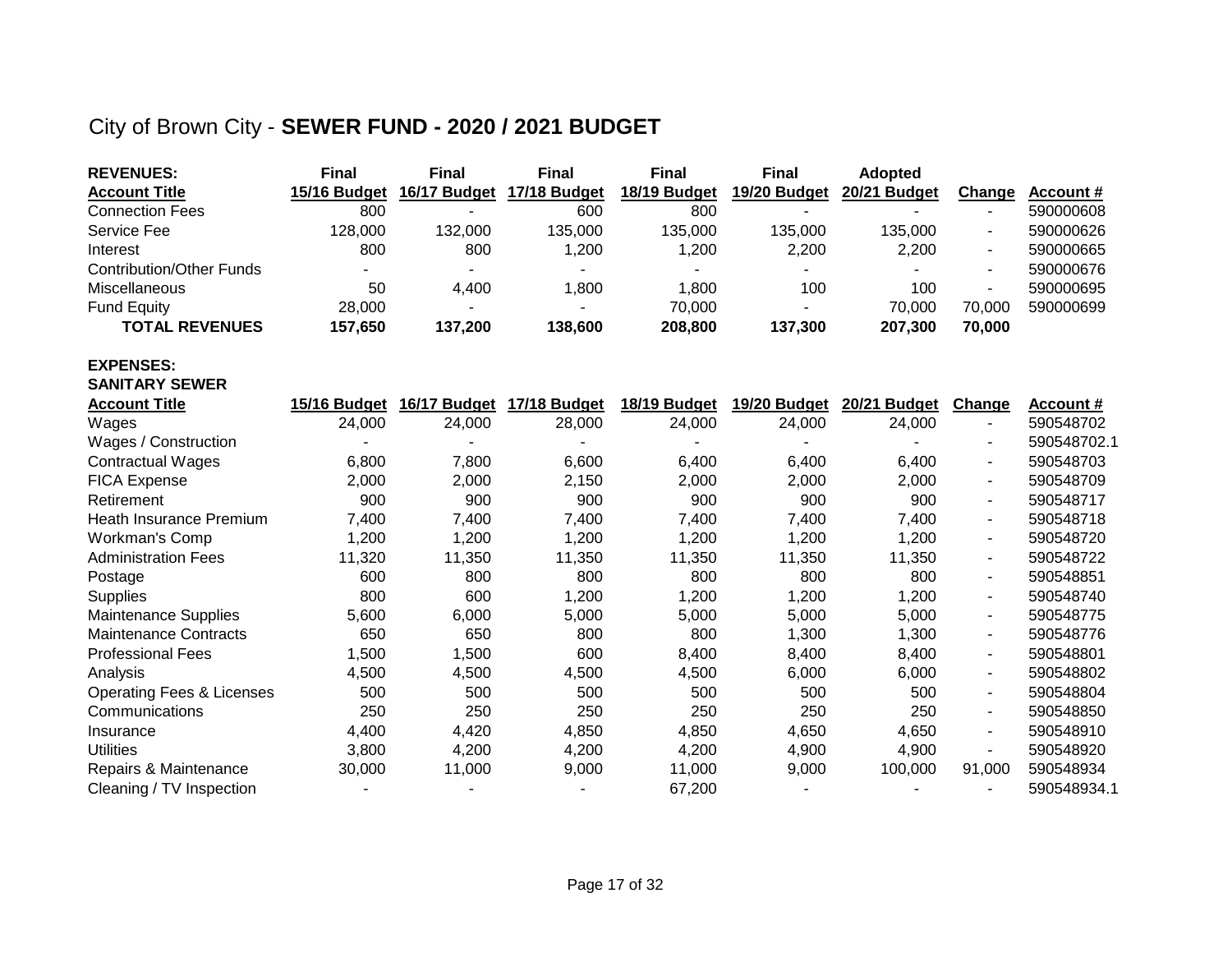| <b>Account Title</b>         | 15/16 Budget | 16/17 Budget | 17/18 Budget | 18/19 Budget | 19/20 Budget | 20/21 Budget             | Change   | Account #   |
|------------------------------|--------------|--------------|--------------|--------------|--------------|--------------------------|----------|-------------|
| <b>Department Rental</b>     | 6,000        | 6,000        | 6,000        | 6,000        | 6,000        | 6,000                    | ٠        | 590548940   |
| <b>Land Rental</b>           | 700          | 700          | 700          | 700          | 750          | 750                      | ۰        | 590548941   |
| <b>Equipment Rental</b>      | 5,200        | 7,200        | 6,200        | 6,600        | 6,600        | 6,600                    | $\sim$   | 590548943   |
| Miscellaneous                | 150          | 300          | 300          | 300          | 300          | 300                      | $\sim$   | 590548956   |
| Education & Training         | 500          | 810          | 810          | 810          | 810          | 810                      | ٠        | 590548960   |
| Capital Outlay               | ۰.           | -            | 2,200        | 2,200        | 1,000        | 1,000                    | $\sim$   | 590548970   |
| 2009 Sewer Bond - Principal  | 22,000       | 22,000       | 23,000       | 24,000       |              |                          | ۰        | 590548991   |
| 2009 Sewer Bond - Interest   | 3.850        | 2,900        | 2,000        | 550          |              | $\overline{\phantom{0}}$ | $\sim$   | 590548995   |
| Contribution / Rplmt Reserve |              |              |              |              |              |                          | ۰        | 590548972   |
| Contrib to Other Funds - Equ | 5,000        | 5,000        | 5,000        | 5,000        | 5,000        | 5.000                    | ۰        | 590548995.1 |
| Contingency                  | 8,030        | 3,220        | 3,090        | 690          | 21,590       | 590                      | (21,000) | 590548999   |
| <b>TOTAL SANITARY SEWI</b>   | 157.650      | 137,200      | 138,600      | 208,800      | 137,300      | 207,300                  | 70,000   |             |
| Revenues - Expenses          |              |              |              |              |              |                          |          |             |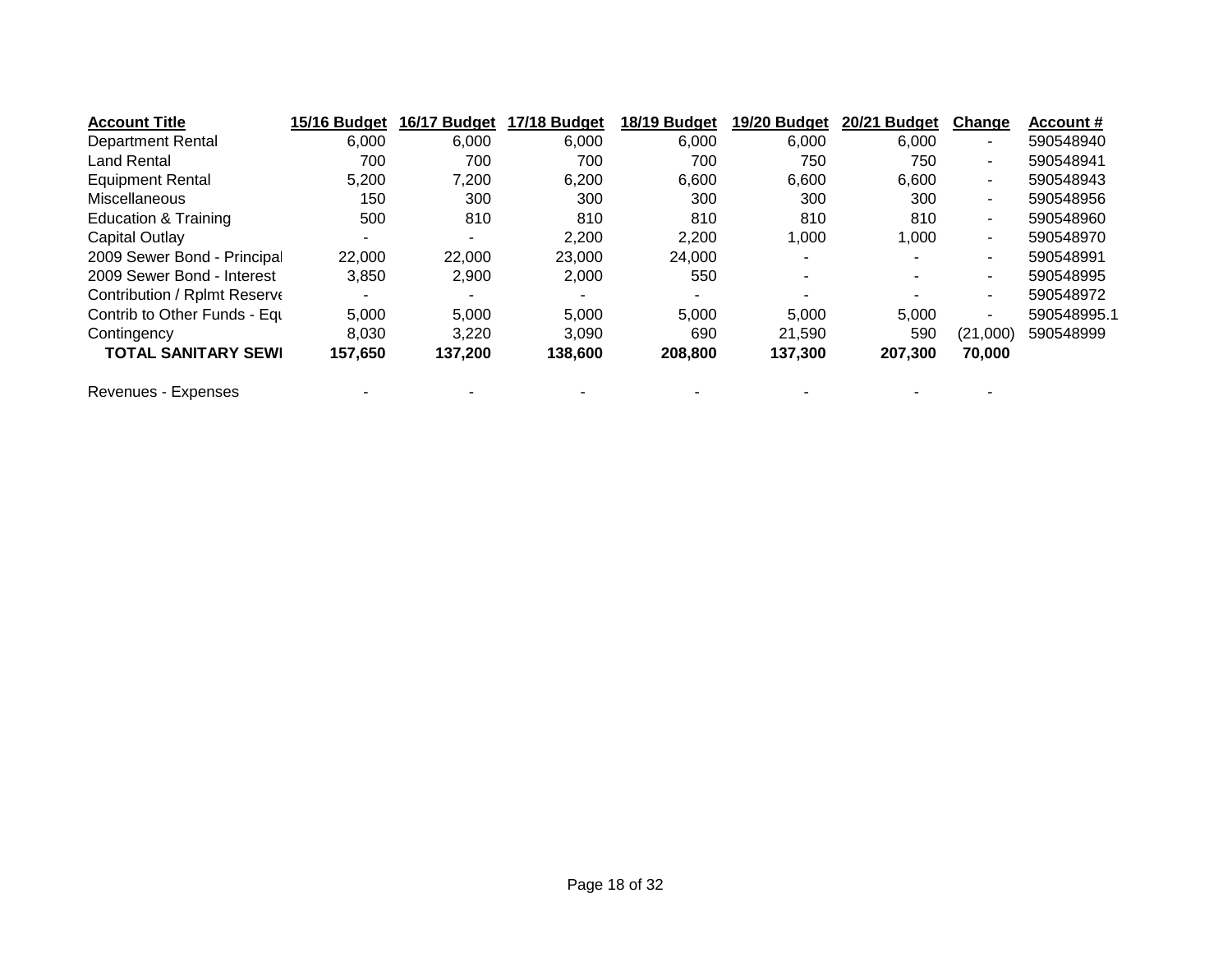## City of Brown City - **STORM SEWER FUND - 2020 / 2021 BUDGET**

| <b>REVENUES:</b>                     | <b>Final</b>   | <b>Final</b> | <b>Final</b> | <b>Final</b> | <b>Final</b> | <b>Adopted</b>      |                          |                  |
|--------------------------------------|----------------|--------------|--------------|--------------|--------------|---------------------|--------------------------|------------------|
| <b>Account Title</b>                 | 15/16 Budget   | 16/17 Budget | 17/18 Budget | 18/19 Budget | 19/20 Budget | 20/21 Budget Change |                          | <b>Account #</b> |
| <b>Storm Sewer Fee</b>               | 25,700         | 28,500       | 28,500       | 28,500       | 28,500       | 28,500              |                          | 598000626        |
| Interest                             | 400            | 400          | 400          | 700          | 2,500        | 2,500               | $\blacksquare$           | 598000665        |
| <b>Contribution/Other Funds</b>      | $\blacksquare$ |              |              |              |              |                     | $\blacksquare$           | 598000676        |
| Miscellaneous                        | 900            | 500          | 1,600        | 500          | 100          | 100                 | $\overline{\phantom{a}}$ | 598000695        |
| <b>Fund Equity</b>                   |                | 40,000       |              |              |              |                     |                          | 598000699        |
| <b>TOTAL REVENUES</b>                | 27,000         | 69,400       | 30,500       | 29,700       | 31,100       | 31,100              |                          |                  |
| <b>EXPENSES:</b>                     |                |              |              |              |              |                     |                          |                  |
| <b>STORM SEWER</b>                   |                |              |              |              |              |                     |                          |                  |
| <b>Account Title</b>                 | 15/16 Budget   | 16/17 Budget | 17/18 Budget | 18/19 Budget | 19/20 Budget | 20/21 Budget        | <b>Change</b>            | Account #        |
| Wages                                | 3,800          | 10,000       | 3,800        | 3,800        | 3,800        | 3,800               |                          | 598225702        |
| Wages / Construction                 |                |              |              |              |              |                     |                          | 598225702        |
| <b>Contractual Services</b>          | 3,500          | 8,500        | 1,600        | 1,600        | 3,200        | 5,000               | 1,800                    | 598225703        |
| <b>FICA Expense</b>                  | 280            | 800          | 280          | 280          | 280          | 280                 |                          | 598225709        |
| Workman's Comp                       |                |              |              |              |              |                     |                          | 598225720        |
| <b>Supplies</b>                      | 300            | 350          | 350          | 350          | 350          | 350                 | $\overline{\phantom{a}}$ | 598225740        |
| Maint Supplies / Const               | 50             | 11,000       | 1,000        | 1,000        | 1,000        | 1,000               | $\blacksquare$           | 598225775        |
| <b>Professional Fees</b>             | 3,800          | 1,500        | 1,500        | 1,500        | 1,500        | 1,500               | $\overline{\phantom{a}}$ | 598225801        |
| <b>Operating Fees &amp; Licenses</b> |                |              |              |              |              |                     | $\overline{\phantom{a}}$ | 598548804        |
| Repairs & Maint                      | 3,500          | 6,000        | 3,500        | 5,000        | 5,000        | 5,000               | $\blacksquare$           | 598225934        |
| Cleaning & Inspection                |                |              |              |              |              |                     | $\blacksquare$           | 598225930        |
| <b>Equipment Rental</b>              | 4,000          | 17,500       | 4,000        | 4,000        | 4,500        | 4,500               | $\overline{\phantom{a}}$ | 598225943        |
| <b>Equipment Rental / Const</b>      |                |              |              |              |              |                     | $\blacksquare$           | 598225943        |
| Miscellaneous                        | 50             | 2,500        | 2,500        | 2,500        | 2,500        | 2,500               | $\overline{\phantom{a}}$ | 598225956        |
| <b>Capital Outlay</b>                | 6,000          | 5,000        | 2,500        | 2,500        | 2,500        | 2,500               | $\overline{\phantom{a}}$ | 598225970        |
| Contrib to Other Funds - Equip       | 1,000          | 1,000        | 1,000        | 1,000        | 1,000        | 1,000               | $\overline{\phantom{a}}$ | 598225995        |
| Contingency                          | 720            | 5,250        | 8,470        | 6,170        | 5,470        | 3,670               | (1,800)                  | 598225999        |
| <b>TOTAL STORM SEWER</b>             | 27,000         | 69,400       | 30,500       | 29,700       | 31,100       | 31,100              |                          |                  |
| Revenues - Expenses                  |                |              |              |              |              |                     |                          |                  |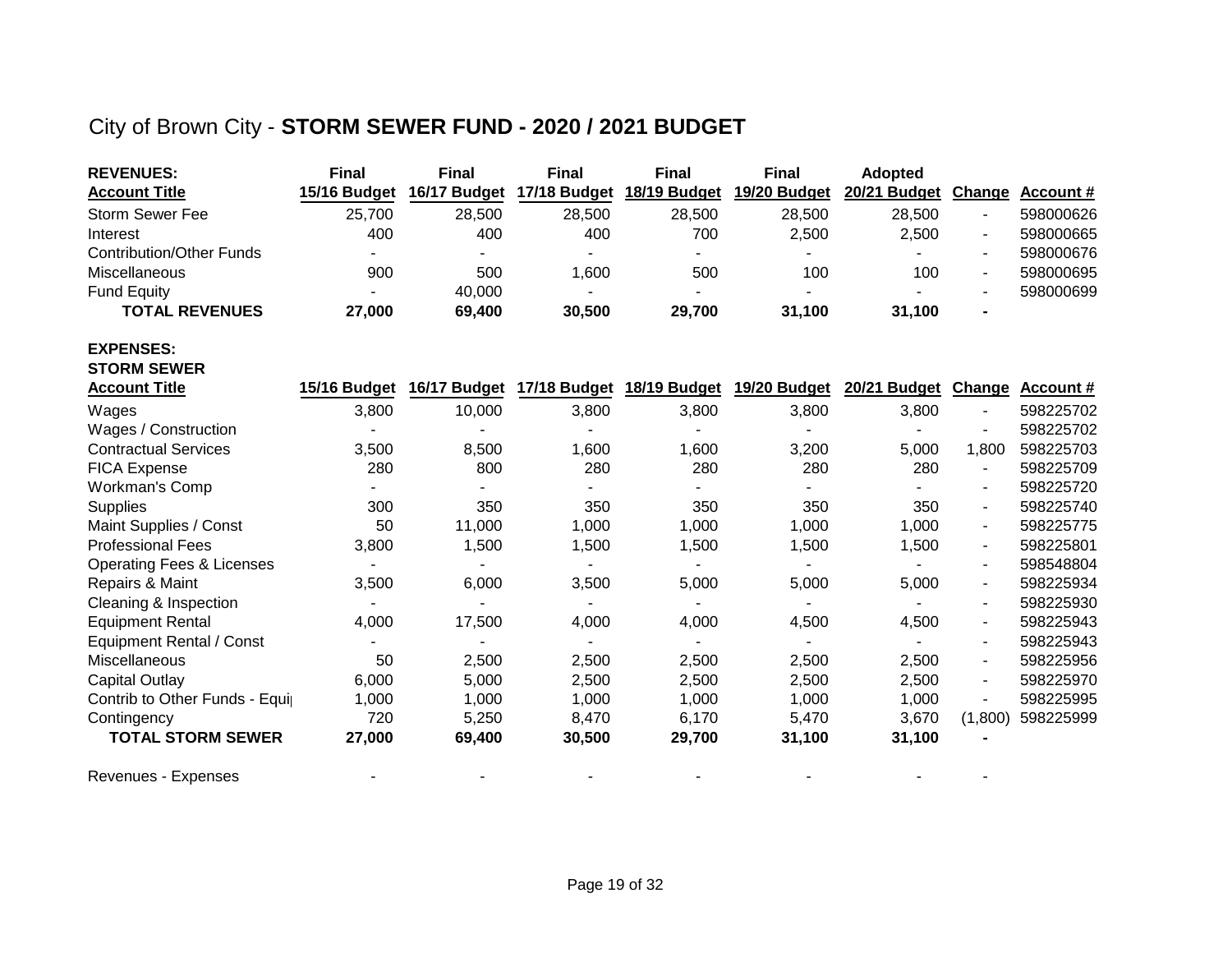### City of Brown City - **WATER FUND - 2020 / 2021 BUDGET**

| <b>REVENUES:</b>        | <b>Final</b> | <b>Final</b> | <b>Final</b> | <b>Final</b> | <b>Final</b> | <b>Adopted</b> |                |           |
|-------------------------|--------------|--------------|--------------|--------------|--------------|----------------|----------------|-----------|
| <b>Account Title</b>    | 15/16 Budget | 16/17 Budget | 17/18 Budget | 18/19 Budget | 19/20 Budget | 20/21 Budget   | Change         | Account # |
| <b>Connection Fees</b>  | 600          |              |              | 600          | 800          |                | (800)          | 591000608 |
| <b>Service Fees</b>     | 141.000      | 144.000      | 146.000      | 148.000      | 148,000      | 148.000        | ۰              | 591000627 |
| <b>Water Tower Fee</b>  | 14.400       | 15.200       | 15.600       | 16.600       | 16.600       | 16.600         | $\sim$         | 591000628 |
| Water Maint Reserve Fee | 22,300       | 22,300       | 23.100       | 23.100       | 23.100       | 23.100         | $\blacksquare$ | 591000629 |
| <b>Penalties</b>        | 50           | 50           | 50           | 50           | 50           | 50             | $\sim$         | 591000662 |
| Interest                | 600          | 600          | 900          | 1,400        | 4.700        | 4,700          | $\sim$         | 591000665 |
| Refund & Rebates        | 200          | 50           | 50           | 50           | 50           | 50             | $\sim$         | 591000687 |
| Sale of Fixed Assets    |              |              |              |              |              |                | ۰              | 591000674 |
| Miscellaneous           | 900          | 500          | 1,200        | 1,200        | 700          | 500            | (200)          | 591000695 |
| Water Reserve / Savings | 48,000       |              |              |              |              |                | ٠              | 591000401 |
| <b>Fund Equity</b>      |              | 1.000        |              |              |              | 50,000         | 50,000         | 591000699 |
| <b>TOTAL REVENUES</b>   | 228.050      | 183.700      | 186.900      | 191.000      | 194.000      | 243.000        | 49,000         |           |

#### **WATER OPERATIONS EXPENSES:**

| <b>Account Title</b>             | 15/16 Budget | 16/17 Budget | 17/18 Budget | 18/19 Budget | 19/20 Budget | 20/21 Budget | Change | <b>Account #</b> |
|----------------------------------|--------------|--------------|--------------|--------------|--------------|--------------|--------|------------------|
| Wages                            | 29,000       | 28,000       | 30,000       | 30,000       | 30,000       | 30,000       | $\sim$ | 591556702        |
| Construction / Wages             |              |              |              |              |              |              | ۰.     | 591556702        |
| <b>Contractual Wages</b>         | 2,000        | 2,000        | 2,000        | 3,400        | 3,400        | 3,400        | $\sim$ | 591556703        |
| <b>FICA Expense</b>              | 2,250        | 2,250        | 2.300        | 2,300        | 2,300        | 2,300        | $\sim$ | 591556709        |
| Retirement                       | 1,200        | 1.200        | 1,200        | 1,200        | 1,200        | 1,200        | $\sim$ | 591556717        |
| <b>Health Insurance Premiums</b> | 10,600       | 10,600       | 10,600       | 10,600       | 10,600       | 10,600       | $\sim$ | 591556718        |
| Workman's Comp                   | 1,200        | 1,200        | 1,200        | 1,200        | 1,200        | 1,200        | $\sim$ | 591556720        |
| <b>Administration Fees</b>       | 14,000       | 14,000       | 14,000       | 14,000       | 14,000       | 14,000       | $\sim$ | 591556722        |
| <b>Water Supplies</b>            | 3,500        | 3,500        | 3,500        | 3,500        | 3,500        | 3,500        | $\sim$ | 591556740        |
| Supplies / Construction          |              |              |              |              |              |              | $\sim$ | 591556740        |
| Repairs & Maint Supplies         | 500          | 500          | 500          | 500          | 500          | 500          | $\sim$ | 591556775        |
| <b>Maintenance Contracts</b>     | 650          | 650          | 650          | 650          | 950          | 950          | $\sim$ | 591556776        |
| <b>Professional Fees</b>         | 9,600        | 2,200        | 2,200        | 2,200        | 1,850        | 48,000       | 46,150 | 591556801        |
| Professional Fees/Constructio    | 1,000        | 1,000        | 1,000        | 1,000        | 1,000        | 1,000        | $\sim$ | 591556801        |
| Analysis / Professional Lab      | 2,600        | 2,600        | 2,600        | 2,600        | 2,600        | 2,600        | $\sim$ | 591556802        |
| Communications                   | 300          | 300          | 300          | 300          | 300          | 300          | $\sim$ | 591556850        |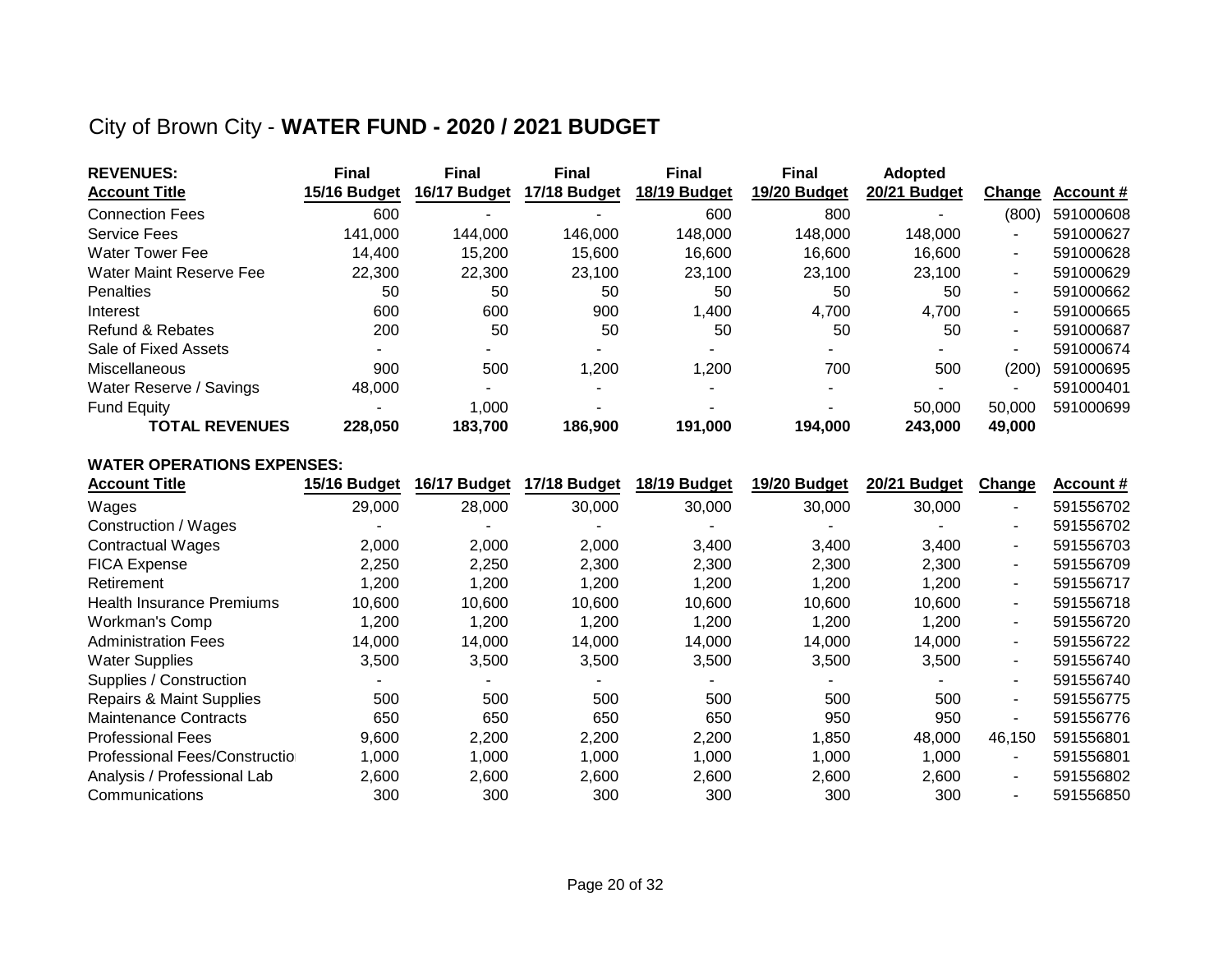| <b>Water Operations (con't)</b>  |              |              |              |              |              |              |                          |                  |
|----------------------------------|--------------|--------------|--------------|--------------|--------------|--------------|--------------------------|------------------|
| <b>Account Title</b>             | 15/16 Budget | 16/17 Budget | 17/18 Budget | 18/19 Budget | 19/20 Budget | 20/21 Budget | Change                   | <b>Account #</b> |
| Postage                          | 1,100        | 1,100        | 1,100        | 1,100        | 1,100        | 1,100        | $\blacksquare$           | 591556851        |
| Insurance                        | 3,130        | 2,600        | 2,850        | 2,900        | 2,700        | 2,700        | $\blacksquare$           | 591556840        |
| Water Publishing                 | 800          | 800          | 800          | 800          | 800          | 800          | ۰.                       | 591556900        |
| <b>Utilities</b>                 | 18,000       | 18,000       | 18,000       | 18,000       | 18,000       | 18,000       | $\overline{\phantom{0}}$ | 591556920        |
| Repairs & Maintenance            | 12,000       | 9,000        | 11,800       | 18,000       | 47,200       | 12,000       | (35, 200)                | 591556934        |
| <b>Department Rental</b>         | 5,150        | 5,150        | 5,150        | 5,150        | 5,150        | 5,150        | $\sim$                   | 591556940        |
| <b>Land Rental</b>               | 850          | 850          | 900          | 900          | 950          | 950          | ۰.                       | 591556941        |
| <b>Equipment Rental</b>          | 11,000       | 10,000       | 11,000       | 11,000       | 12,800       | 11,000       | (1,800)                  | 591556943        |
| Miscellaneous                    | 620          | 1,100        | 1,100        | 1,100        | 1,000        | 1,100        | 100                      | 591556956        |
| Education & Training             | 1,800        | 1,800        | 1,800        | 1,800        | 1,800        | 1,800        | $\overline{\phantom{0}}$ | 591556960        |
| <b>Water Tower Expenses</b>      | 100          | 100          | 100          | 100          | 100          |              | (100)                    | 591556967        |
| <b>Water Tower Contract</b>      | 47,500       | 47,500       | 17,000       | 17,000       | 17,000       | 17,000       | $\blacksquare$           | 591556969        |
| Capital Outlay                   | 37,450       | 4,000        | 4,000        | 4,000        | 2,000        | 2,000        | ۰.                       | 591556970        |
| <b>Contribution to Equipment</b> | 8,000        | 8,000        | 8,000        | 8,000        | 8,000        | 8,000        | $\overline{\phantom{0}}$ | 591556995        |
| Contingency                      | 2,150        | 3,700        | 31,250       | 27,700       | 2,000        | 41,850       | 39,850                   | 591556999        |
| <b>TOTAL WATER</b>               |              |              |              |              |              |              |                          |                  |
| <b>OPERATIONS EXPENSES:</b>      | 228,050      | 183,700      | 186,900      | 191,000      | 194,000      | 243,000      | 49,000                   |                  |
|                                  |              |              |              |              |              |              |                          |                  |

Revenues - Expenses - - - - - - -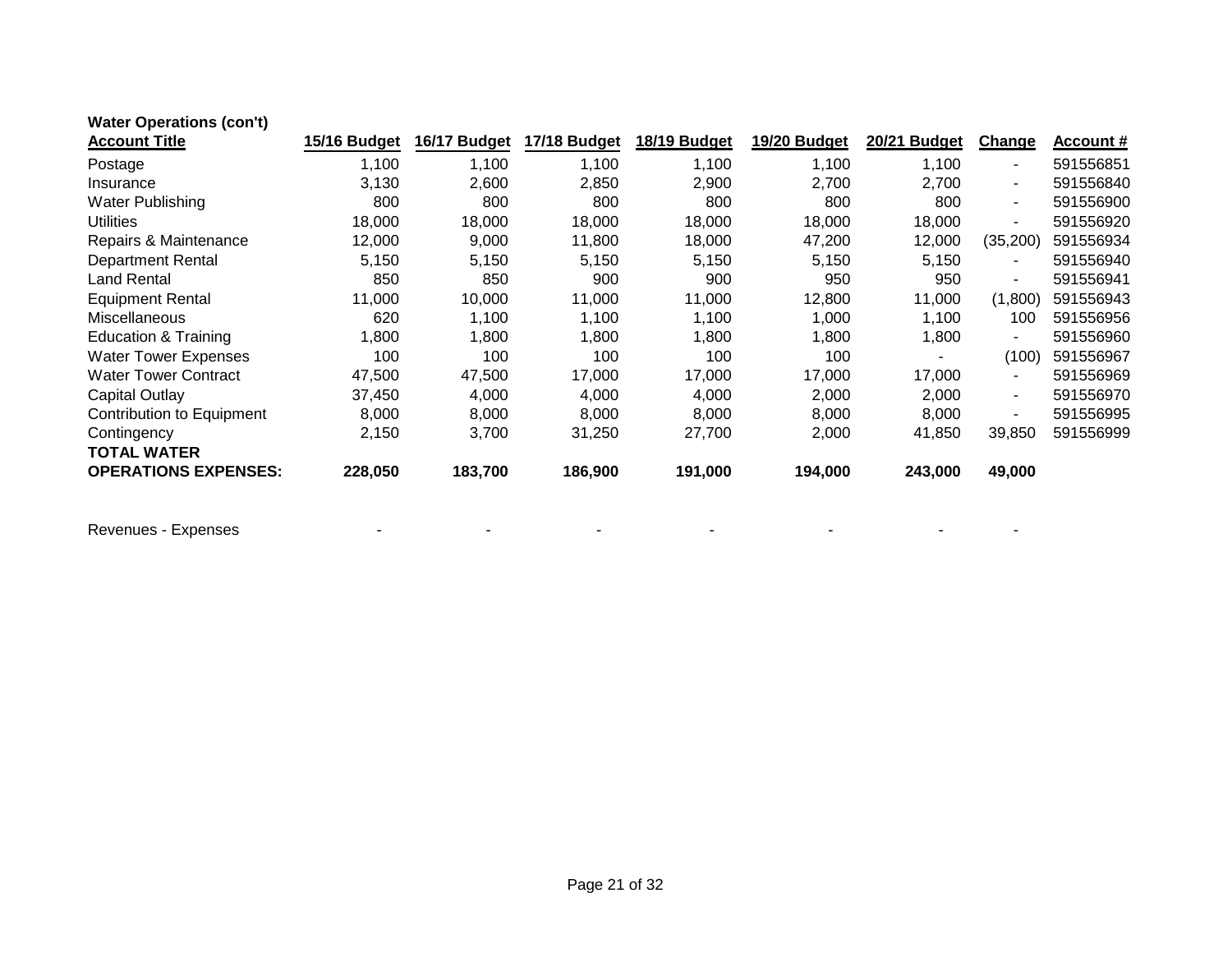### City of Brown City **- ARSENIC ABATEMENT FUND - 2020 / 2021 BUDGET**

| <b>REVENUES:</b>         | <b>Final</b> | <b>Final</b>             | Final                    | <b>Final</b> | <b>Final</b> | <b>Adopted</b> |          |           |
|--------------------------|--------------|--------------------------|--------------------------|--------------|--------------|----------------|----------|-----------|
| <b>Account Title</b>     | 15/16 Budget | 16/17 Budget             | 17/18 Budget             | 18/19 Budget | 19/20 Budget | 20/21 Budget   | Change   | Account # |
| Arsenic Abatement Fee    | 92.500       | 92.500                   | 95.000                   | 94.450       | 94.450       | 94.450         |          | 592000632 |
| Interest                 | 450          | 480                      | 680                      | 1.160        | 3,300        | 3,300          |          | 592000665 |
| <b>Miscellaneous</b>     | 50           | 50                       | 50                       | 120          | 50           | 50             |          | 592000695 |
| AA Reserve Fund          | 120.000      | $\overline{\phantom{0}}$ | $\overline{\phantom{0}}$ |              | 55,000       |                | (55.000) | 592000091 |
| <b>TOTAL AA REVENUES</b> | 213,000      | 93.030                   | 95.730                   | 95.730       | 152.800      | 97.800         | (55,000) |           |

| <b>ARSENIC ABATEMENT EXPENSES:</b>    |              |              |              |              |              |              |                |           |
|---------------------------------------|--------------|--------------|--------------|--------------|--------------|--------------|----------------|-----------|
| <b>Account Title</b>                  | 15/16 Budget | 16/17 Budget | 17/18 Budget | 18/19 Budget | 19/20 Budget | 20/21 Budget | <b>Change</b>  | Account # |
| Wages                                 | 3,800        | 3,800        | 3,800        | 3,800        | 5,800        | 5,000        | (800)          | 592560702 |
| <b>Contract Wages</b>                 |              |              |              |              |              |              |                | 592560703 |
| <b>FICA</b>                           | 300          | 300          | 300          | 300          | 450          | 300          | (150)          | 592560709 |
| Retirement                            | 100          | 100          | 100          | 100          | 100          | 100          |                | 592556717 |
| <b>Health Insurance Premiums</b>      | 1,000        | 1,000        | 1,000        | 1,000        | 1,000        | 1,000        | $\blacksquare$ | 592556718 |
| Workman's Comp                        | 300          | 300          | 300          | 300          | 300          | 300          | ۰              | 592556720 |
| <b>Administration Fees</b>            | 1,300        | 1,300        | 1,300        | 1,300        | 1,300        | 1,300        | $\blacksquare$ | 592556722 |
| <b>Office Supplies</b>                | 900          | 900          | 500          | 500          | 100          | 500          | 400            | 592556727 |
| Postage                               | 200          | 200          | 400          | 400          | 400          | 400          | $\sim$         | 592556851 |
| <b>Maintenance Supplies</b>           | 800          | 800          | 800          | 800          | 800          | 800          | $\blacksquare$ | 592560775 |
| <b>Maintenance Contract</b>           |              |              |              |              | 950          | 950          | $\blacksquare$ | 592560776 |
| <b>Professional Fees/Construction</b> |              |              |              |              | 74,000       | 1,000        | (73,000)       | 592556801 |
| <b>Professional Fees</b>              | 200          | 200          | 200          | 200          | 200          | 200          |                | 592560801 |
| <b>Water Analysis/Testing</b>         | 850          | 850          | 850          | 1,100        | 1,800        | 1,800        | $\sim$         | 592560802 |
| <b>Operating Fees &amp; Licenses</b>  | 250          | 250          | 250          | 250          | 250          | 250          | $\sim$         | 592560804 |
| Repairs & Maintenance                 | 136,000      |              | 200          | 200          | 3,000        | 3,000        | $\blacksquare$ | 592560934 |
| Insurance                             | 520          | 520          | 520          | 520          | 540          | 540          | $\blacksquare$ | 592560840 |
| <b>Equipment Rental</b>               | 1,400        | 1,400        | 1,400        | 1,400        | 1,900        | 1,800        | (100)          | 592560943 |
| Miscellaneous                         |              | 1,000        | 1,000        | 1,000        | 500          | 500          | $\sim$         | 592560956 |
| Education & Training                  | 100          | 100          | 100          | 100          | 100          | 100          | $\blacksquare$ | 592560960 |
| <b>Capital Outlay</b>                 | 500          | 500          | 500          | 500          | 500          | 500          | $\blacksquare$ | 592560970 |
| <b>Contribution to Equipment</b>      | 4,000        | 4,000        | 4,000        | 4,000        | 4,000        | 4,000        | $\blacksquare$ | 592560995 |
| Contingency                           | 7,480        | 23,510       | 22,960       | 24,210       | 2,510        | 19,460       | 16,950         | 592560999 |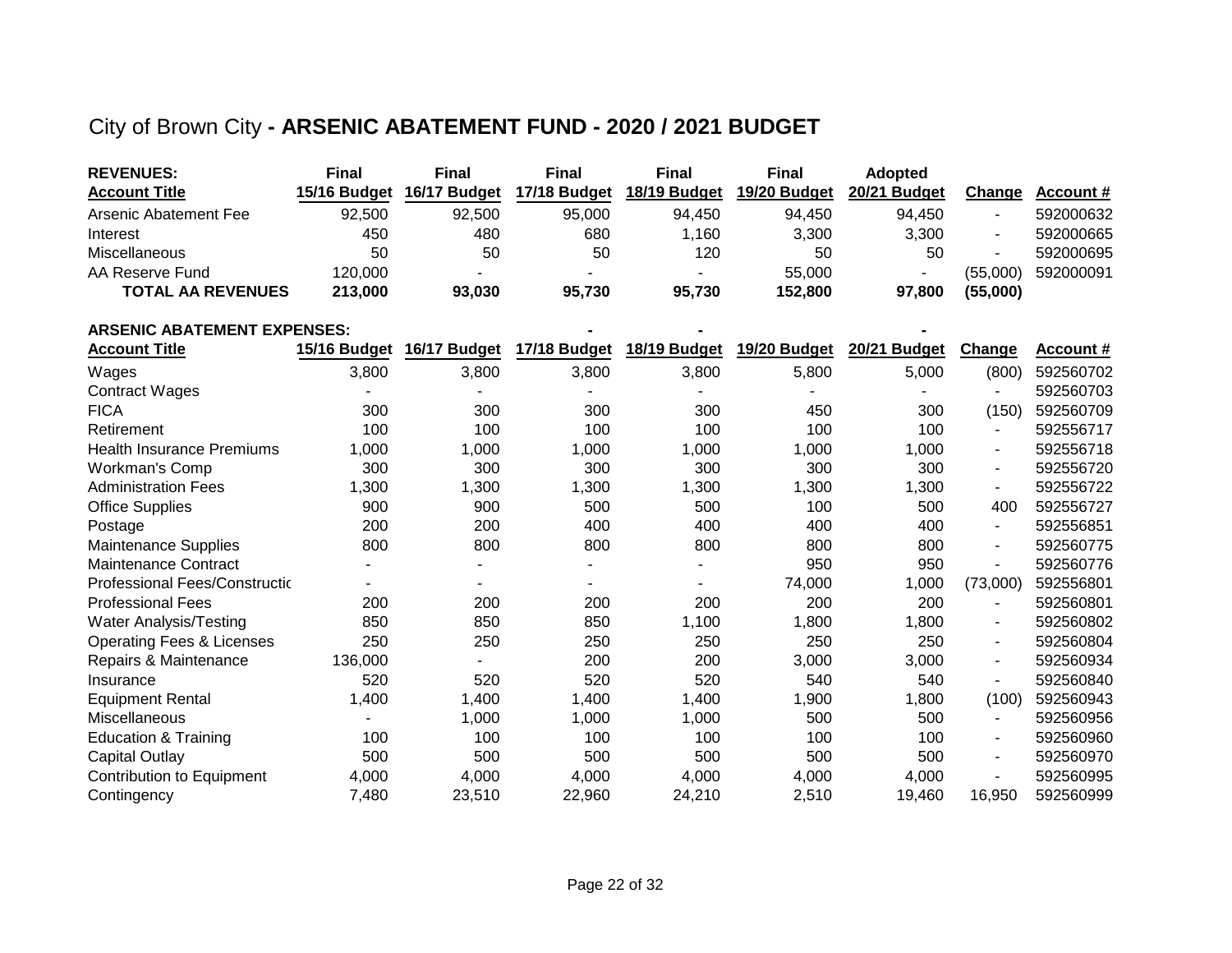### **ARSENIC ABATEMENT EXPENSES: (con't)**

| <b>Account Title</b>       |                | 15/16 Budget 16/17 Budget | 17/18 Budget             | 18/19 Budget             | 19/20 Budget             | 20/21 Budget | Change                   | Account # |
|----------------------------|----------------|---------------------------|--------------------------|--------------------------|--------------------------|--------------|--------------------------|-----------|
| <b>Bond Debt Principal</b> | 30.000         | 30.000                    | 35.000                   | 35.000                   | 35,000                   | 40,000       | 5.000                    | 592560991 |
| <b>Bond Debt Interest</b>  | 23.000         | 22,000                    | 20.250                   | 18.750                   | 17.300                   | 14.000       | (3.300)                  | 592560992 |
| <b>TOTAL OPS EXPENSES:</b> | 213,000        | 93.030                    | 95.730                   | 95.730                   | 152.800                  | 97.800       | (55.000)                 |           |
| Revenues - Expenses        | $\blacksquare$ | $\overline{\phantom{0}}$  | $\overline{\phantom{0}}$ | $\overline{\phantom{0}}$ | $\overline{\phantom{a}}$ |              | $\overline{\phantom{0}}$ |           |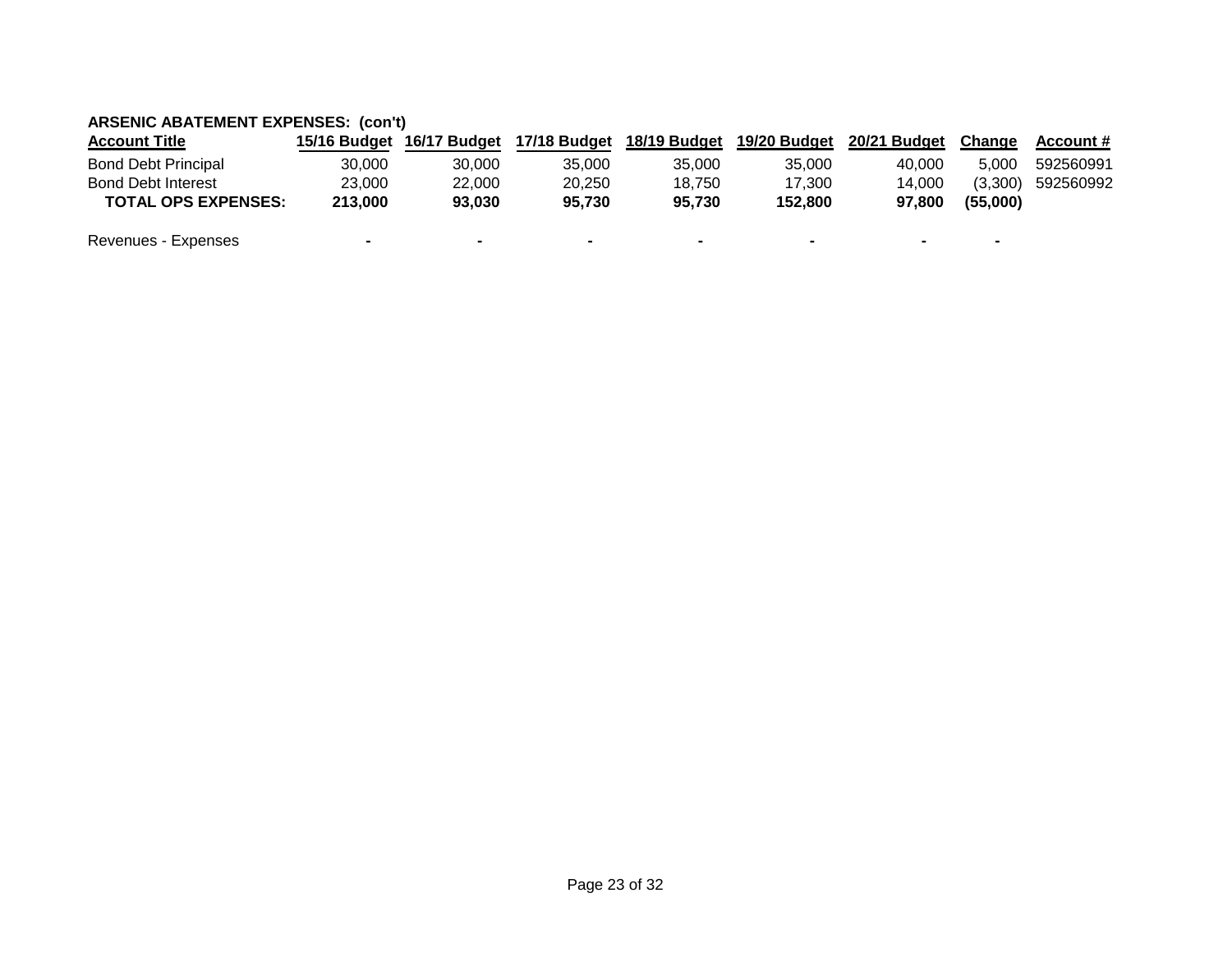### City of Brown City - **LEAD AND COPPER RULE (LCR) FUND - 2020 / 2021 BUDGET**

| <b>REVENUES:</b>            | Final        | <b>Final</b>   | <b>Final</b>   | <b>Final</b>   | <b>Final</b>   | <b>Adopted</b> |                          |                  |
|-----------------------------|--------------|----------------|----------------|----------------|----------------|----------------|--------------------------|------------------|
| <b>Account Title</b>        | 15/16 Budget | 16/17 Budget   | 17/18 Budget   | 18/19 Budget   | 19/20 Budget   | 20/21 Budget   | Change                   | <b>Account #</b> |
| <b>Service Fees</b>         |              |                |                |                |                | 74.400         | 74.400                   | 593000627        |
| Interest                    |              |                |                |                |                |                |                          | 593000665        |
| <b>Refund &amp; Rebates</b> |              |                |                |                |                |                |                          | 593000687        |
| Sale of Fixed Assets        |              |                |                |                |                |                | $\overline{\phantom{a}}$ | 593000674        |
| <b>Miscellaneous</b>        |              |                |                |                |                |                | $\overline{\phantom{a}}$ | 593000695        |
| From Fund Equity            |              |                |                |                |                |                | -                        | 593000699        |
| <b>TOTAL REVENUES</b>       |              | $\blacksquare$ | $\blacksquare$ | $\blacksquare$ | $\blacksquare$ | 74.400         | 74.400                   |                  |

**LCR OPERATIONS EXPENSES:**

| <b>Account Title</b>                | 15/16 Budget | 16/17 Budget | 17/18 Budget | 18/19 Budget 19/20 Budget 20/21 Budget |        | Change | Account #   |
|-------------------------------------|--------------|--------------|--------------|----------------------------------------|--------|--------|-------------|
| Wages                               |              |              |              |                                        |        | -      | 593556702   |
| Construction / Wages                |              |              |              |                                        |        |        | 593556702.1 |
| <b>FICA Expense</b>                 |              |              |              |                                        |        | -      | 593556709   |
| <b>Administration Fees</b>          |              |              |              |                                        |        | ۰      | 593556722   |
| Postage                             |              |              |              |                                        |        | ۰      | 593556851   |
| <b>LCR Supplies</b>                 |              |              |              |                                        |        |        | 593556740   |
| <b>Repairs &amp; Maint Supplies</b> |              |              |              |                                        |        |        | 593556775   |
| <b>Professional Fees</b>            |              |              |              |                                        | 48,000 | 48,000 | 593556801   |
| Analysis / Professional Lab         |              |              |              |                                        |        |        | 593556802.1 |
| Communications                      |              |              |              |                                        |        | ۰      | 593556850   |
| Publishing                          |              |              |              |                                        |        | ۰      | 593556900   |
| Repairs & Maintenance               |              |              |              |                                        |        | ۰      | 593556934   |
| <b>Department Rental</b>            |              |              |              |                                        |        | ۰      | 593556940   |
| <b>Equipment Rental</b>             |              |              |              |                                        |        |        | 593556943   |
| LCR Const - equip rental            |              |              |              |                                        |        |        | 593556943.1 |
| Miscellaneous                       |              |              |              |                                        |        |        | 593556956   |
| <b>Education &amp; Training</b>     |              |              |              |                                        |        | -      | 593556960   |
| <b>Capital Outlay</b>               |              |              |              |                                        |        |        | 593556970   |
| <b>Bond Debt Principal</b>          |              |              |              |                                        |        | ۰      | 593556991   |
| <b>Bond Debt Interest</b>           |              |              |              |                                        |        |        | 593556995   |
| Contingency                         |              |              |              |                                        | 26,400 | 26,400 | 593556999   |
| <b>TOTAL LCR</b>                    |              |              |              |                                        |        |        |             |
| <b>OPERATIONS EXPENSES:</b>         |              |              |              |                                        | 74,400 | 74,400 |             |
| Revenues - Expenses                 |              |              |              |                                        |        |        |             |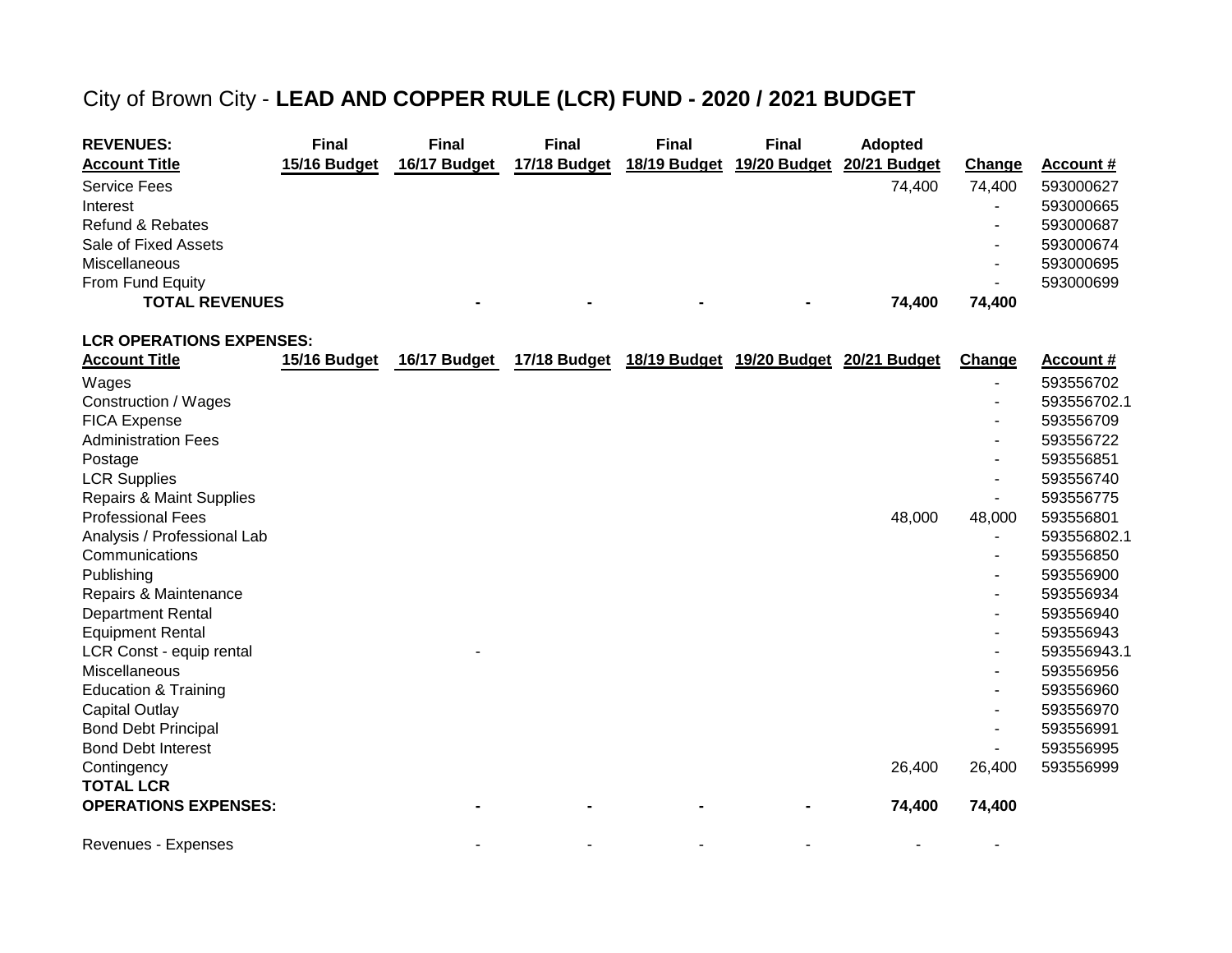## City of Brown City - **EQUIPMENT FUND - 2020 / 2021 BUDGET**

**EXPENSES**

| <b>REVENUES</b>                 | <b>Final</b> | Final        | <b>Final</b> | <b>Final</b> | <b>Final</b>             | <b>Adopted</b>           |                          |                  |
|---------------------------------|--------------|--------------|--------------|--------------|--------------------------|--------------------------|--------------------------|------------------|
| <b>Account Title</b>            | 15/16 Budget | 16/17 Budget | 17/18 Budget | 18/19 Budget | 19/20 Budget             | 20/21 Budget             | <u>Change</u>            | <b>Account #</b> |
| Interest                        | 200          | 200          | 1,400        | 350          | 1,100                    | 1,100                    | $\overline{\phantom{0}}$ | 661000665        |
| <b>Equipment Rental</b>         | 70.600       | 79.400       | 71.700       | 71.700       | 76.400                   | 73.800                   | (2,600)                  | 661000668        |
| <b>Equipment Loan Revenue</b>   | 89,900       | 110,100      | -            | -            |                          |                          |                          | 661000671        |
| Sale of Equipment               | 17.050       | 2,000        |              |              | $\overline{\phantom{a}}$ | $\overline{\phantom{a}}$ | $\blacksquare$           | 661000674        |
| Refund & Rebates                | 250          | 250          | 250          | 250          | 100                      | 100                      | $\sim$                   | 661000687        |
| <b>Miscellaneous</b>            | 100          | 100          | 100          | 100          | 100                      | 100                      | $\sim$                   | 661000695        |
| <b>Contribution/Other Funds</b> | 18.000       | 18,000       | 18,000       | 18,000       | 18,000                   | 18,000                   | $\sim$                   | 661000676.1      |
| Cont fm General Fund            | 8,000        | 8.000        | 8.000        | 8.000        | 8.000                    | 8.000                    | $\sim$                   | 661000676        |
| <b>Fund Equity</b>              |              |              | $\sim$       | -            |                          | $\overline{\phantom{0}}$ | $\overline{\phantom{a}}$ | 661000699        |
| <b>TOTAL REVENUES</b>           | 204,100      | 218,050      | 99,450       | 98.400       | 103,700                  | 101,100                  | (2,600)                  |                  |

| <b>Account Title</b>       | 15/16 Budget | 16/17 Budget | 17/18 Budget | 18/19 Budget | 19/20 Budget | 20/21 Budget | Change         | <u>Account #</u> |
|----------------------------|--------------|--------------|--------------|--------------|--------------|--------------|----------------|------------------|
| Salaries & Wages           | 5,200        | 8,000        | 9,000        | 11,000       | 10,000       | 11,000       | 1,000          | 661932702        |
| <b>FICA</b>                | 400          | 800          | 800          | 850          | 800          | 850          | 50             | 661932709        |
| Retirement                 | 600          | 600          | 600          | 600          | 600          | 600          | $\sim$         | 661932717        |
| Heath Insurance Premiums   | 3,900        | 3,900        | 3,900        | 3,900        | 3,900        | 3,900        | $\sim$         | 661932718        |
| Workman's Comp             | 540          | 540          | 540          | 540          | 540          | 540          | $\sim$         | 661932720        |
| <b>Administration Fees</b> | 1,400        | 1,400        | 1,400        | 1,400        | 1,400        | 1,400        | $\blacksquare$ | 661932722        |
| Equipment - Supplies       | 1,800        | 4,500        | 4,500        | 4,500        | 3,500        | 4,500        | 1,000          | 661932740        |
| Gas & Oil                  | 9,000        | 8,000        | 8,000        | 8,000        | 6,000        | 8,000        | 2,000          | 661932759        |
| <b>Professional Fees</b>   | 500          | 500          | 500          | 500          | 500          | 500          | $\sim$         | 661932801        |
| Insurance                  | 14,700       | 16,800       | 16,000       | 16,150       | 15,550       | 15,550       | $\sim$         | 661932840        |
| Repairs & Maintenance      | 12,200       | 8,000        | 8,000        | 8,000        | 8,000        | 8,000        | $\sim$         | 661932934        |
| <b>Department Rental</b>   | 1,200        | 1,200        | 1,200        | 1,200        | 1,200        | 1,200        | $\sim$         | 661932940        |
| <b>Miscellaneous</b>       | 100          | 400          | 600          | 600          | 600          | 600          | $\sim$         | 661932956        |
| Cont To Equip Savings      | 36,000       |              |              |              |              |              | $\sim$         | 661932969        |
| <b>Capital Outlay</b>      | 90,000       | 124,800      | 1,000        | 1,000        | 26,500       | 1,000        | (25,500)       | 661932970        |
| <b>Bond Debt Principal</b> |              | 23,200       | 18,700       | 18,550       | 18,550       | 18,550       | $\sim$         | 661932991        |
| <b>Bond Debt Interest</b>  |              | 700          | 4,300        | 4,300        | 3,850        | 3,850        | $\sim$         | 661932992        |
| Contingency                | 26,560       | 14,710       | 20,410       | 17,310       | 2,210        | 21,060       | 18,850         | 661932999        |
| <b>TOTAL EXPENSES</b>      | 204,100      | 218,050      | 99,450       | 98,400       | 103,700      | 101,100      | (2,600)        |                  |
| Revenues - Expenses        |              |              |              |              |              |              |                |                  |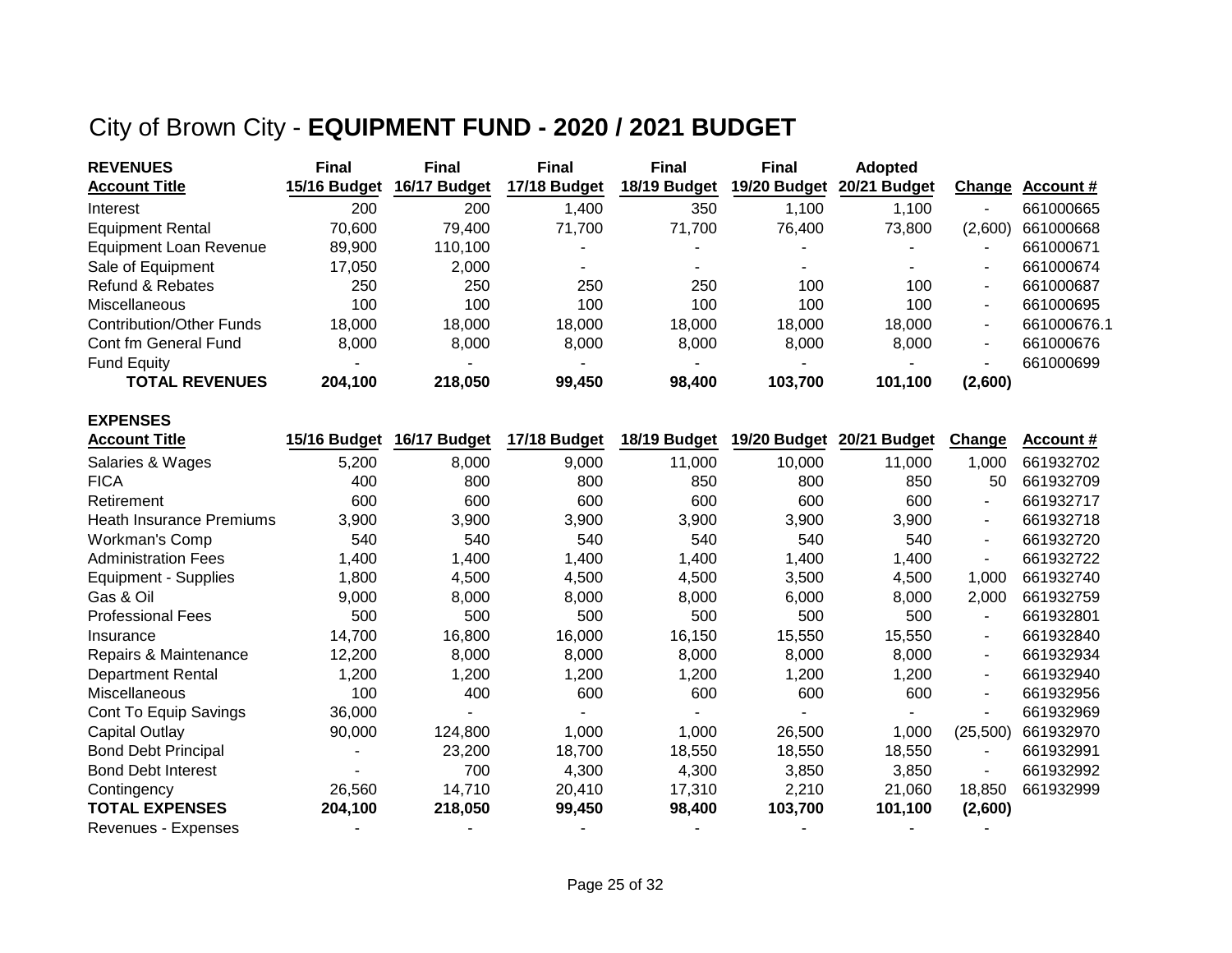## City of Brown City - **PARK / RECREATION FUND - 2020 / 2021 BUDGET**

| <b>REVENUES</b>              | <b>Final</b> |       | <b>Final</b>   | <b>Final</b> |   | <b>Final</b> | <b>Final</b> | <b>Adopted</b> |               |             |
|------------------------------|--------------|-------|----------------|--------------|---|--------------|--------------|----------------|---------------|-------------|
| <b>Account Title</b>         | 15/16 Budget |       | 16/17 Budget   | 17/18 Budget |   | 18/19 Budget | 19/20 Budget | 20/21 Budget   | <b>Change</b> | Account #   |
| Taxes                        | 21,130.00    |       | 21,500.00      | 21,500.00    |   | 21,700.00    | 23,900.00    | 23,900.00      |               | 508000401   |
| <b>Delinguent Taxes</b>      | 2,100.00     |       | 1,800.00       | 2,000.00     |   | 8,150.00     | 2,750.00     | 2,750.00       | ۰             | 508000401.3 |
| <b>Revenue State Grant</b>   |              |       |                |              |   |              |              |                | -             | 508000574   |
| Interest                     |              | 80.00 | 80.00          | 180.00       |   | 130.00       | 450.00       | 450.00         | -             | 508000665   |
| Loan / Playground Equip      |              |       |                |              |   |              |              |                |               | 508000673   |
| Sale of Real Property        |              |       |                |              |   |              |              |                |               | 508000674   |
| Donations                    | 6,020.00     |       | 3,900.00       | 5,200.00     |   | 3,550.00     | 5,250.00     | 2,500.00       | (2,750.00)    | 508000675   |
| Insurance Reimbursement      |              |       |                | 3,950.00     |   |              |              |                | ۰             | 508000676.6 |
| Loan from City               |              |       |                |              |   |              |              |                | ٠             | 508000693   |
| <b>Pavilion Rental</b>       | 1,085.00     |       | 1,750.00       | 550.00       |   | 150.00       | 400.00       | 400.00         | ۰             | 508000694   |
| Miscellaneous                |              | 20.00 |                |              |   | 25.00        | 900.00       | 100.00         | (800.00)      | 508000695   |
| <b>RRGP Grant</b>            |              |       | 2,400.00       |              |   |              |              |                |               | 508000695.3 |
| <b>Fund Raising Projects</b> |              |       |                |              |   |              |              |                |               | 508000696   |
| <b>Fund Equity</b>           |              |       |                |              |   |              | 2,000.00     |                | (2,000.00)    | 508000699   |
| <b>TOTAL REVENUES</b>        | 30.435.00    |       | 31,430.00<br>S | 33,380.00    | S | 33,705.00    | \$35,650.00  | 30,100.00      | (5,550.00)    |             |

| <b>EXPENSES</b>             | <b>Final</b> | <b>Final</b> | <b>Final</b> | <b>Final</b> | <b>Final</b> | <b>Adopted</b> |                          |           |
|-----------------------------|--------------|--------------|--------------|--------------|--------------|----------------|--------------------------|-----------|
| <b>Account Title</b>        | 15/16 Budget | 16/17 Budget | 17/18 Budget | 18/19 Budget | 19/20 Budget | 20/21 Budget   | Change                   | Account # |
| Wages                       | 2,500.00     | 400.00       | 600.00       | 50.00        | 100.00       | 100.00         |                          | 508770702 |
| <b>Contractual Services</b> | 16,700.00    | 16,800.00    | 18,200.00    | 16,800.00    | 17,400.00    | 17,500.00      | 100.00                   | 508770703 |
| <b>FICA</b>                 | 300.00       | 40.00        | 45.00        | 5.00         | 13.00        | 13.00          | $\overline{\phantom{a}}$ | 508770709 |
| <b>Supplies</b>             |              |              |              |              |              |                | $\sim$                   | 508770740 |
| Gas & Oil                   | 60.00        | 40.00        | 40.00        | 40.00        | 10.00        |                | (10.00)                  | 508770751 |
| <b>Maintenance Supplies</b> | 400.00       | 1,900.00     | 1,000.00     | 2,200.00     | 2,700.00     | 1,200.00       | (1,500.00)               | 508770775 |
| <b>Professional Fees</b>    | 50.00        | 50.00        | 100.00       | 100.00       | 100.00       | 100.00         | $\overline{\phantom{a}}$ | 508770801 |
| <b>Refuse Collection</b>    | 880.00       | 300.00       | 450.00       | 450.00       | 500.00       | 500.00         | $\overline{\phantom{a}}$ | 508770818 |
| Lease/Port-O-Let            | 1,675.00     | 1.800.00     | 1.800.00     | 1.850.00     | 2,250.00     | 2,250.00       | $\overline{\phantom{a}}$ | 508770819 |
| Insurance                   | 1,610.00     | 1,300.00     | 1,450.00     | 1,450.00     | 1,350.00     | 1,400.00       | 50.00                    | 508770840 |
| Publishing                  |              |              |              |              |              |                |                          | 508770900 |
| <b>Utilities</b>            | 1,800.00     | 1,400.00     | 1,400.00     | 1,600.00     | 2,800.00     | 3,000.00       | 200.00                   | 508770920 |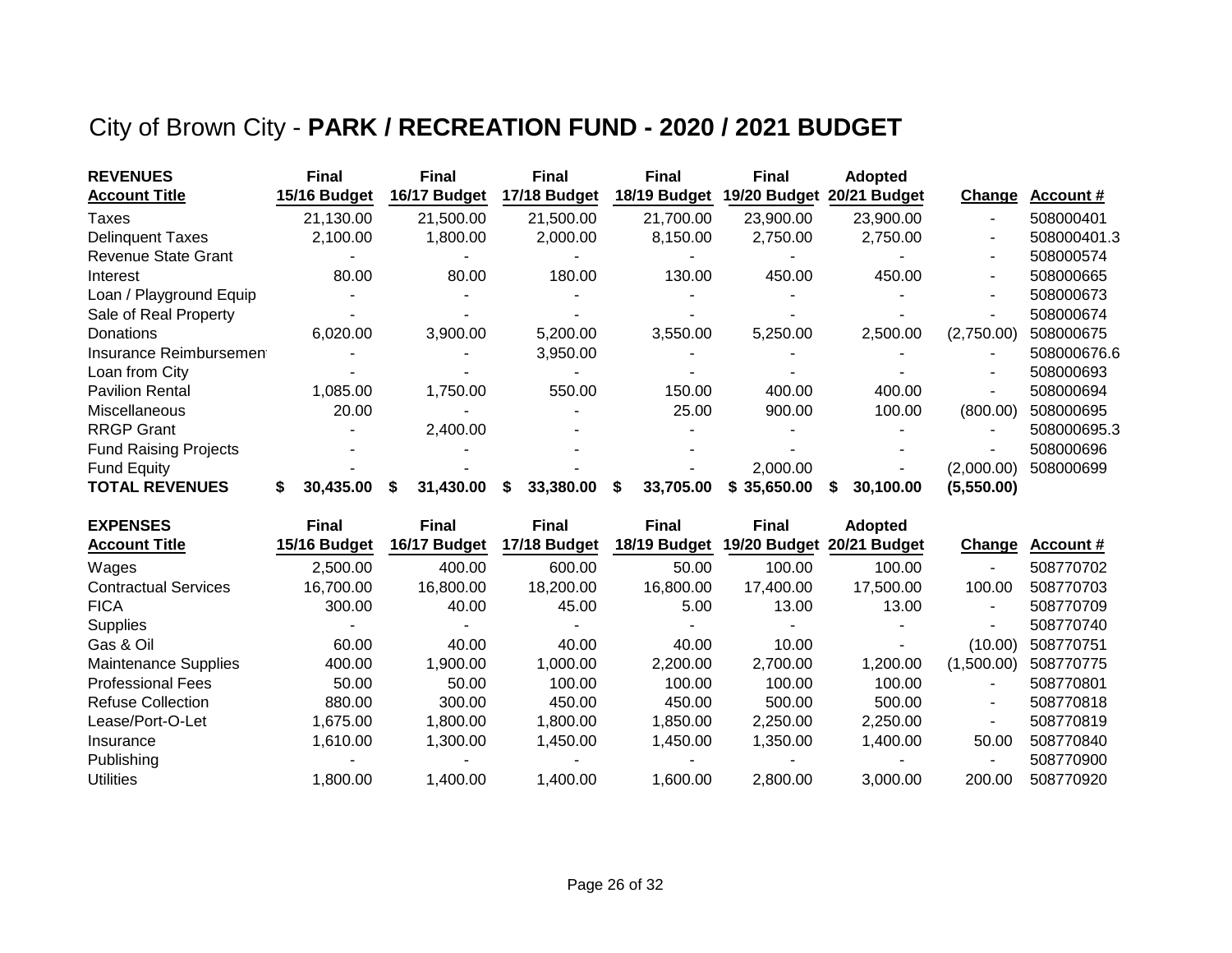| <b>EXPENSES con't</b>      |   | <b>Final</b>             | <b>Final</b> | <b>Final</b> | <b>Final</b> | <b>Final</b>              | <b>Adopted</b> |                          |                  |
|----------------------------|---|--------------------------|--------------|--------------|--------------|---------------------------|----------------|--------------------------|------------------|
| <b>Account Title</b>       |   | 15/16 Budget             | 16/17 Budget | 17/18 Budget | 18/19 Budget | 19/20 Budget 20/21 Budget |                | Change                   | <b>Account #</b> |
| Repairs & Maintenance      |   | 500.00                   | 800.00       | 5,200.00     | 6.600.00     | 3.910.00                  | 1,800.00       | (2, 110.00)              | 508770934        |
| <b>Equipment Rental</b>    |   | 600.00                   | 500.00       | 800.00       | 100.00       | 300.00                    | 300.00         | $\overline{\phantom{a}}$ | 508770943        |
| <b>Miscellaneous</b>       |   | 200.00                   | 100.00       | 100.00       | 50.00        | 100.00                    | 50.00          | (50.00)                  | 508770956        |
| Capital Outlay             |   | ۰                        | 3,400.00     | 2,000.00     | 50.00        | 4,100.00                  | 400.00         | (3,700.00)               | 508770970        |
| Contingency                |   | 3.160.00                 | 2.600.00     | 195.00       | 2.360.00     | 17.00                     | 1.487.00       | 1.470.00                 | 508770999        |
| <b>TOTAL EXPENSES</b>      | S | 30,435.00                | 31,430.00    | 33,380.00    | 33.705.00    | \$35,650.00               | 30.100.00      | (5,550.00)               |                  |
| <b>Revenues - Expenses</b> |   | $\overline{\phantom{0}}$ |              |              |              | $\blacksquare$            | $\blacksquare$ |                          |                  |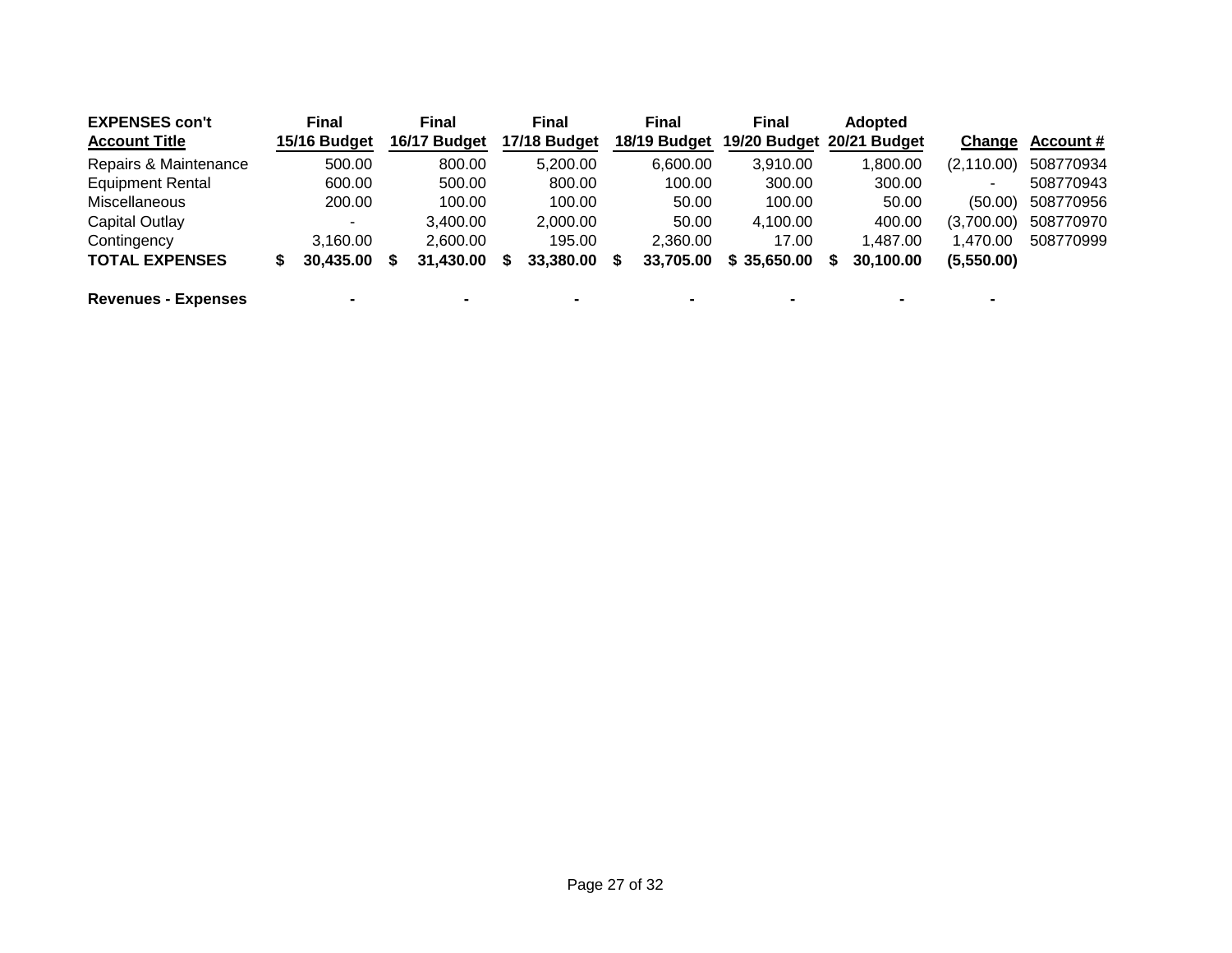# City of Brown City-**CEMETERY FUND/OPERATING - 2020/2021 BUDGET**

| <b>REVENUES</b>              | <b>Final</b> | <b>Final</b> | <b>Final</b> | <b>Final</b>              | <b>Final</b>                                        | <b>Adopted</b>      |                          |                  |
|------------------------------|--------------|--------------|--------------|---------------------------|-----------------------------------------------------|---------------------|--------------------------|------------------|
| <b>Account Title</b>         | 15/16 Budget | 16/17 Budget |              | 17/18 Budget 18/19 Budget | 19/20 Budget                                        | 20/21 Budget        | Change                   | <b>Account #</b> |
| Lot Sales                    | 6,000        | 6,000        | 4,000        | 4,200                     | 2,500                                               | 4,200               | 1,700                    | 209000642        |
| <b>Grave Openings</b>        | 8,250        | 8,250        | 8,250        | 8,050                     | 8,500                                               | 8,500               |                          | 209000643        |
| Interest                     | 1,800        | 1,800        | 500          | 550                       | 3,200                                               | 3,220               | 20                       | 209000665        |
| Equip Rental Wood Lawn       |              |              |              |                           |                                                     |                     |                          | 209000668        |
| Interest - Perpetual Care    | 3,850        | 3,850        | 1,900        | 1,850                     | 1,570                                               | 1,850               | 280                      | 209000691        |
| <b>Road Name Donations</b>   |              |              |              |                           |                                                     | $\blacksquare$      | $\blacksquare$           | 209000694        |
| Miscellaneous                | 50           | 50           | 50           | 50                        | 50                                                  | 50                  | $\blacksquare$           | 209000695        |
| <b>Fund Equity</b>           |              |              | 7,500        | 3,000                     | 2,000                                               |                     | (2,000)                  | 209000699        |
| <b>TOTAL REVENUES</b>        | 19,950       | 19,950       | 22,200       | 17,700                    | 17,820                                              | 17,820              |                          |                  |
| <b>EXPENSES</b>              |              |              |              |                           |                                                     |                     |                          |                  |
| <b>Account Title</b>         | 15/16 Budget |              |              |                           | 16/17 Budget 17/18 Budget 18/19 Budget 19/20 Budget | 20/21 Budget Change |                          | <b>Account #</b> |
| <b>Contractual Services</b>  | 4,000        | 6,000        | 6,000        | 6,000                     | 6,000                                               | 6,000               | $\overline{\phantom{a}}$ | 209276703        |
| <b>Administration Fees</b>   | 750          | 750          | 750          | 750                       | 750                                                 | 750                 | $\overline{\phantom{a}}$ | 209276722        |
| Supplies                     | 150          | 150          | 150          | 150                       | 150                                                 | 150                 | $\overline{\phantom{0}}$ | 209276740        |
| Gas & Oil                    | 600          | 600          | 600          | 600                       | 600                                                 | 600                 | $\overline{\phantom{0}}$ | 209276751        |
| <b>Maintenance Supplies</b>  | 1,600        | 1,600        | 600          | 600                       | 500                                                 | 600                 | 100                      | 209276775        |
| <b>Grave Opening Expense</b> | 6,600        | 4,600        | 5,800        | 7,000                     | 8,200                                               | 7,000               | (1,200)                  | 209276800        |
| <b>Professional Fees</b>     | 50           | 50           | 150          | 150                       | 100                                                 | 150                 | 50                       | 209276801        |
| Insurance                    | 190          | 190          | 190          | 190                       | 190                                                 | 190                 | $\overline{\phantom{a}}$ | 209276840        |
| Publishing                   | 250          | 250          | 250          | 250                       |                                                     | 250                 | 250                      | 209276900        |
| Repairs & Maintenance        | 2,500        | 2,500        | 6,000        | 1,000                     | 1,000                                               | 1,000               | $\blacksquare$           | 209276934        |
| <b>Equipment Rental</b>      | 500          | 500          | 500          | 500                       |                                                     | 500                 | 500                      | 209276943        |
| Repurchase of Lots           | 1,500        | 1,500        |              | 100                       |                                                     | 100                 | 100                      | 209276955        |
| Miscellaneous                | 450          | 450          | 100          | 100                       |                                                     | 100                 | 100                      | 209276956        |
| Lot Sale Commission          |              |              | 80           | 80                        |                                                     | 80                  | 80                       | 209276956.1      |
| <b>Equipment Reserve</b>     |              |              |              |                           |                                                     |                     | $\overline{\phantom{a}}$ | 209276969.1      |
| Capital outlay               |              |              |              |                           |                                                     |                     |                          | 209276970        |
| Contingency                  | 810          | 810          | 1,030        | 230                       | 330                                                 | 350                 | 20                       | 209276999        |
| <b>TOTAL EXPENSES</b>        | 19,950       | 19,950       | 22,200       | 17,700                    | 17,820                                              | 17,820              |                          |                  |
| <b>Revenues - Expenses</b>   |              |              |              |                           |                                                     |                     |                          |                  |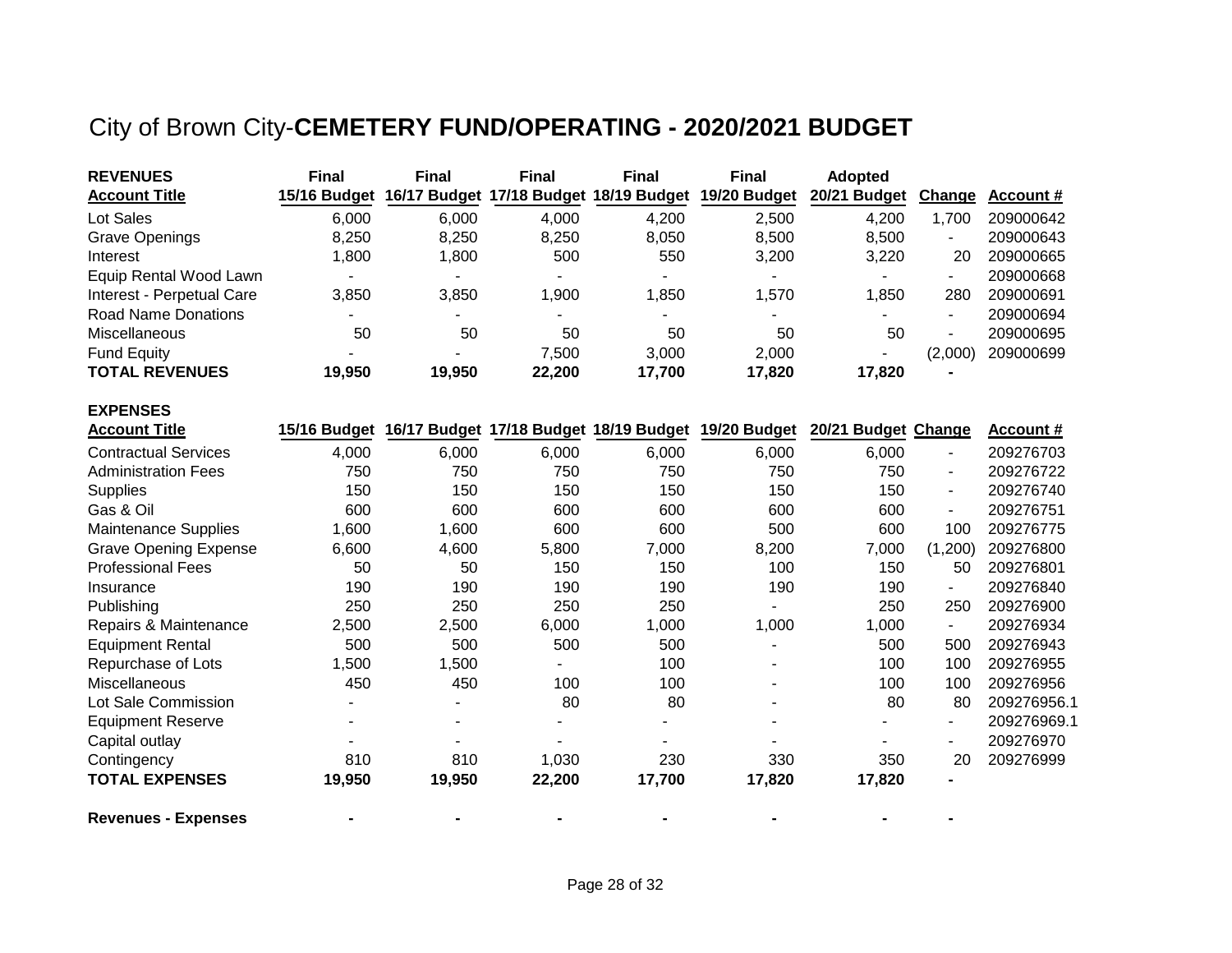# City of Brown City-**CEMETERY PERPETUAL CARE - 2020/2021 BUDGET**

| <b>REVENUES</b>            | <b>Final</b>   | <b>Final</b>              | <b>Final</b>                           | <b>Final</b>   | <b>Final</b>   | <b>Adopted</b> |                |                  |
|----------------------------|----------------|---------------------------|----------------------------------------|----------------|----------------|----------------|----------------|------------------|
| <b>Account Title</b>       |                | 15/16 Budget 16/17 Budget | 17/18 Budget                           | 18/19 Budget   | 19/20 Budget   | 20/21 Budget   | <b>Change</b>  | Account #        |
| Lot Sales                  | 5,000          | 5,000                     | 4,000                                  | 4,200          | 2,500          | 4,200          | 1,700          | 711000642        |
| Perp Care / Pair Arrears   | 700            | 700                       |                                        | -              |                |                |                | 711000644        |
| Interest                   | 3,850          | 3,850                     | 1,100                                  | 1,300          | 1,570          | 1.850          | 280            | 711000665        |
| C D Interest               | 850            | 850                       | $\overline{\phantom{0}}$               | ٠              | $\blacksquare$ |                | $\blacksquare$ | 711000665.1      |
| <b>Fund Equity</b>         | $\blacksquare$ | $\overline{\phantom{0}}$  | $\overline{\phantom{0}}$               | ۰              | $\blacksquare$ |                | $\blacksquare$ | 711000699        |
| <b>TOTAL REVENUES</b>      | 10,400         | 10,400                    | 5,100                                  | 5,500          | 4,070          | 6,050          | 1,980          |                  |
| <b>EXPENSES</b>            |                |                           |                                        |                |                |                |                |                  |
| <b>Account Title</b>       |                |                           | 15/16 Budget 16/17 Budget 17/18 Budget | 18/19 Budget   | 19/20 Budget   | 20/21 Budget   | <b>Change</b>  | <b>Account #</b> |
| <b>CONT To Other Fund</b>  | 3,850          | 3,850                     | 1,100                                  | 3,850          | 1,570          | 1,850          | 280            | 711276965        |
| Contingency                | 6.550          | 6.550                     | 4,000                                  | 1.650          | 2.500          | 4,200          | 1,700          | 711276999        |
| <b>TOTAL EXPENSES</b>      | 10,400         | 10,400                    | 5,100                                  | 5,500          | 4,070          | 6,050          | 1,980          |                  |
| <b>Revenues - Expenses</b> |                |                           |                                        | $\blacksquare$ |                |                |                |                  |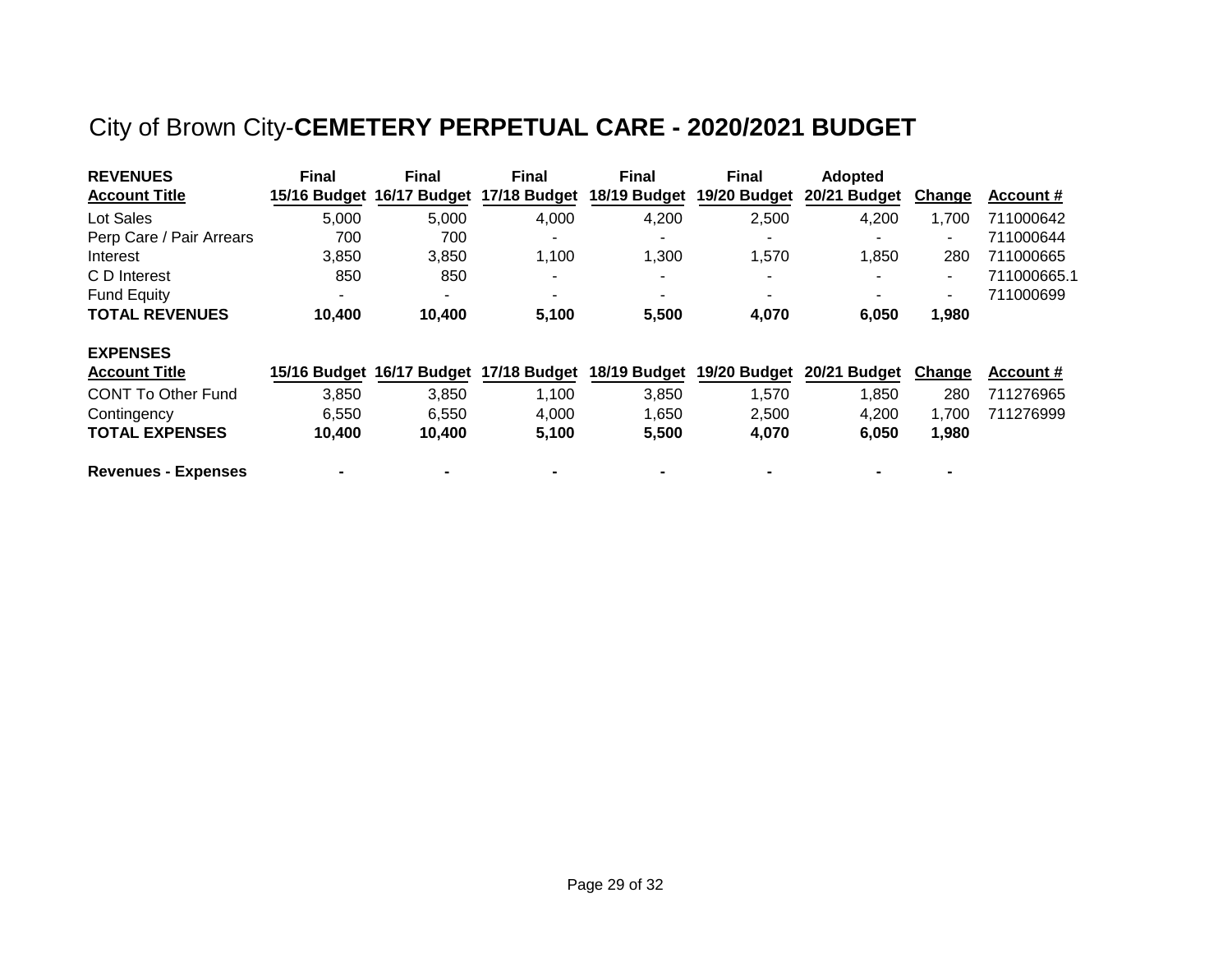## City of Brown City-**DOWNTOWN DEVELOP AUTHORITY-2020/2021 BUDGET**

| <b>REVENUES</b>                     | <b>Final</b> | <b>Final</b>             | <b>Final</b> | <b>Final</b> | <b>Final</b>                                                     | <b>Adopted</b> |         |                  |
|-------------------------------------|--------------|--------------------------|--------------|--------------|------------------------------------------------------------------|----------------|---------|------------------|
| <b>Account Title</b>                |              |                          |              |              | 15/16 Budget 16/17 Budget 17/18 Budget 18/19 Budget 19/20 Budget | 20/21 Budget   |         | Change Account # |
| Admin Fees                          | 3,150        |                          |              |              |                                                                  |                |         | 289000607        |
| REV / Prin Payment Timeless Cr      | 710          | 710                      | 999          | 695          | 900                                                              |                | (900)   | 289000663        |
| REV / Prin Paymnt - 4227 Main       |              | $\overline{\phantom{a}}$ |              |              |                                                                  |                |         | 289000663.2      |
| <b>REV INT - Timeless Creations</b> | 2,800        | 2,800                    | 2.800        | 3,105        | ,550                                                             |                | (1,550) | 289000664        |
| REV / INT - 4227 Main               |              |                          |              |              |                                                                  |                |         | 289000664.2      |
| REV / INT & Dividends               | 5            | 5                        | 5            | 4            |                                                                  |                |         | 289000664.9      |
| REV/Refund & Rebates                |              |                          |              |              |                                                                  |                |         | 289000687        |
| Sale of Fixed/Real Assets           |              |                          |              |              | $\overline{\phantom{a}}$                                         |                |         | 289000674        |
| Cont fm Fund Equity                 |              | 750                      |              |              | 1,200                                                            | 2.800          | 600. ا  | 289000699        |
| Miscellaneous                       |              |                          |              |              |                                                                  |                |         | 289000695        |
| <b>TOTAL REVENUES</b>               | 6,665        | 4,265                    | 3.805        | 3,805        | 3,650                                                            | 2.800          | (850)   |                  |

#### **EXPENSES**

| <b>Account Title</b>                   |       | 15/16 Budget 16/17 Budget Final Amend 18/19 Budget 19/20 Budget |       |       |                          | 20/21 Budget Change |       | Account #   |
|----------------------------------------|-------|-----------------------------------------------------------------|-------|-------|--------------------------|---------------------|-------|-------------|
| <b>Professional Fees</b>               | 500   |                                                                 |       |       | $\overline{\phantom{0}}$ |                     | ٠     | 289850801   |
| Repairs & Maintenance                  |       |                                                                 |       |       |                          |                     | ٠     | 289850934   |
| 4227 Main Expenses                     |       | -                                                               |       |       |                          |                     | ۰     | 289850956   |
| 4227 Main Taxes                        |       |                                                                 |       |       | $\overline{\phantom{0}}$ |                     | ٠     | 289850956.1 |
| <b>Miscellaneous</b>                   |       |                                                                 |       |       |                          |                     | ۰     | 289850956   |
| Principal Payment - Timeless Cre       | 1,220 | .220                                                            | 1,220 | 1,300 | 1,650                    | 1,600               | (50)  | 289850991   |
| Principal Payment-4227 Main            |       |                                                                 |       |       | ٠                        |                     |       | 289850991.2 |
| <b>INT Expense - Timeless Creatior</b> | 2,950 | 2,950                                                           | 2,200 | 2,500 | 1,900                    | 1,200               | (700) | 289850995   |
| INT Expense - 4227 Main                |       |                                                                 |       |       | $\overline{\phantom{a}}$ |                     |       | 289850995.2 |
| Contingency                            | 1,995 | 95                                                              | 385   | 5     | 100                      |                     | (100) | 289850999   |
| <b>TOTAL EXPENSES</b>                  | 6,665 | 4.265                                                           | 3,805 | 3,805 | 3,650                    | 2,800               | (850) |             |

**Revenues - Expenses - - - - - - -**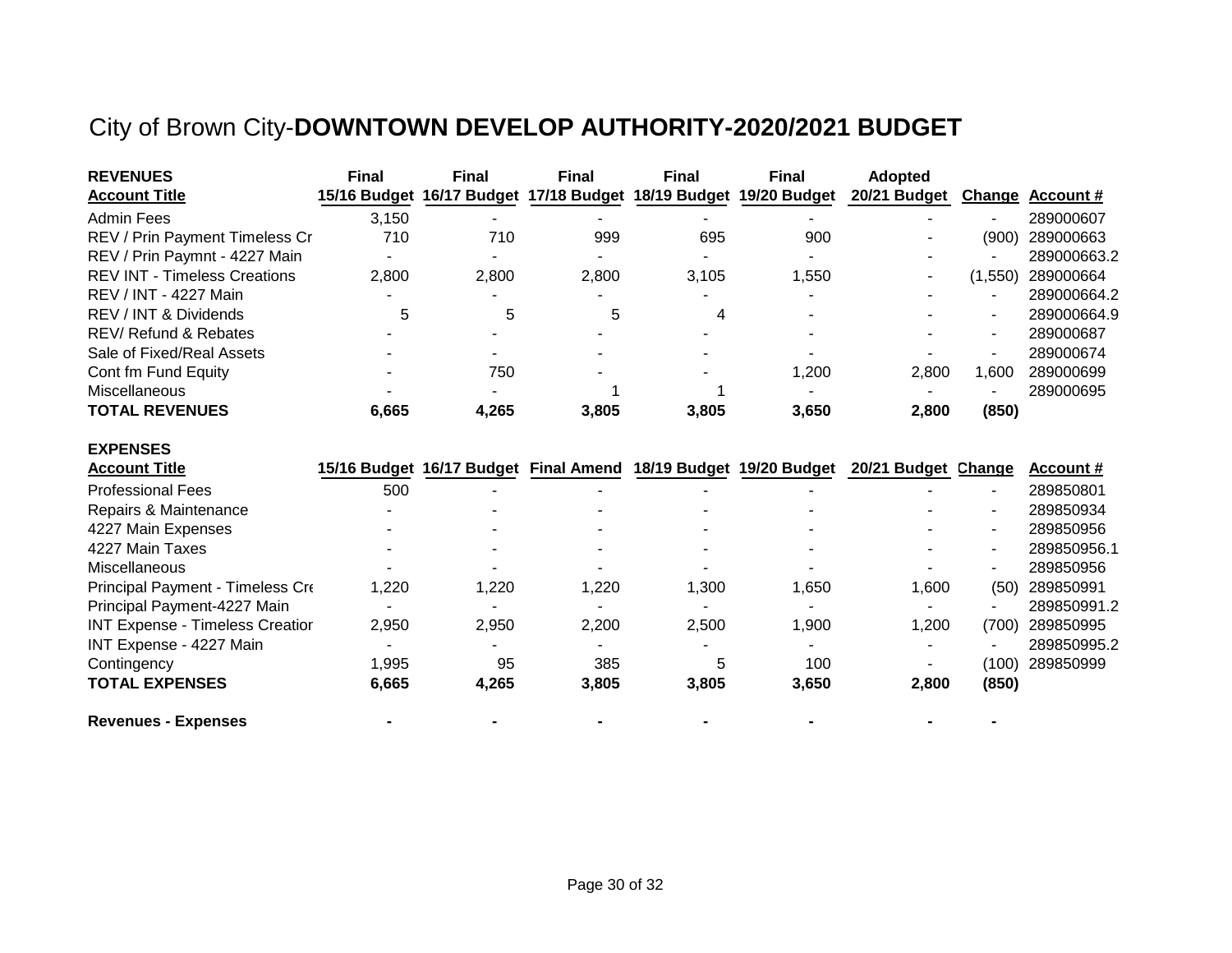## City of Brown City - **FESTIVAL COMMISSION - 2020/2021 BUDGET**

| <b>REVENUES</b>               | <b>Final</b> | <b>Final</b> | <b>Final</b> | <b>Final</b> | <b>Final</b>     | <b>Adopted</b>  |                          |              |
|-------------------------------|--------------|--------------|--------------|--------------|------------------|-----------------|--------------------------|--------------|
| <b>Account Title</b>          | 15/16 Budget | 16/17 Budget | 17/18 Budget | 18/19 Budget | 19/20 Budget     | 20/21 Budget    | Change                   | Account #    |
| Carnival                      |              | 900.00       | 820.00       | 665.00       | 4,250.00         | 4,250.00        | ۰.                       | 595000402.1  |
| <b>Baby Contest</b>           |              |              | 1,380.00     | 435.00       | 1,550.00         | 1,550.00        | ۰.                       | 595000402.10 |
| Car Show                      |              | 500.00       | 700.00       | 510.00       | 740.00           | 740.00          | $\sim$                   | 595000402.2  |
| <b>Crafters &amp; Venders</b> |              | 1,650.00     | 480.00       | 985.00       | 710.00           | 710.00          | ٠                        | 595000402.3  |
| Parade                        |              | 460.00       |              |              |                  |                 |                          | 595000402.4  |
| <b>Sidewalk Tables</b>        |              | 60.00        |              |              |                  |                 | ۰.                       | 595000402.5  |
| <b>Advert Fees</b>            |              | 2,000.00     | 1,300.00     | 450.00       |                  |                 |                          | 595000402.6  |
| Garage Sales                  |              | 1,300.00     | 450.00       |              |                  |                 |                          | 595000402.7  |
| 5-K                           |              | 160.00       |              |              |                  |                 | ۰.                       | 595000402.8  |
| Zombie Run                    |              | 980.00       | 440.00       |              |                  |                 | ۰.                       | 595000402.9  |
| Interest                      |              | 10.00        | 10.00        | 10.00        | 200.00           | 200.00          | ٠                        | 595000665    |
| <b>Donations</b>              |              | 7,000.00     | 8,150.00     | 8,150.00     | 5,550.00         | 5,550.00        |                          | 595000675    |
| Miscellaneous                 |              | 4,100.00     | 2,400.00     | 1,400.00     | 5,310.00         | 5,310.00        | $\overline{\phantom{0}}$ | 595000695    |
| <b>Fund Equity</b>            |              |              | 1,220.00     |              |                  |                 |                          | 595000699    |
|                               |              | 19,120.00    | 17,350.00    | 12,605.00    | 18,310.00<br>- 5 | 18,310.00<br>S. | S.                       |              |

| <b>EXPENSES</b>            |              |              |              |              |                 |                |                        |             |
|----------------------------|--------------|--------------|--------------|--------------|-----------------|----------------|------------------------|-------------|
| <b>Account Title</b>       | 15/16 Budget | 16/17 Budget | 17/18 Budget | 18/19 Budget | 19/20 Budget    | 20/21 Budget   | <b>Change</b>          | Account #   |
| <b>Contract Services</b>   | -            | 100.00       | 850.00       | 600.00       | 2,700.00        | 2,700.00       | $\sim$                 | 595747703   |
| <b>Supplies</b>            |              | 2.800.00     | 1,200.00     | 1.450.00     | 2,900.00        | 2,900.00       | $\blacksquare$         | 595747740   |
| Publishing                 |              | 900.00       | 1,200.00     | 1,200.00     | 700.00          | 700.00         | $\sim$                 | 595747900   |
| <b>Equipment Rental</b>    |              | 650.00       | 3,550.00     | 2,100.00     | 1,230.00        | 1,230.00       | $\sim$                 | 595747940   |
| Miscellaneous              |              | 10,500.00    | 2,200.00     | 2,500.00     | 3,500.00        | 3,500.00       | $\sim$                 | 595747956   |
| Miscellaneous - Service    |              | 1,800.00     | 750.00       |              |                 |                | $\sim$                 | 595747956.1 |
| <b>Fireworks</b>           |              |              | 5,000.00     | 2,500.00     | 2,500.00        | 2,500.00       | $\sim$                 | 595747956.2 |
| Entertainment              |              |              | 2,500.00     | 1,950.00     | 1,650.00        | 1,650.00       | $\sim$                 | 595747956.3 |
| Contingency                |              | 2,370.00     | 100.00       | 305.00       | 3,130.00        | 3,130.00       | $\sim$                 | 595747999   |
| <b>TOTAL EXPENSES</b>      | S<br>۰.      | 19,120.00    | 17,350.00    | 12,605.00    | 18,310.00<br>£. | 18,310.00<br>S | - \$<br>$\blacksquare$ |             |
| <b>Revenues - Expenses</b> |              |              |              |              |                 |                |                        |             |